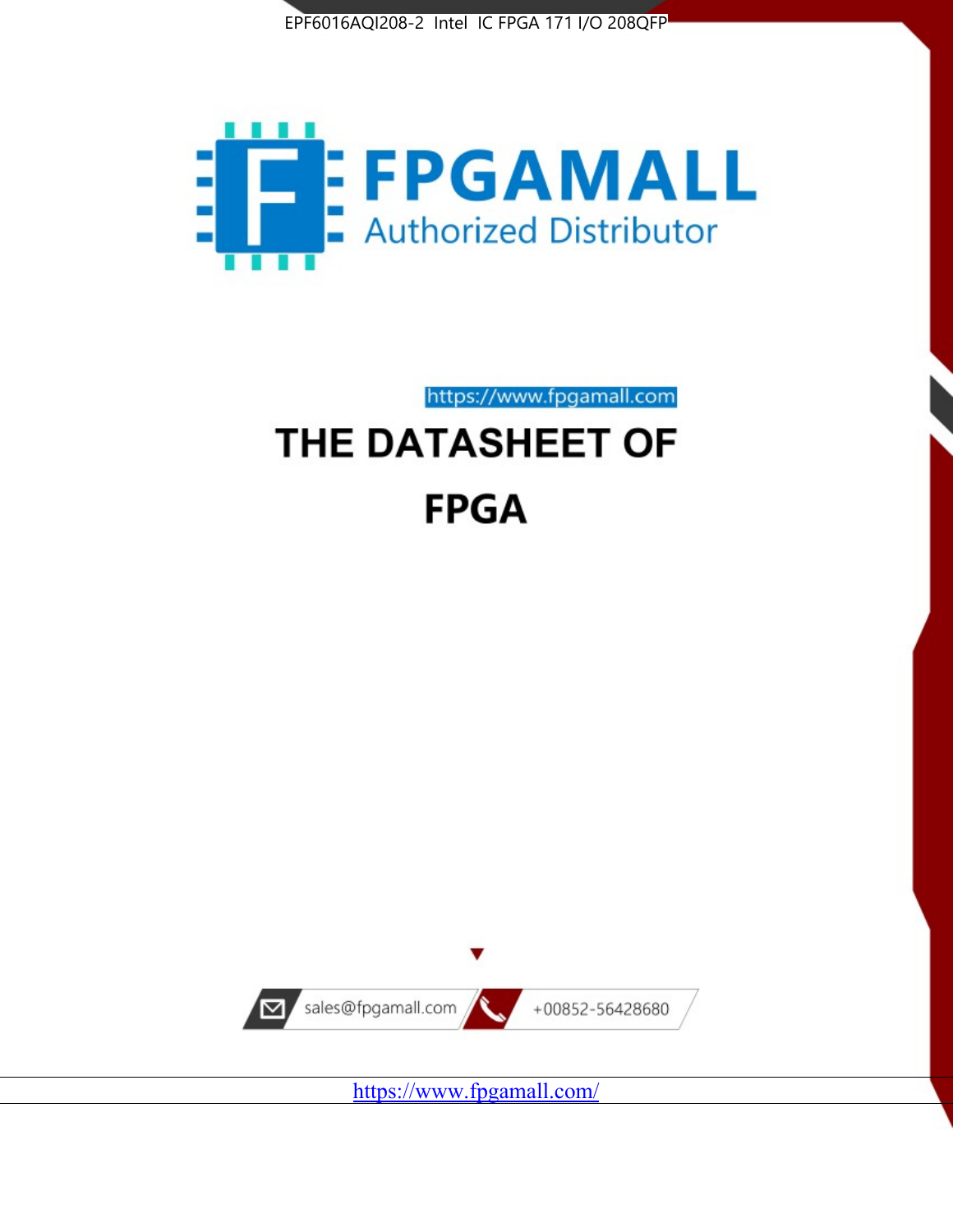

# **FLEX 6000 Programmable Logic Device Family**

#### **March 2001, ver. 4.1 Data Sheet**

**Features...** ■ Provides an ideal low-cost, programmable alternative to highvolume gate array applications and allows fast design changes during prototyping or design testing

- Product features
	- Register-rich, look-up table- (LUT-) based architecture
		- OptiFLEX® architecture that increases device area efficiency
	- Typical gates ranging from 5,000 to 24,000 gates (see Table 1)
	- Built-in low-skew clock distribution tree
	- 100% functional testing of all devices; test vectors or scan chains are not required
- System-level features
	- In-circuit reconfigurability (ICR) via external configuration device or intelligent controller
	- 5.0-V devices are fully compliant with peripheral component interconnect Special Interest Group (PCI SIG) *PCI Local Bus Specification, Revision 2.2*
	- Built-in Joint Test Action Group (JTAG) boundary-scan test (BST) circuitry compliant with IEEE Std. 1149.1-1990, available without consuming additional device logic
	- MultiVolt™ I/O interface operation, allowing a device to bridge between systems operating at different voltages
	- Low power consumption (typical specification less than 0.5 mA in standby mode)
	- 3.3-V devices support hot-socketing

| <b>Table 1. FLEX 6000 Device Features</b> |                 |                |                 |                 |  |  |  |
|-------------------------------------------|-----------------|----------------|-----------------|-----------------|--|--|--|
| <b>Feature</b>                            | <b>EPF6010A</b> | <b>EPF6016</b> | <b>EPF6016A</b> | <b>EPF6024A</b> |  |  |  |
| Typical gates $(1)$                       | 10.000          | 16.000         | 16.000          | 24.000          |  |  |  |
| Logic elements (LEs)                      | 880             | 1.320          | 1.320           | 1,960           |  |  |  |
| Maximum I/O pins                          | 102             | 204            | 171             | 218             |  |  |  |
| Supply voltage (V <sub>CCINT</sub> )      | 3.3V            | 5.0V           | 3.3V            | 3.3V            |  |  |  |

*Note:*

(1) The embedded IEEE Std. 1149.1 JTAG circuitry adds up to 14,000 gates in addition to the listed typical gates.

#### **Altera Corporation 1**

A-DS-F6000-04.1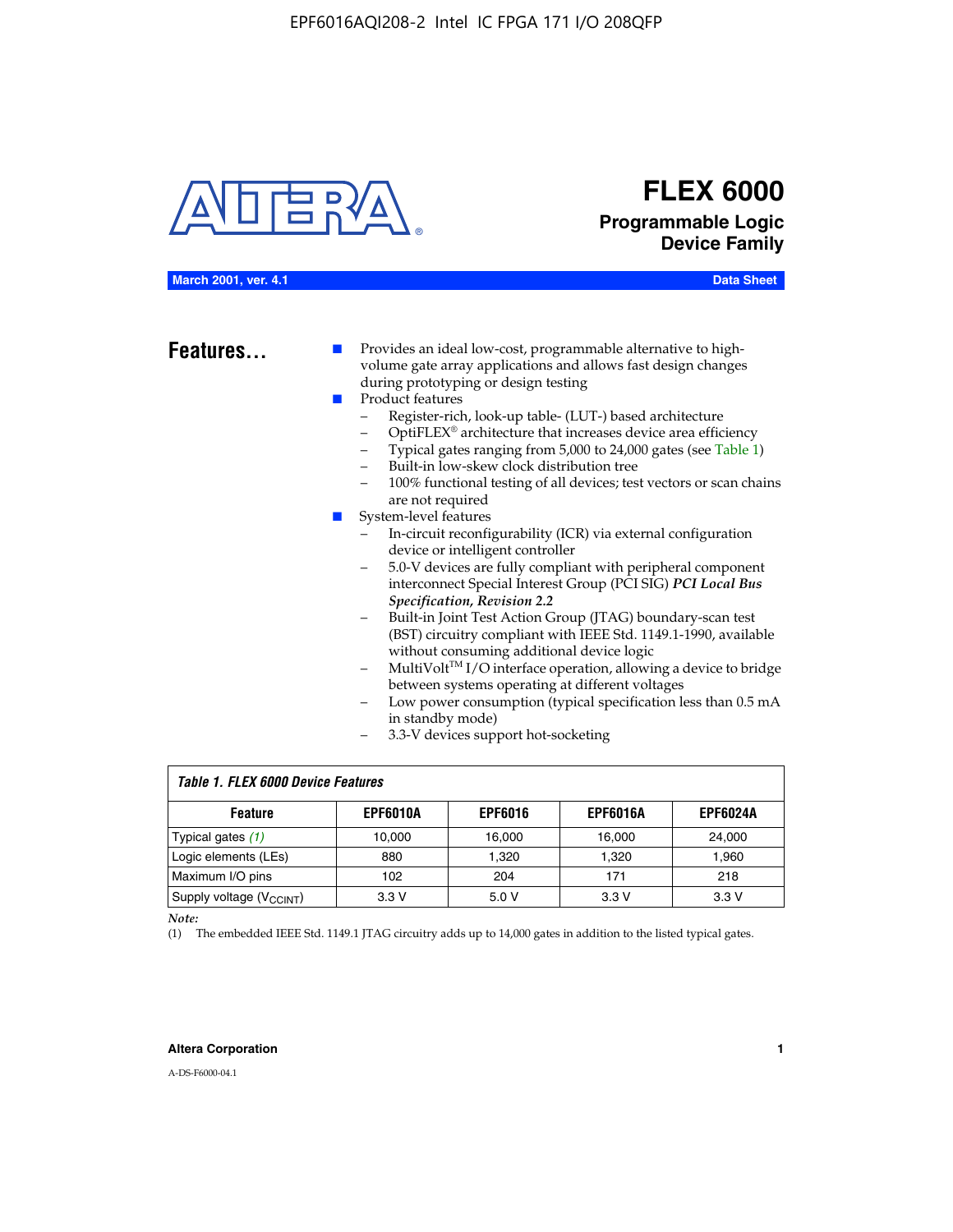| and More<br><b>Features</b> | <b>College</b><br><b>STAR</b> | Powerful I/O pins<br>Individual tri-state output enable control for each pin<br>Programmable output slew-rate control to reduce switching<br>noise<br>Fast path from register to I/O pin for fast clock-to-output time<br>Flexible interconnect<br>FastTrack® Interconnect continuous routing structure for fast,<br>predictable interconnect delays<br>Dedicated carry chain that implements arithmetic functions such<br>as fast adders, counters, and comparators (automatically used by<br>software tools and megafunctions)<br>Dedicated cascade chain that implements high-speed, high-fan-<br>$\qquad \qquad -$ |
|-----------------------------|-------------------------------|------------------------------------------------------------------------------------------------------------------------------------------------------------------------------------------------------------------------------------------------------------------------------------------------------------------------------------------------------------------------------------------------------------------------------------------------------------------------------------------------------------------------------------------------------------------------------------------------------------------------|
|                             |                               | in logic functions (automatically used by software tools and<br>megafunctions)<br>Tri-state emulation that implements internal tri-state networks<br>$\qquad \qquad -$                                                                                                                                                                                                                                                                                                                                                                                                                                                 |
|                             |                               | Four low-skew global paths for clock, clear, preset, or logic<br>-<br>signals<br>Software design support and automatic place-and-route provided by                                                                                                                                                                                                                                                                                                                                                                                                                                                                     |
|                             | $\mathbb{R}^n$                | Altera's development system for Windows-based PCs, Sun<br>SPARCstations, and HP 9000 Series 700/800                                                                                                                                                                                                                                                                                                                                                                                                                                                                                                                    |
|                             | H                             | Flexible package options<br>Available in a variety of packages with 100 to 256 pins, including<br>-<br>the innovative FineLine BGA™ packages (see Table 2)<br>SameFrame <sup>TM</sup> pin-compatibility (with other $FLEX^{\otimes}$ 6000 devices)<br>$\qquad \qquad -$<br>across device densities and pin counts<br>Thin quad flat pack (TQFP), plastic quad flat pack (PQFP), and<br>-<br>ball-grid array (BGA) packages (see Table 2)<br>Footprint- and pin-compatibility with other FLEX 6000 devices<br>in the same package                                                                                       |
|                             | $\mathbb{Z}$                  | Additional design entry and simulation support provided by<br>EDIF 200 and 300 netlist files, the library of parameterized modules<br>(LPM), Verilog HDL, VHDL, DesignWare components, and other<br>interfaces to popular EDA tools from manufacturers such as<br>Cadence, Exemplar Logic, Mentor Graphics, OrCAD, Synopsys,<br>Synplicity, VeriBest, and Viewlogic                                                                                                                                                                                                                                                    |

| Table 2. FLEX 6000 Package Options & I/O Pin Count |                          |                                  |                               |                        |                               |                |                                   |
|----------------------------------------------------|--------------------------|----------------------------------|-------------------------------|------------------------|-------------------------------|----------------|-----------------------------------|
| <b>Device</b>                                      | $100-Pin$<br><b>TQFP</b> | $100-Pin$<br><b>FineLine BGA</b> | <b>144-Pin</b><br><b>TOFP</b> | 208-Pin<br><b>POFP</b> | <b>240-Pin</b><br><b>PQFP</b> | 256-Pin<br>BGA | $256$ -pin<br><b>FineLine BGA</b> |
| <b>EPF6010A</b>                                    | 71                       |                                  | 102                           |                        |                               |                |                                   |
| EPF6016                                            |                          |                                  | 117                           | 171                    | 199                           | 204            |                                   |
| <b>EPF6016A</b>                                    | 81                       | 81                               | 117                           | 171                    |                               |                | 171                               |
| EPF6024A                                           |                          |                                  | 117                           | 171                    | 199                           | 218            | 219                               |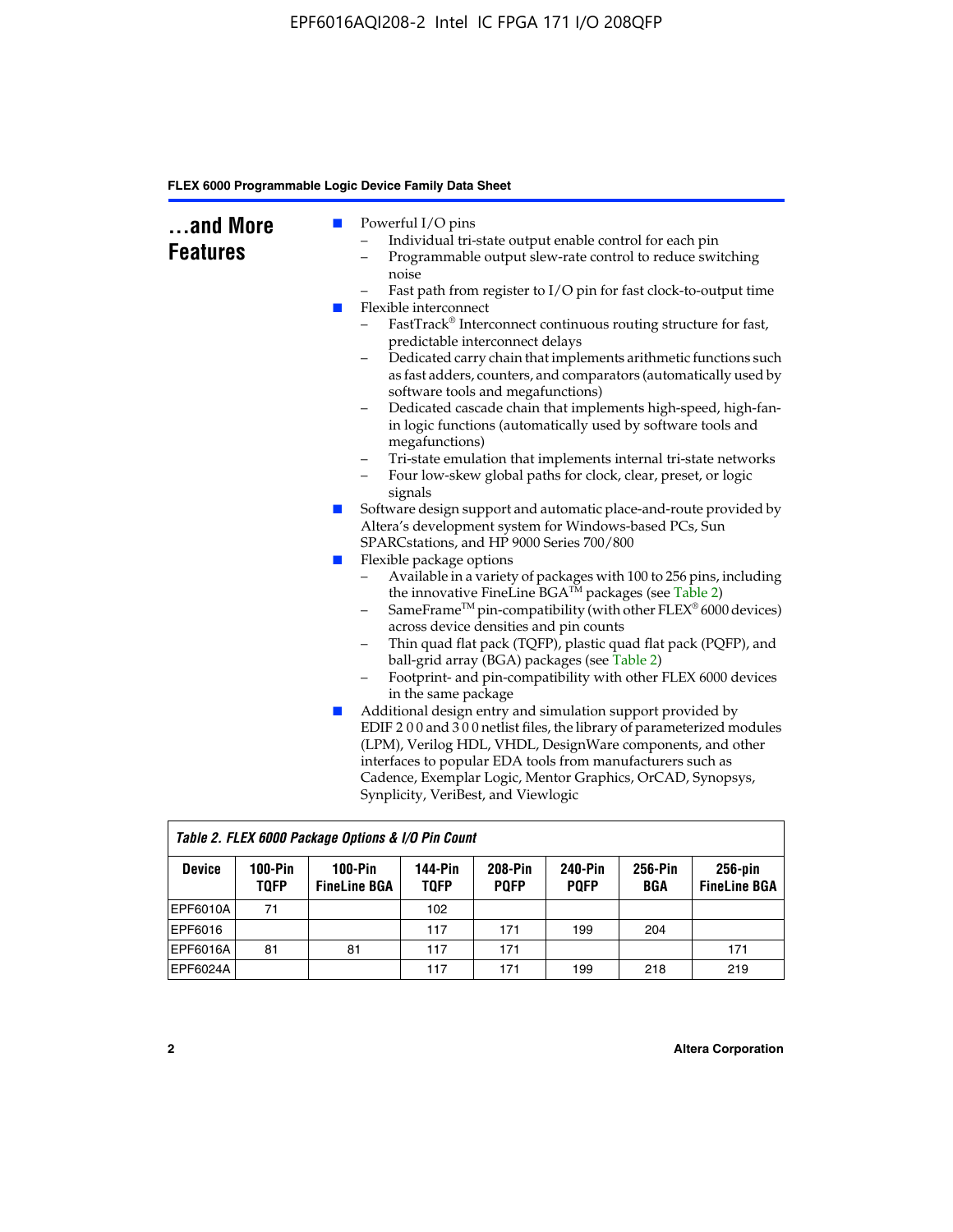| General<br><b>Description</b> | The Altera® FLEX 6000 programmable logic device (PLD) family provides<br>a low-cost alternative to high-volume gate array designs. FLEX 6000<br>devices are based on the OptiFLEX architecture, which minimizes die size<br>while maintaining high performance and routability. The devices have<br>reconfigurable SRAM elements, which give designers the flexibility to<br>quickly change their designs during prototyping and design testing.<br>Designers can also change functionality during operation via in-circuit<br>reconfiguration. |
|-------------------------------|-------------------------------------------------------------------------------------------------------------------------------------------------------------------------------------------------------------------------------------------------------------------------------------------------------------------------------------------------------------------------------------------------------------------------------------------------------------------------------------------------------------------------------------------------|
|                               | FLEX 6000 devices are reprogrammable, and they are 100% tested prior to<br>shipment. As a result, designers are not required to generate test vectors<br>for fault coverage purposes, allowing them to focus on simulation and<br>design verification. In addition, the designer does not need to manage<br>inventories of different gate array designs. FLEX 6000 devices are<br>configured on the board for the specific functionality required.                                                                                              |
|                               | Table 3 shows FLEX 6000 performance for some common designs. All<br>performance values shown were obtained using Synopsys DesignWare or<br>LPM functions. Special design techniques are not required to implement<br>the applications; the designer simply infers or instantiates a function in a<br>Verilog HDL, VHDL, Altera Hardware Description Language (AHDL), or<br>schematic design file.                                                                                                                                               |

| Table 3. FLEX 6000 Device Performance for Common Designs |                 |                    |                   |                   |            |  |
|----------------------------------------------------------|-----------------|--------------------|-------------------|-------------------|------------|--|
| <b>Application</b>                                       | <b>LEs Used</b> | <b>Performance</b> | <b>Units</b>      |                   |            |  |
|                                                          |                 | -1 Speed<br>Grade  | -2 Speed<br>Grade | -3 Speed<br>Grade |            |  |
| 16-bit loadable counter                                  | 16              | 172                | 153               | 133               | <b>MHz</b> |  |
| 16-bit accumulator                                       | 16              | 172                | 153               | 133               | <b>MHz</b> |  |
| 24-bit accumulator                                       | 24              | 136                | 123               | 108               | <b>MHz</b> |  |
| 16-to-1 multiplexer (pin-to-pin) (1)                     | 10              | 12.1               | 13.4              | 16.6              | ns         |  |
| $16 \times 16$ multiplier with a 4-stage pipeline        | 592             | 84                 | 67                | 58                | <b>MHz</b> |  |

*Note:*

 $\mathsf T$ 

(1) This performance value is measured as a pin-to-pin delay.

٦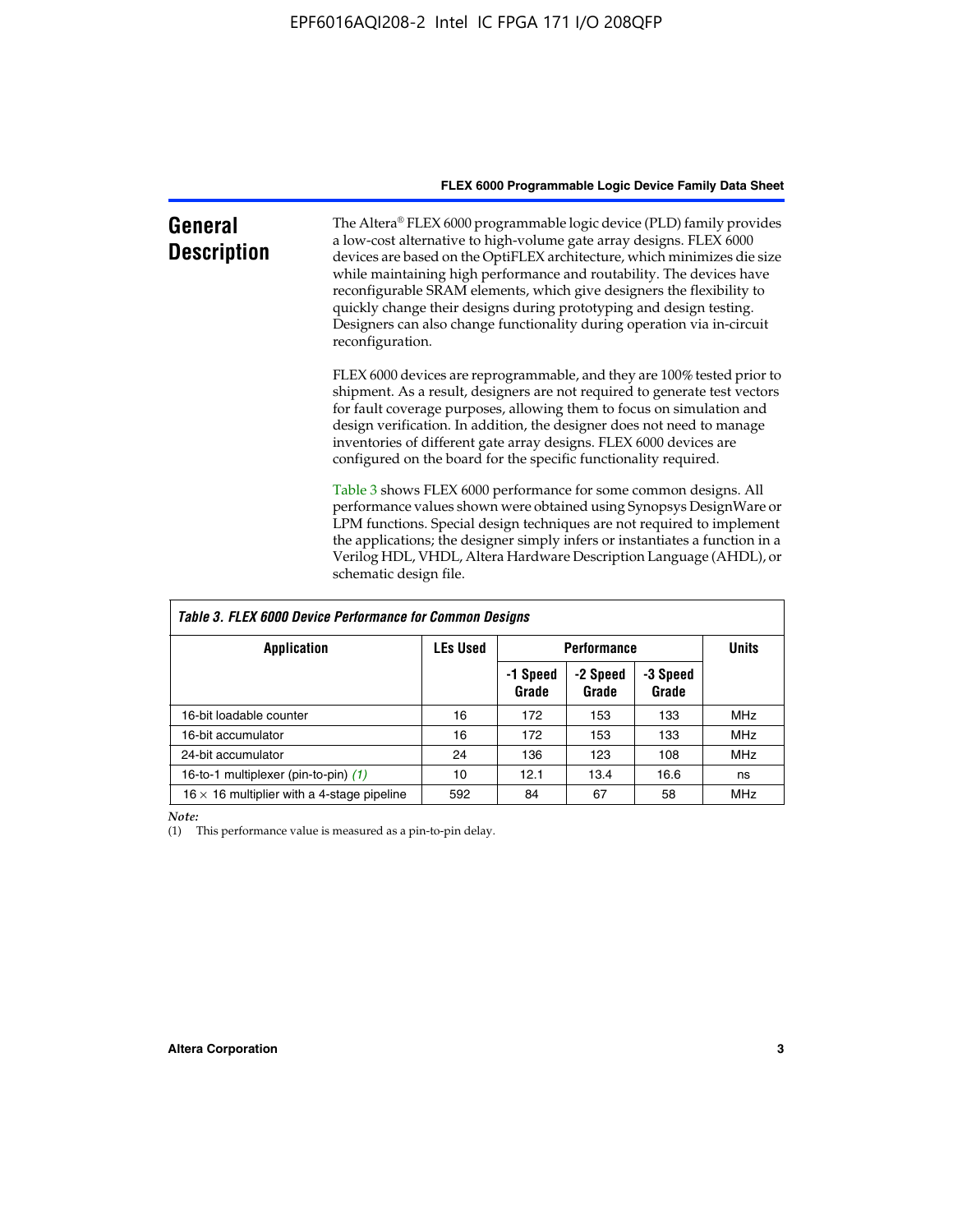| Table 4. FLEX 6000 Device Performance for Complex Designs<br>Note (1) |                 |                    |                   |                   |                  |  |
|-----------------------------------------------------------------------|-----------------|--------------------|-------------------|-------------------|------------------|--|
| Application                                                           | <b>LEs Used</b> | <b>Performance</b> |                   |                   | <b>Units</b>     |  |
|                                                                       |                 | -1 Speed<br>Grade  | -2 Speed<br>Grade | -3 Speed<br>Grade |                  |  |
| 8-bit, 16-tap parallel finite impulse response<br>(FIR) filter        | 599             | 94                 | 80                | 72                | <b>MSPS</b>      |  |
| 8-bit, 512-point fast Fourier transform (FFT)<br>function             | 1.182           | 75<br>63           | 89<br>53          | 109<br>43         | μS<br><b>MHz</b> |  |
| a16450 universal asynchronous<br>receiver/transmitter (UART)          | 487             | 36                 | 30                | 25                | <b>MHz</b>       |  |
| PCI bus target with zero wait states                                  | 609             | 56                 | 49                | 42                | MHz              |  |

Table 4 shows FLEX 6000 performance for more complex designs.

*Note:*

(1) The applications in this table were created using Altera MegaCore<sup>TM</sup> functions.

FLEX 6000 devices are supported by Altera development systems; a single, integrated package that offers schematic, text (including AHDL), and waveform design entry, compilation and logic synthesis, full simulation and worst-case timing analysis, and device configuration. The Altera software provides EDIF 2 0 0 and 3 0 0, LPM, VHDL, Verilog HDL, and other interfaces for additional design entry and simulation support from other industry-standard PC- and UNIX workstation-based EDA tools.

The Altera software works easily with common gate array EDA tools for synthesis and simulation. For example, the Altera software can generate Verilog HDL files for simulation with tools such as Cadence Verilog-XL. Additionally, the Altera software contains EDA libraries that use devicespecific features such as carry chains which are used for fast counter and arithmetic functions. For instance, the Synopsys Design Compiler library supplied with the Altera development systems include DesignWare functions that are optimized for the FLEX 6000 architecture.

The Altera development system runs on Windows-based PCs, Sun SPARCstations, and HP 9000 Series 700/800.

f See the *[MAX+PLUS II Programmable Logic Development System & Software](http://www.altera.com/literature/ds/dsmii.pdf)  [Data Sheet](http://www.altera.com/literature/ds/dsmii.pdf)* and the *[Quartus Programmable Logic Development System &](http://www.altera.com/literature/ds/quartus.pdf)  [Software Data Sheet](http://www.altera.com/literature/ds/quartus.pdf)* for more information.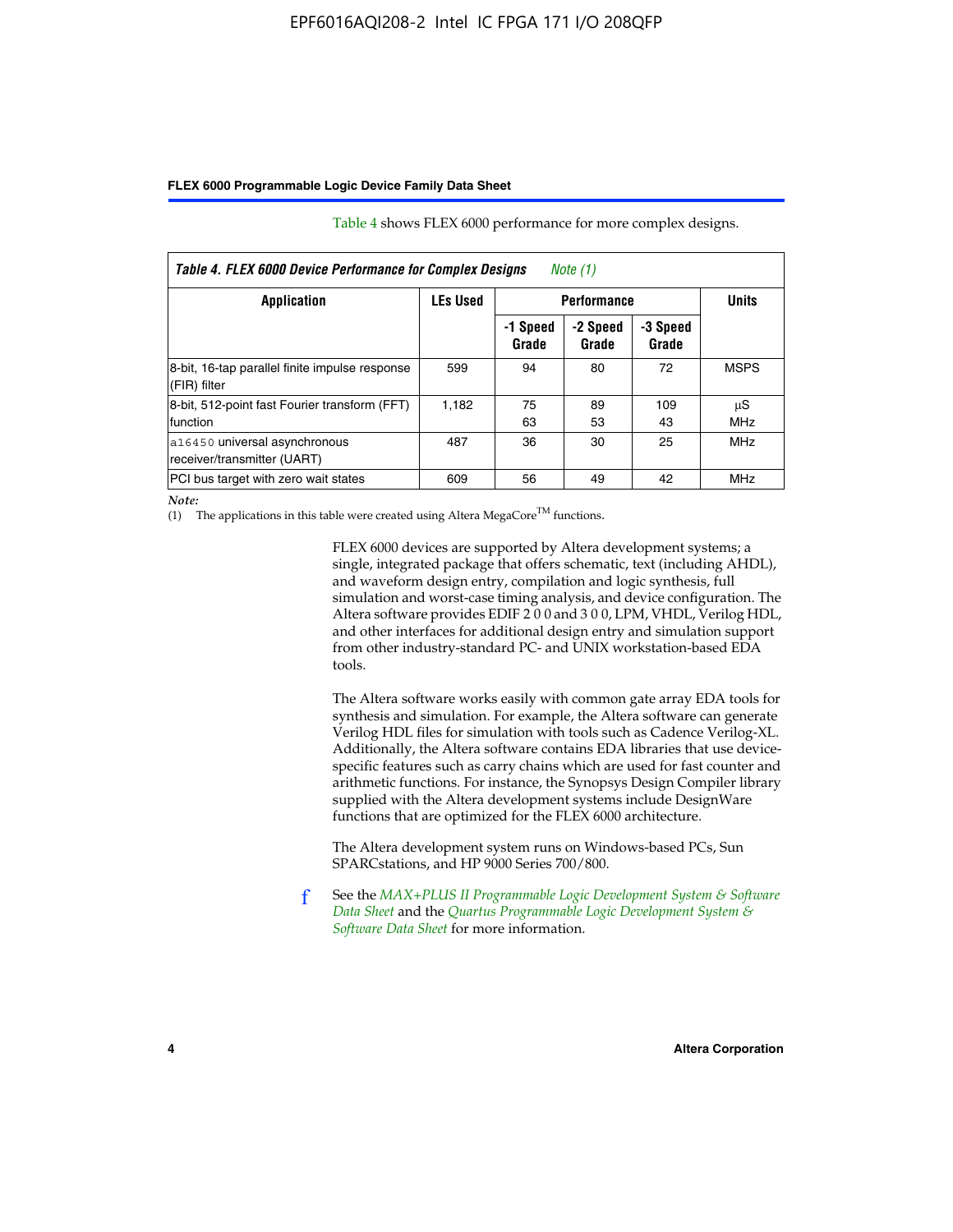| <b>Functional</b><br><b>Description</b> | The FLEX 6000 OptiFLEX architecture consists of logic elements (LEs).<br>Each LE includes a 4-input look-up table (LUT), which can implement any<br>4-input function, a register, and dedicated paths for carry and cascade<br>chain functions. Because each LE contains a register, a design can be easily<br>pipelined without consuming more LEs. The specified gate count for<br>FLEX 6000 devices includes all LUTs and registers.                                                                                                                                                                                                                                                                                                          |
|-----------------------------------------|--------------------------------------------------------------------------------------------------------------------------------------------------------------------------------------------------------------------------------------------------------------------------------------------------------------------------------------------------------------------------------------------------------------------------------------------------------------------------------------------------------------------------------------------------------------------------------------------------------------------------------------------------------------------------------------------------------------------------------------------------|
|                                         | LEs are combined into groups called logic array blocks (LABs); each LAB<br>contains 10 LEs. The Altera software automatically places related LEs into<br>the same LAB, minimizing the number of required interconnects. Each<br>LAB can implement a medium-sized block of logic, such as a counter or<br>multiplexer.                                                                                                                                                                                                                                                                                                                                                                                                                            |
|                                         | Signal interconnections within FLEX 6000 devices—and to and from<br>device pins—are provided via the routing structure of the FastTrack<br>Interconnect. The routing structure is a series of fast, continuous row and<br>column channels that run the entire length and width of the device. Any<br>LE or pin can feed or be fed by any other LE or pin via the FastTrack<br>Interconnect. See "FastTrack Interconnect" on page 17 of this data sheet<br>for more information.                                                                                                                                                                                                                                                                  |
|                                         | Each I/O pin is fed by an I/O element (IOE) located at the end of each row<br>and column of the FastTrack Interconnect. Each IOE contains a<br>bidirectional I/O buffer. Each IOE is placed next to an LAB, where it can<br>be driven by the local interconnect of that LAB. This feature allows fast<br>clock-to-output times of less than 8 ns when a pin is driven by any of the<br>10 LEs in the adjacent LAB. Also, any LE can drive any pin via the row and<br>column interconnect. I/O pins can drive the LE registers via the row and<br>column interconnect, providing setup times as low as 2 ns and hold times<br>of 0 ns. IOEs provide a variety of features, such as JTAG BST support,<br>slew-rate control, and tri-state buffers. |
|                                         | Figure 1 shows a block diagram of the FLEX 6000 OptiFLEX architecture.<br>Each group of ten LEs is combined into an LAB, and the LABs are<br>arranged into rows and columns. The LABs are interconnected by the<br>FastTrack Interconnect. IOEs are located at the end of each FastTrack<br>Interconnect row and column.                                                                                                                                                                                                                                                                                                                                                                                                                         |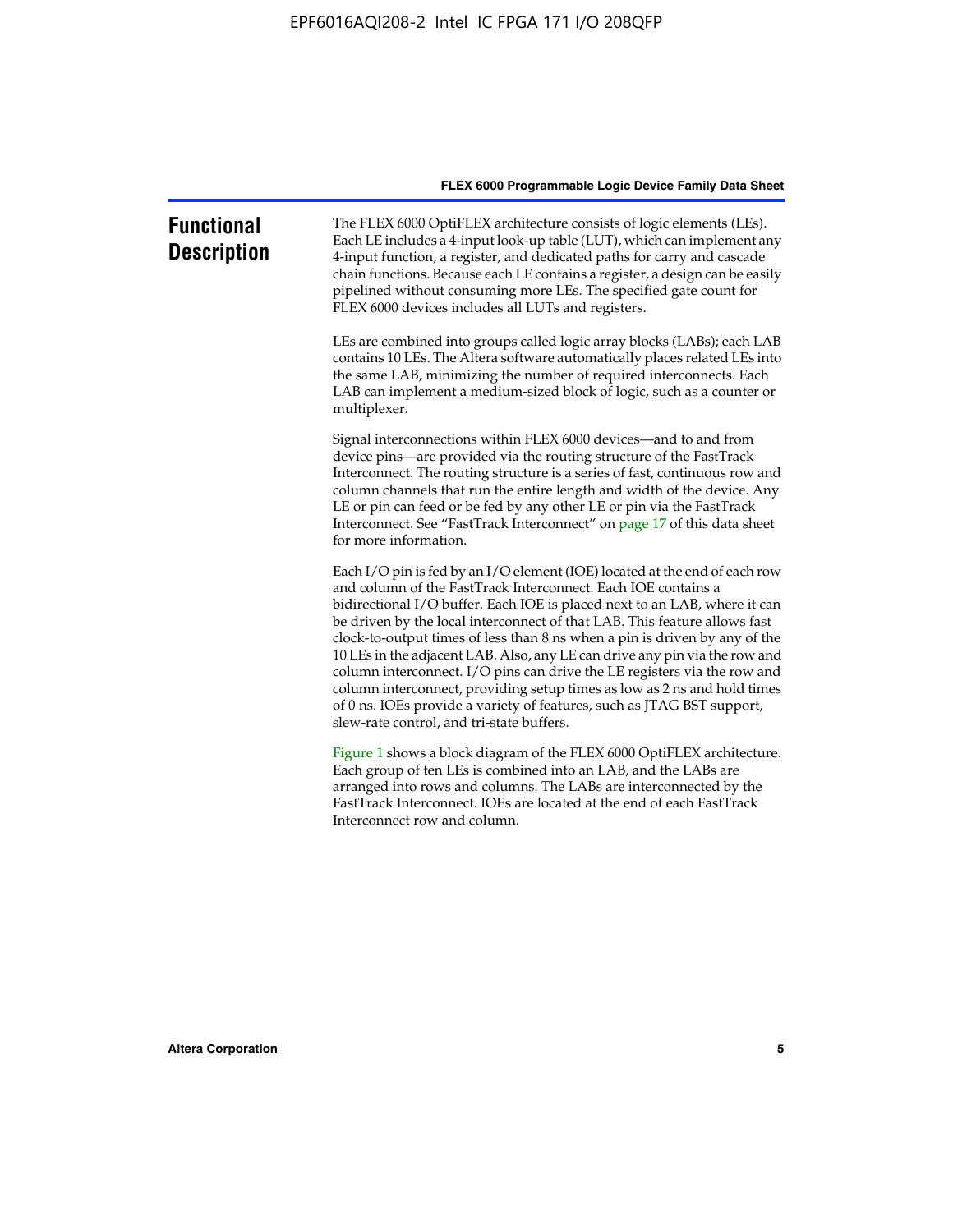

FLEX 6000 devices provide four dedicated, global inputs that drive the control inputs of the flipflops to ensure efficient distribution of highspeed, low-skew control signals. These inputs use dedicated routing channels that provide shorter delays and lower skews than the FastTrack Interconnect. These inputs can also be driven by internal logic, providing an ideal solution for a clock divider or an internally generated asynchronous clear signal that clears many registers in the device. The dedicated global routing structure is built into the device, eliminating the need to create a clock tree.

#### **Logic Array Block**

An LAB consists of ten LEs, their associated carry and cascade chains, the LAB control signals, and the LAB local interconnect. The LAB provides the coarse-grained structure of the FLEX 6000 architecture, and facilitates efficient routing with optimum device utilization and high performance.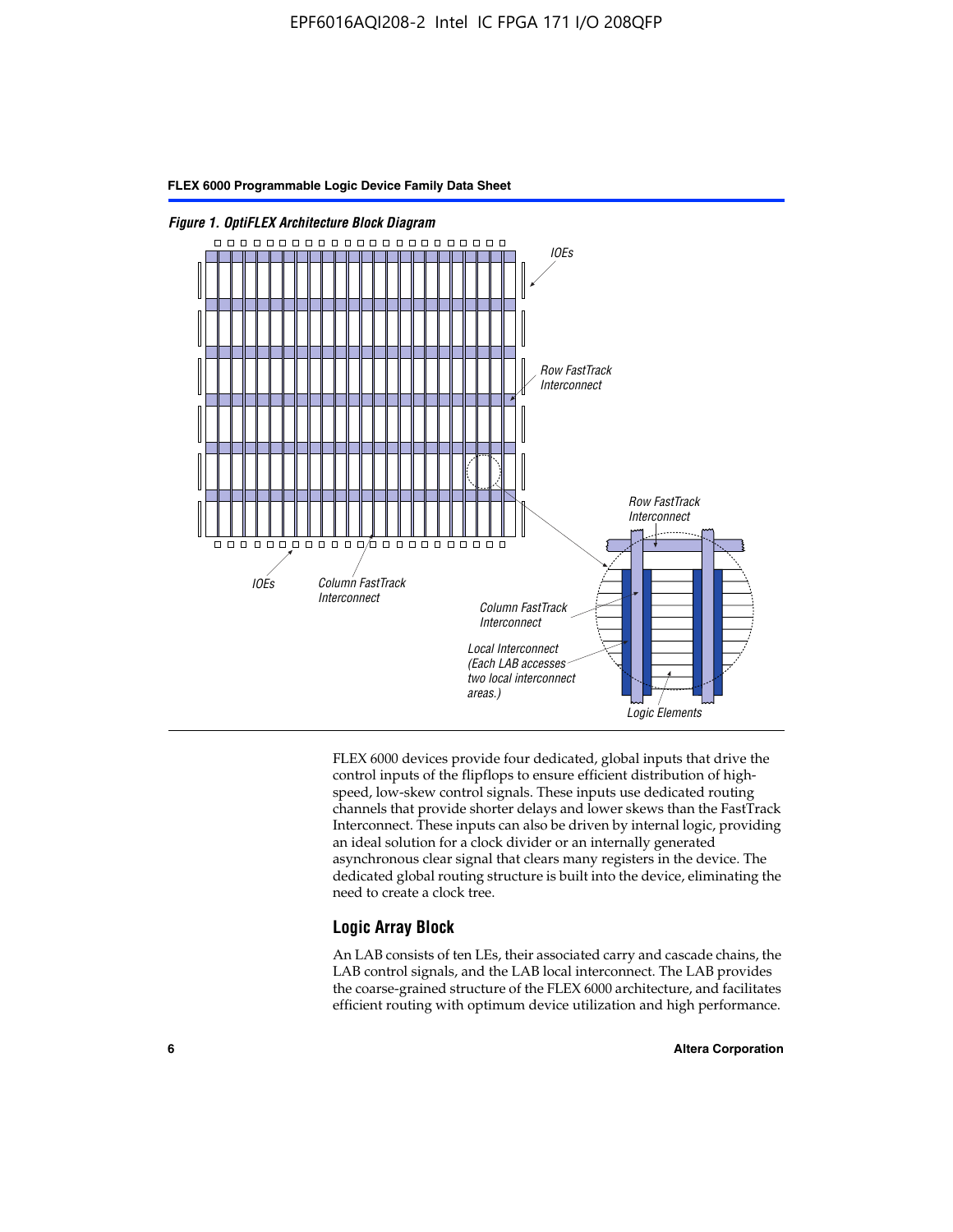The interleaved LAB structure—an innovative feature of the FLEX 6000 architecture—allows each LAB to drive two local interconnects. This feature minimizes the use of the FastTrack Interconnect, providing higher performance. An LAB can drive 20 LEs in adjacent LABs via the local interconnect, which maximizes fitting flexibility while minimizing die size. See Figure 2.



In most designs, the registers only use global clock and clear signals. However, in some cases, other clock or asynchronous clear signals are needed. In addition, counters may also have synchronous clear or load signals. In a design that uses non-global clock and clear signals, inputs from the first LE in an LAB are re-routed to drive the control signals for that LAB. See Figure 3.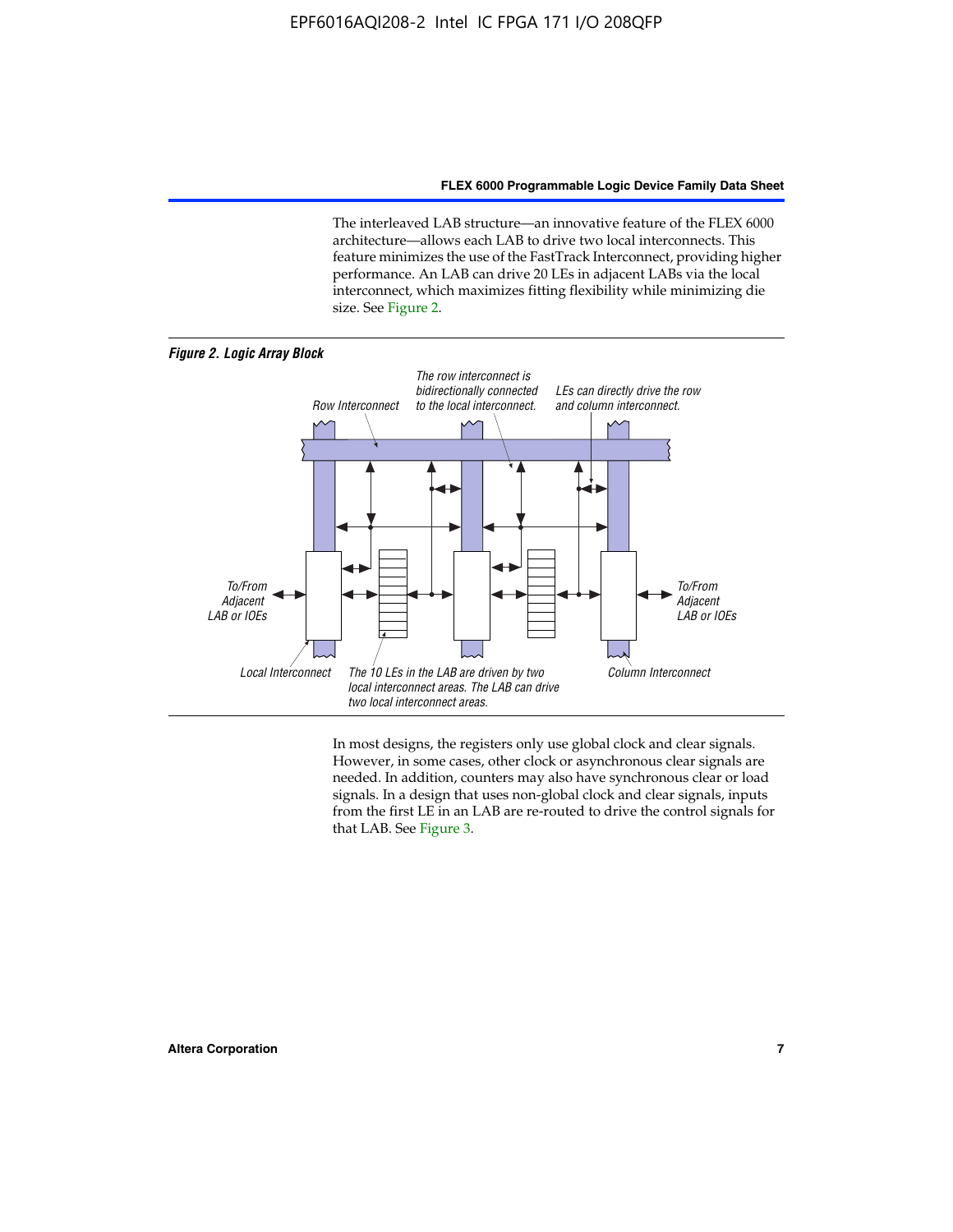#### *Figure 3. LAB Control Signals*



#### **Logic Element**

An LE, the smallest unit of logic in the FLEX 6000 architecture, has a compact size that provides efficient logic usage. Each LE contains a fourinput LUT, which is a function generator that can quickly implement any function of four variables. An LE contains a programmable flipflop, carry and cascade chains. Additionally, each LE drives both the local and the FastTrack Interconnect. See Figure 4.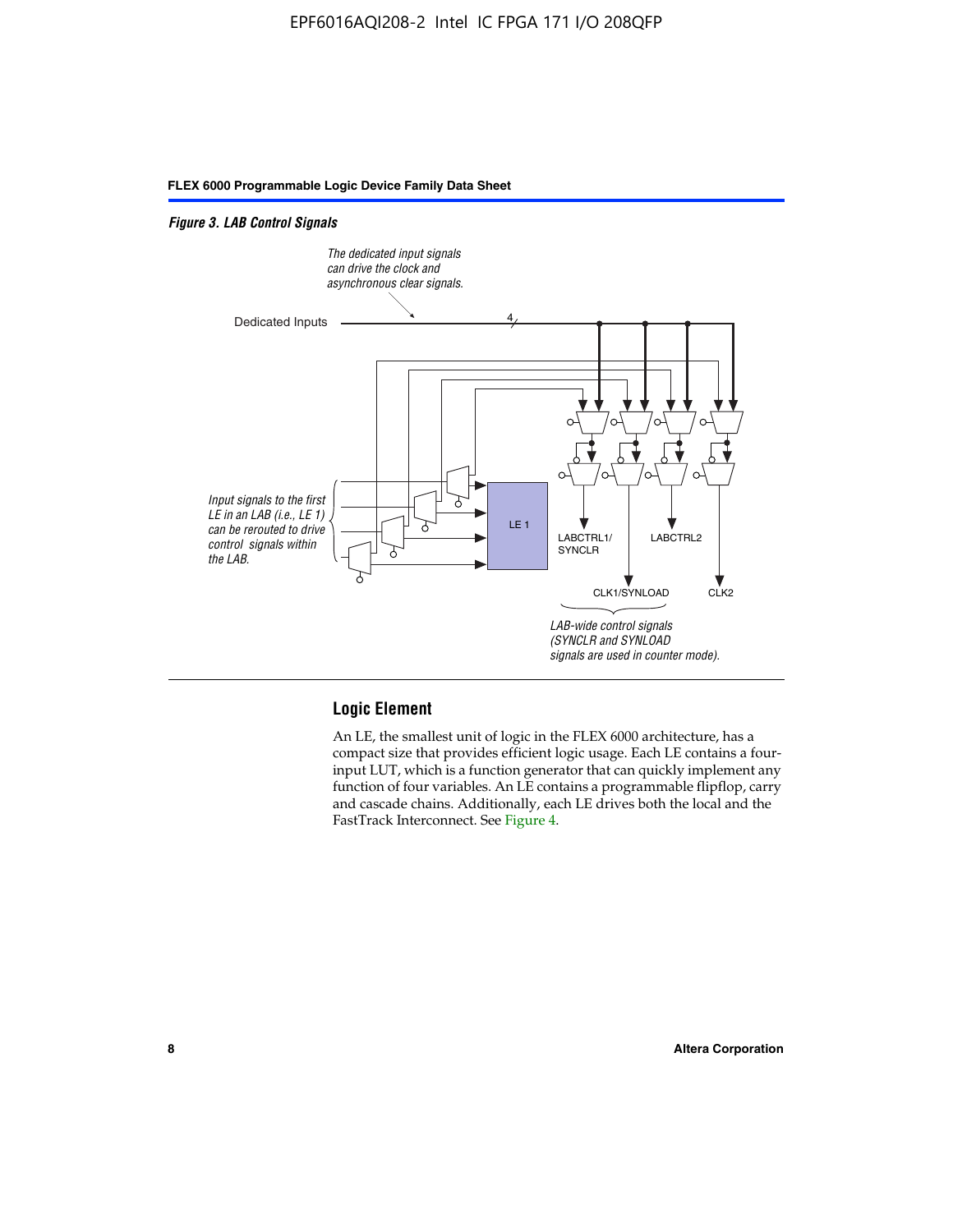

*Figure 4. Logic Element*

The programmable flipflop in the LE can be configured for D, T, JK, or SR operation. The clock and clear control signals on the flipflop can be driven by global signals, general-purpose I/O pins, or any internal logic. For combinatorial functions, the flipflop is bypassed and the output of the LUT drives the outputs of the LE. The LE output can drive both the local interconnect and the FastTrack Interconnect.

**FLEX 6000 Programmable Logic Device Family Data Sheet**

The FLEX 6000 architecture provides two types of dedicated high-speed data paths that connect adjacent LEs without using local interconnect paths: carry chains and cascade chains. A carry chain supports high-speed arithmetic functions such as counters and adders, while a cascade chain implements wide-input functions such as equivalent comparators with minimum delay. Carry and cascade chains connect LEs 2 through 10 in an LAB and all LABs in the same half of the row. Because extensive use of carry and cascade chains can reduce routing flexibility, these chains should be limited to speed-critical portions of a design.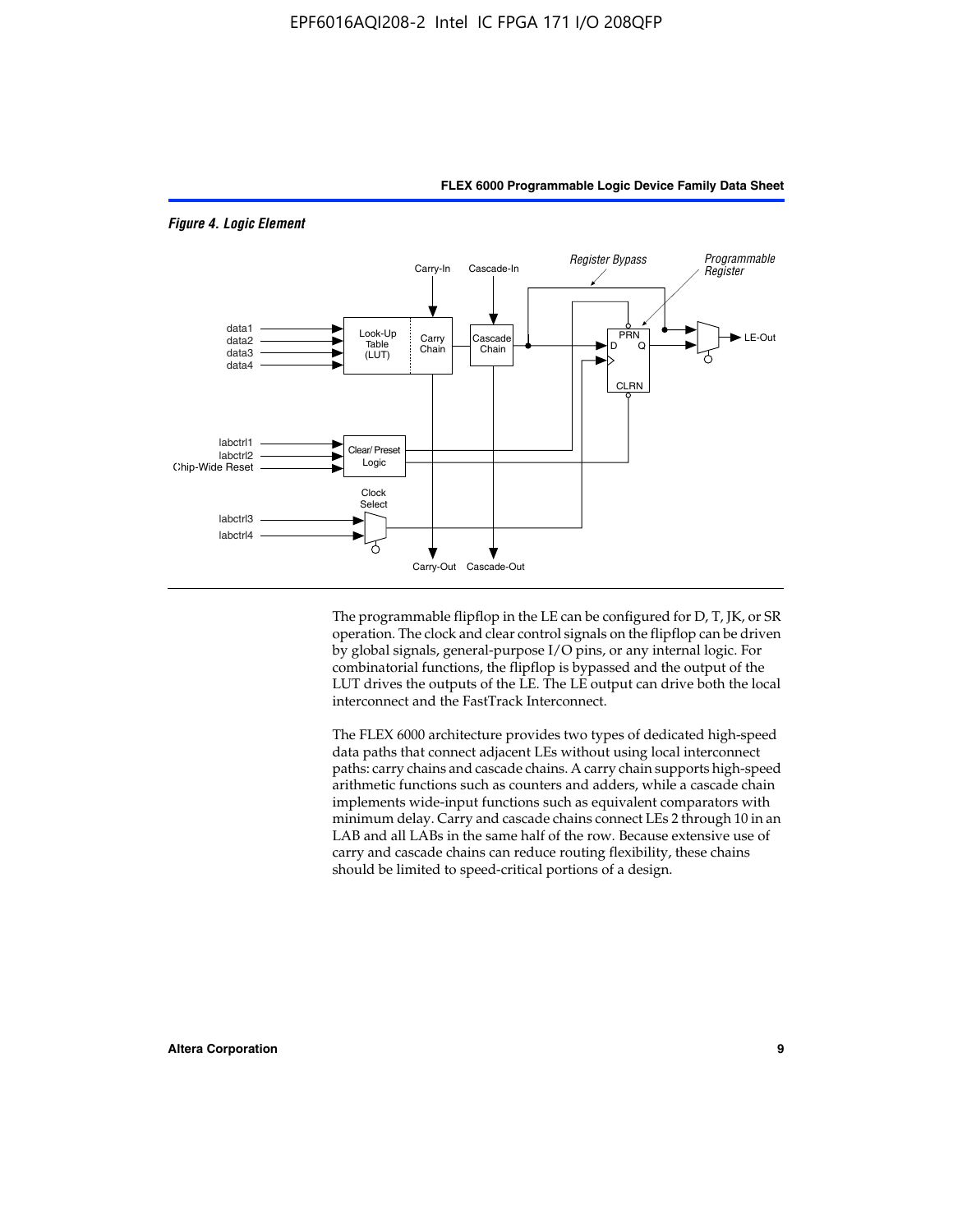#### *Carry Chain*

The carry chain provides a very fast (0.1 ns) carry-forward function between LEs. The carry-in signal from a lower-order bit drives forward into the higher-order bit via the carry chain, and feeds into both the LUT and the next portion of the carry chain. This feature allows the FLEX 6000 architecture to implement high-speed counters, adders, and comparators of arbitrary width. Carry chain logic can be created automatically by the Altera software during design processing, or manually by the designer during design entry. Parameterized functions such as LPM and DesignWare functions automatically take advantage of carry chains for the appropriate functions.

Because the first LE of each LAB can generate control signals for that LAB, the first LE in each LAB is not included in carry chains. In addition, the inputs of the first LE in each LAB may be used to generate synchronous clear and load enable signals for counters implemented with carry chains.

Carry chains longer than nine LEs are implemented automatically by linking LABs together. For enhanced fitting, a long carry chain skips alternate LABs in a row. A carry chain longer than one LAB skips either from an even-numbered LAB to another even-numbered LAB, or from an odd-numbered LAB to another odd-numbered LAB. For example, the last LE of the first LAB in a row carries to the second LE of the third LAB in the row. In addition, the carry chain does not cross the middle of the row. For instance, in the EPF6016 device, the carry chain stops at the 11th LAB in a row and a new carry chain begins at the 12th LAB.

Figure 5 shows how an *n*-bit full adder can be implemented in  $n + 1$  LEs with the carry chain. One portion of the LUT generates the sum of two bits using the input signals and the carry-in signal; the sum is routed to the output of the LE. Although the register can be bypassed for simple adders, it can be used for an accumulator function. Another portion of the LUT and the carry chain logic generates the carry-out signal, which is routed directly to the carry-in signal of the next-higher-order bit. The final carry-out signal is routed to an LE, where it is driven onto the FastTrack Interconnect.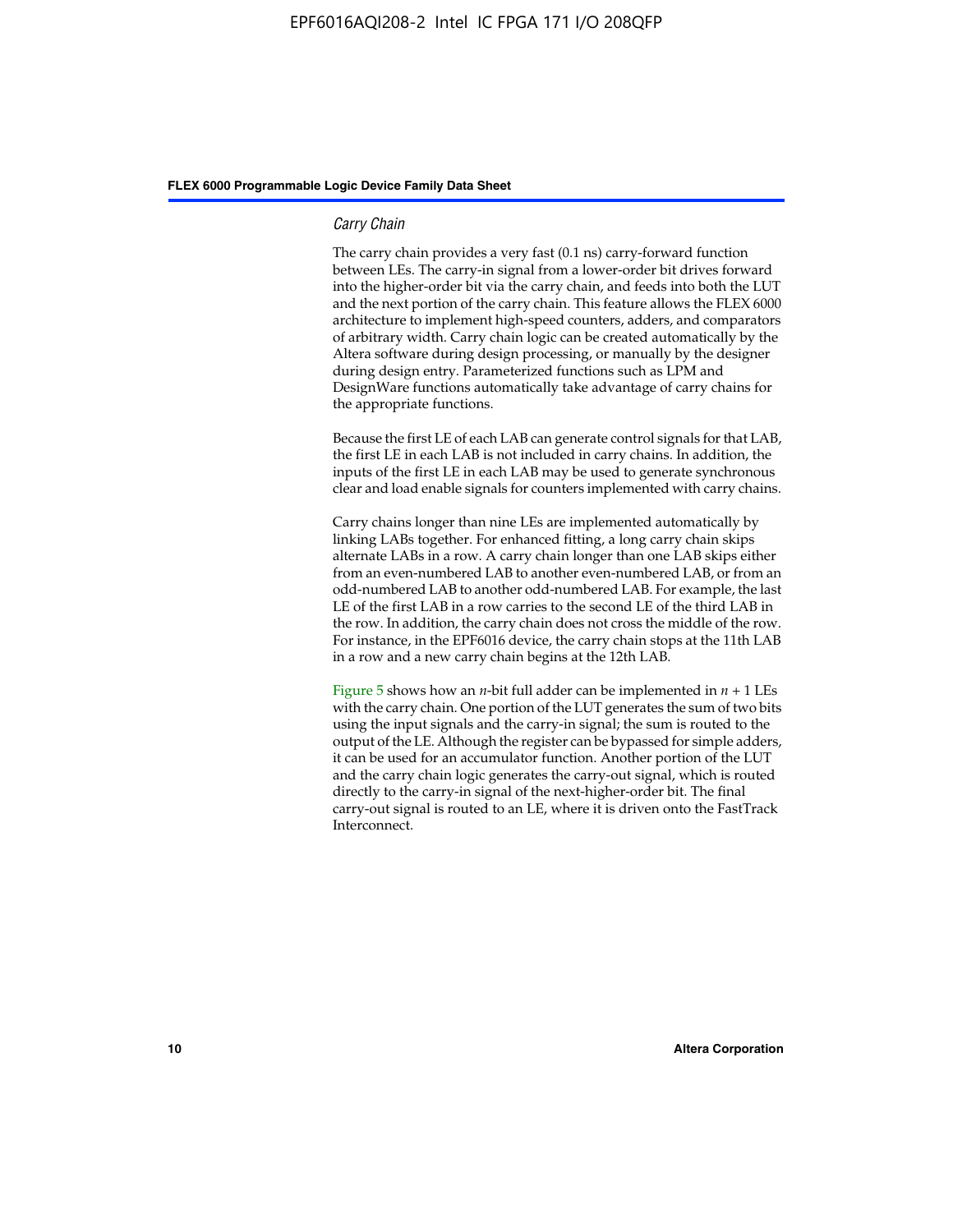

*Figure 5. Carry Chain Operation*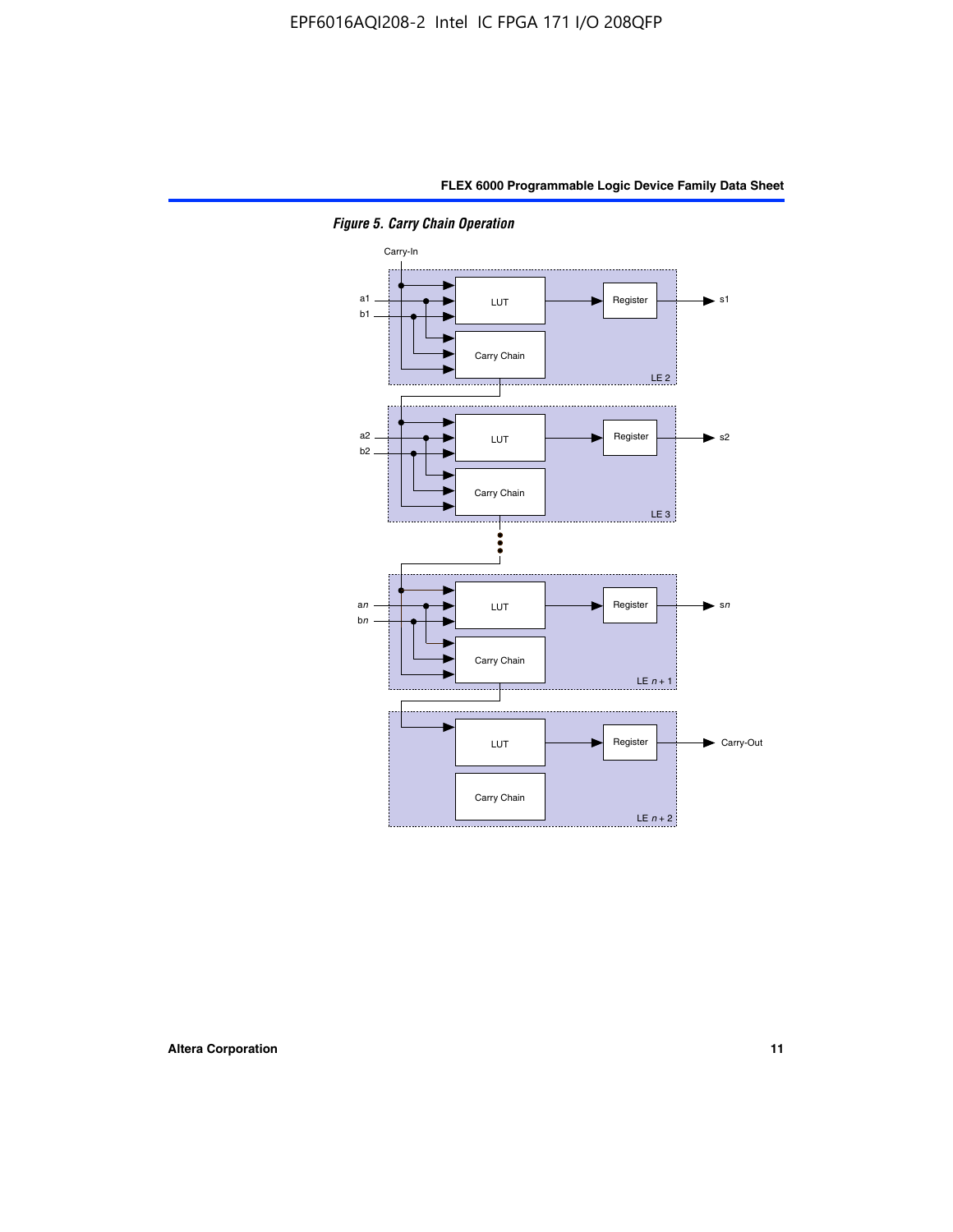#### *Cascade Chain*

The cascade chain enables the FLEX 6000 architecture to implement very wide fan-in functions. Adjacent LUTs can be used to implement portions of the function in parallel; the cascade chain serially connects the intermediate values. The cascade chain can use a logical AND or logical OR gate (via De Morgan's inversion) to connect the outputs of adjacent LEs. Each additional LE provides four more inputs to the effective width of a function, with a delay as low as 0.5 ns per LE. Cascade chain logic can be created automatically by the Altera software during design processing, or manually by the designer during design entry. Parameterized functions such as LPM and DesignWare functions automatically take advantage of cascade chains for the appropriate functions.

A cascade chain implementing an AND gate can use the register in the last LE; a cascade chain implementing an OR gate cannot use this register because of the inversion required to implement the OR gate.

Because the first LE of an LAB can generate control signals for that LAB, the first LE in each LAB is not included in cascade chains. Moreover, cascade chains longer than nine bits are automatically implemented by linking several LABs together. For easier routing, a long cascade chain skips every other LAB in a row. A cascade chain longer than one LAB skips either from an even-numbered LAB to another even-numbered LAB, or from an odd-numbered LAB to another odd-numbered LAB. For example, the last LE of the first LAB in a row cascades to the second LE of the third LAB. The cascade chain does not cross the center of the row. For example, in an EPF6016 device, the cascade chain stops at the 11th LAB in a row and a new cascade chain begins at the 12th LAB.

Figure 6 shows how the cascade function can connect adjacent LEs to form functions with a wide fan-in. In this example, functions of 4*n* variables are implemented with *n* LEs. The cascade chain requires 3.4 ns to decode a 16-bit address.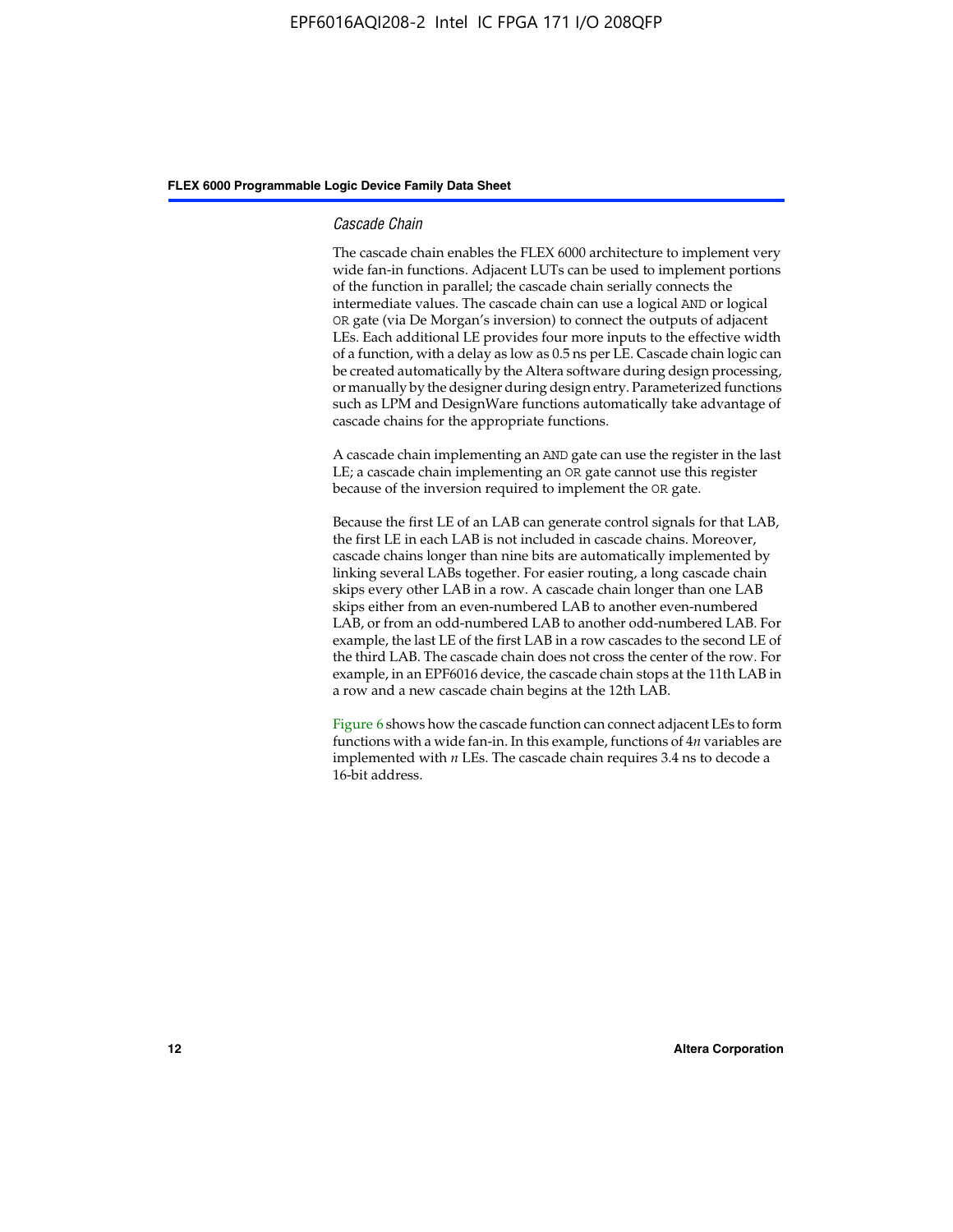

#### *LE Operating Modes*

The FLEX 6000 LE can operate in one of the following three modes:

- Normal mode
- Arithmetic mode
- Counter mode

Each of these modes uses LE resources differently. In each mode, seven available inputs to the LE—the four data inputs from the LAB local interconnect, the feedback from the programmable register, and the carry-in and cascade-in from the previous LE—are directed to different destinations to implement the desired logic function. LAB-wide signals provide clock, asynchronous clear, synchronous clear, and synchronous load control for the register. The Altera software, in conjunction with parameterized functions such as LPM and DesignWare functions, automatically chooses the appropriate mode for common functions such as counters, adders, and multipliers. If required, the designer can also create special-purpose functions to use an LE operating mode for optimal performance.

Figure 7 shows the LE operating modes.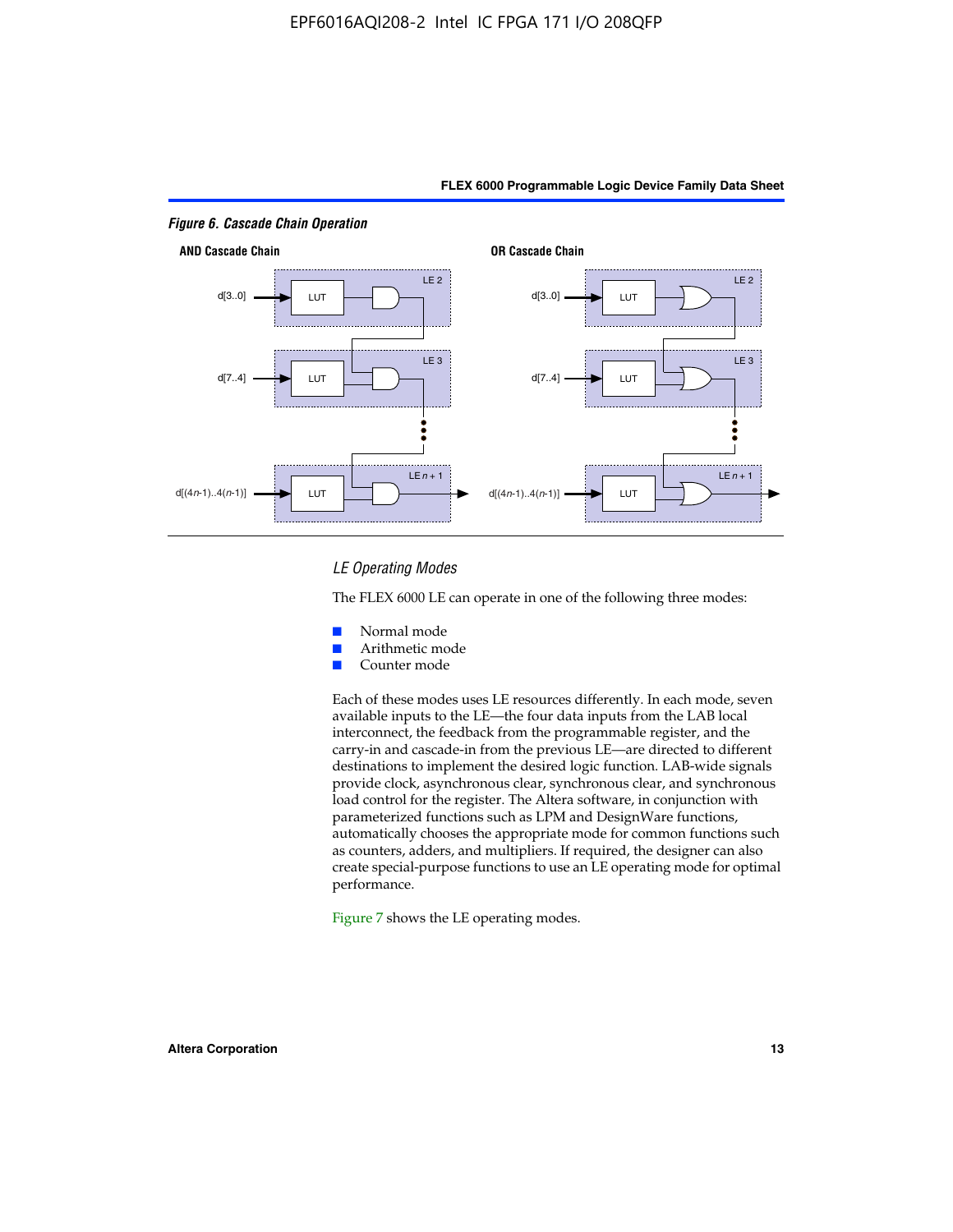#### *Figure 7. LE Operating Modes*

#### **Normal Mode**



**Arithmetic Mode**





#### *Notes:*

- (1) The register feedback multiplexer is available on LE 2 of each LAB.
- (2) The data1 and data2 input signals can supply a clock enable, up or down control, or register feedback signals for all LEs other than the second LE in an LAB.
- (3) The LAB-wide synchronous clear and LAB-wide synchronous load affect all registers in an LAB.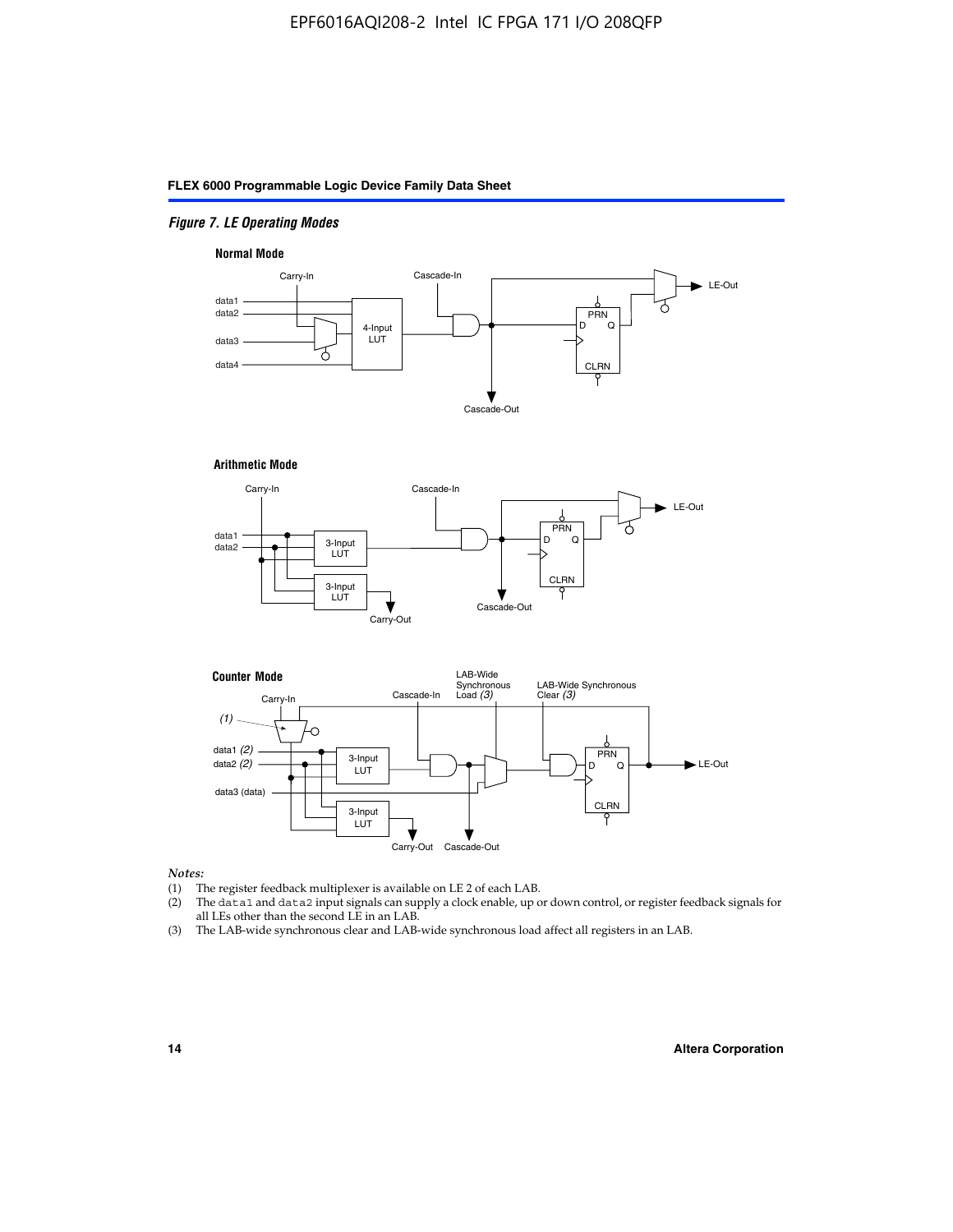#### **Normal Mode**

The normal mode is suitable for general logic applications, combinatorial functions, or wide decoding functions that can take advantage of a cascade chain. In normal mode, four data inputs from the LAB local interconnect and the carry-in are inputs to a 4-input LUT. The Altera software automatically selects the carry-in or the DATA3 signal as one of the inputs to the LUT. The LUT output can be combined with the cascadein signal to form a cascade chain through the cascade-out signal.

#### **Arithmetic Mode**

The arithmetic mode is ideal for implementing adders, accumulators, and comparators. An LE in arithmetic mode uses two 3-input LUTs. One LUT computes a 3-input function; the other generates a carry output. As shown in Figure 7, the first LUT uses the carry-in signal and two data inputs from the LAB local interconnect to generate a combinatorial or registered output. For example, when implementing an adder, this output is the sum of three signals: DATA1, DATA2, and carry-in. The second LUT uses the same three signals to generate a carry-out signal, thereby creating a carry chain. The arithmetic mode also supports simultaneous use of the cascade chain.

The Altera software implements logic functions to use the arithmetic mode automatically where appropriate; the designer does not have to decide how the carry chain will be used.

#### **Counter Mode**

The counter mode offers counter enable, synchronous up/down control, synchronous clear, and synchronous load options. The counter enable and synchronous up/down control signals are generated from the data inputs of the LAB local interconnect. The synchronous clear and synchronous load options are LAB-wide signals that affect all registers in the LAB. Consequently, if any of the LEs in a LAB use counter mode, other LEs in that LAB must be used as part of the same counter or be used for a combinatorial function. In addition, the Altera software automatically places registers that are not in the counter into other LABs.

The counter mode uses two 3-input LUTs: one generates the counter data and the other generates the fast carry bit. A 2-to-1 multiplexer provides synchronous loading, and another AND gate provides synchronous clearing. If the cascade function is used by an LE in counter mode, the synchronous clear or load will override any signal carried on the cascade chain. The synchronous clear overrides the synchronous load.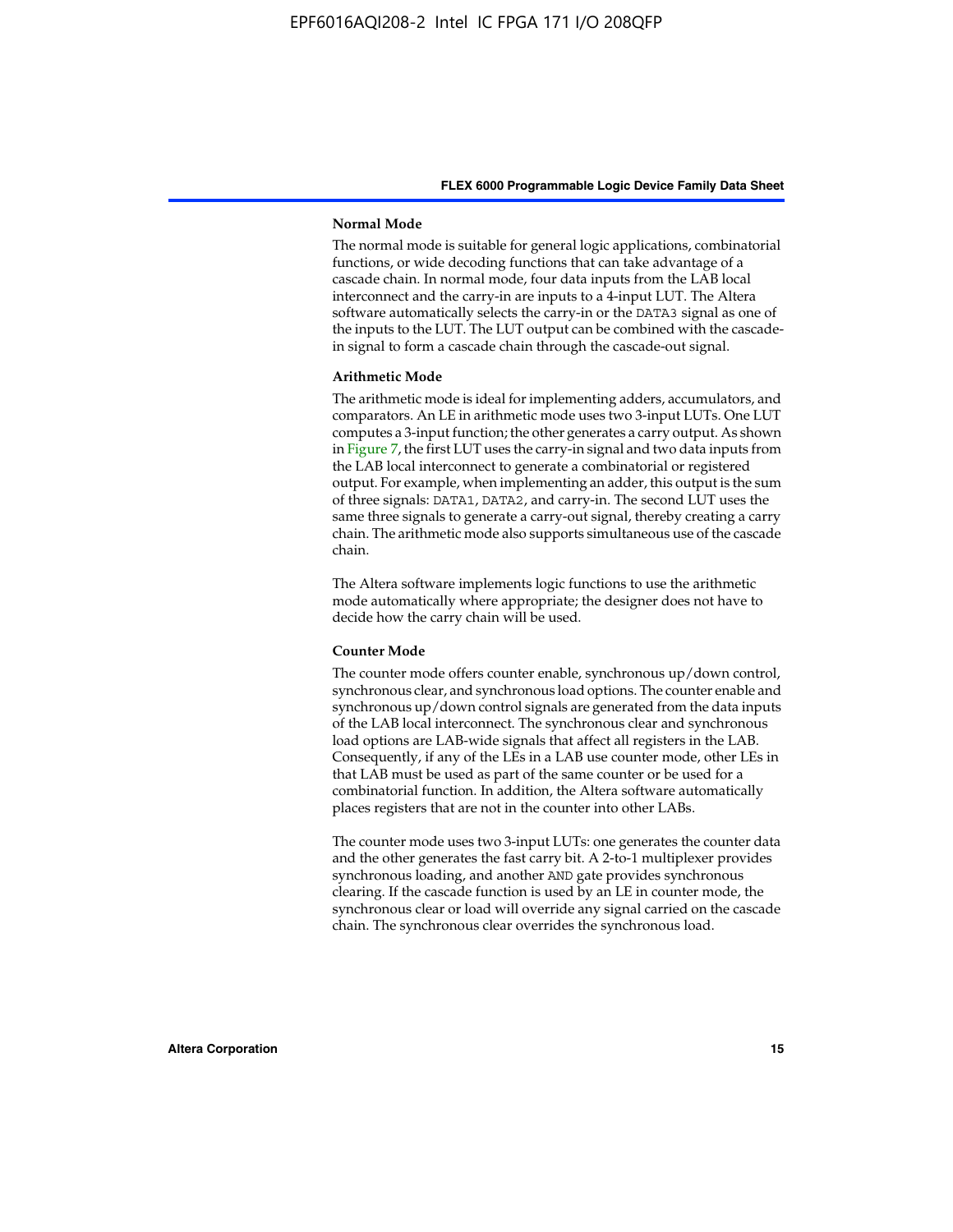Either the counter enable or the up/down control may be used for a given counter. Moreover, the synchronous load can be used as a count enable by routing the register output into the data input automatically when requested by the designer.

The second LE of each LAB has a special function for counter mode; the carry-in of the LE can be driven by a fast feedback path from the register. This function gives a faster counter speed for counter carry chains starting in the second LE of an LAB.

The Altera software implements functions to use the counter mode automatically where appropriate. The designer does not have to decide how the carry chain will be used.

#### *Internal Tri-State Emulation*

Internal tri-state emulation provides internal tri-states without the limitations of a physical tri-state bus. In a physical tri-state bus, the tri-state buffers' output enable (OE) signals select which signal drives the bus. However, if multiple OE signals are active, contending signals can be driven onto the bus. Conversely, if no OE signals are active, the bus will float. Internal tri-state emulation resolves contending tri-state buffers to a low value and floating buses to a high value, thereby eliminating these problems. The Altera software automatically implements tri-state bus functionality with a multiplexer.

#### *Clear & Preset Logic Control*

Logic for the programmable register's clear and preset functions is controlled by the LAB-wide signals LABCTRL1 and LABCTRL2. The LE register has an asynchronous clear that can implement an asynchronous preset. Either LABCTRL1 or LABCTRL2 can control the asynchronous clear or preset. Because the clear and preset functions are active-low, the Altera software automatically assigns a logic high to an unused clear or preset signal. The clear and preset logic is implemented in either the asynchronous clear or asynchronous preset mode, which is chosen during design entry (see Figure 8).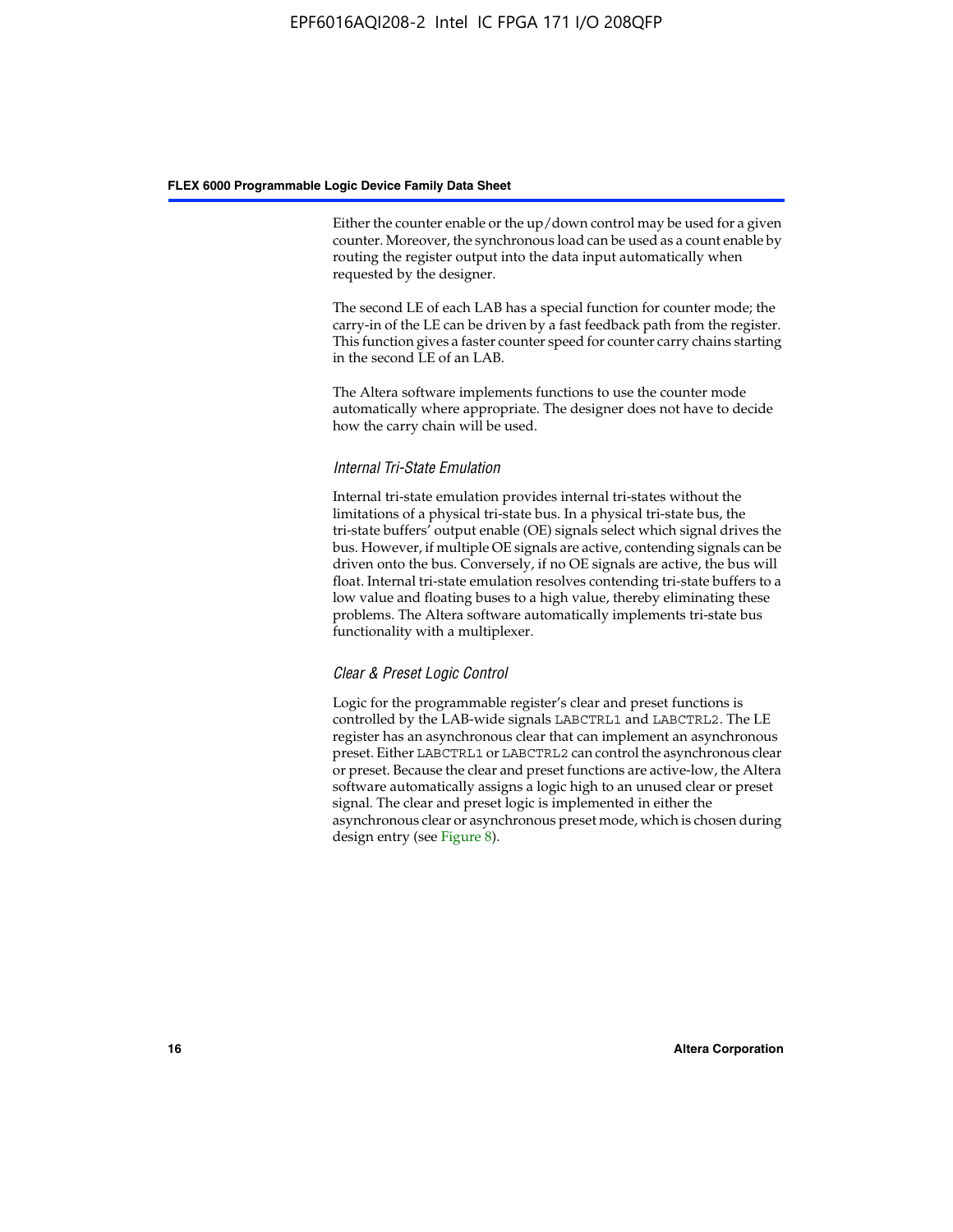

#### **Asynchronous Clear**

The flipflop can be cleared by either LABCTRL1 or LABCTRL2.

#### **Asynchronous Preset**

An asynchronous preset is implemented with an asynchronous clear. The Altera software provides preset control by using the clear and inverting the input and output of the register. Inversion control is available for the inputs to both LEs and IOEs. Therefore, this technique can be used when a register drives logic or drives a pin.

In addition to the two clear and preset modes, FLEX 6000 devices provide a chip-wide reset pin (DEV\_CLRn) that can reset all registers in the device. The option to use this pin is set in the Altera software before compilation. The chip-wide reset overrides all other control signals. Any register with an asynchronous preset will be preset when the chip-wide reset is asserted because of the inversion technique used to implement the asynchronous preset.

The Altera software can use a programmable NOT-gate push-back technique to emulate simultaneous preset and clear or asynchronous load. However, this technique uses an additional three LEs per register.

#### **FastTrack Interconnect**

In the FLEX 6000 OptiFLEX architecture, connections between LEs and device I/O pins are provided by the FastTrack Interconnect, a series of continuous horizontal and vertical routing channels that traverse the device. This global routing structure provides predictable performance, even for complex designs. In contrast, the segmented routing in FPGAs requires switch matrices to connect a variable number of routing paths, increasing the delays between logic resources and reducing performance.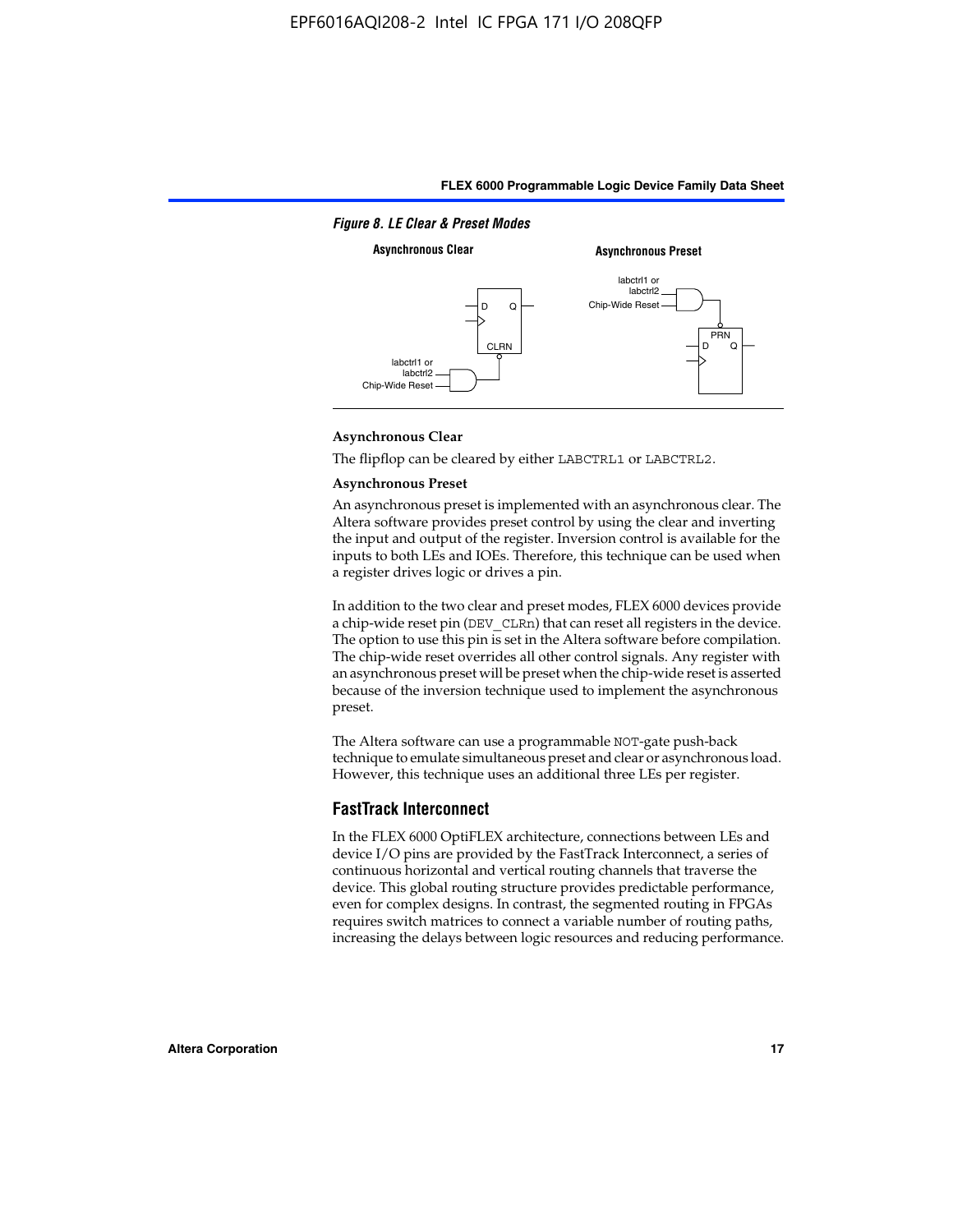The FastTrack Interconnect consists of column and row interconnect channels that span the entire device. Each row of LABs is served by a dedicated row interconnect, which routes signals between LABs in the same row, and also routes signals from I/O pins to LABs. Additionally, the local interconnect routes signals between LEs in the same LAB and in adjacent LABs. The column interconnect routes signals between rows and routes signals from I/O pins to rows.

LEs 1 through 5 of an LAB drive the local interconnect to the right, while LEs 6 through 10 drive the local interconnect to the left. The DATA1 and DATA3 inputs of each LE are driven by the local interconnect to the left; DATA2 and DATA4 are driven by the local interconnect to the right. The local interconnect also routes signals from LEs to I/O pins. Figure 9 shows an overview of the FLEX 6000 interconnect architecture. LEs in the first and last columns have drivers on both sides so that all LEs in the LAB can drive I/O pins via the local interconnect.

*Figure 9. FastTrack Interconnect Architecture*



*Note:*

(1) For EPF6010A, EPF6016, and EPF6016A devices, *n* = 144 channels and *m* = 20 channels; for EPF6024A devices,  $n = 186$  channels and  $m = 30$  channels.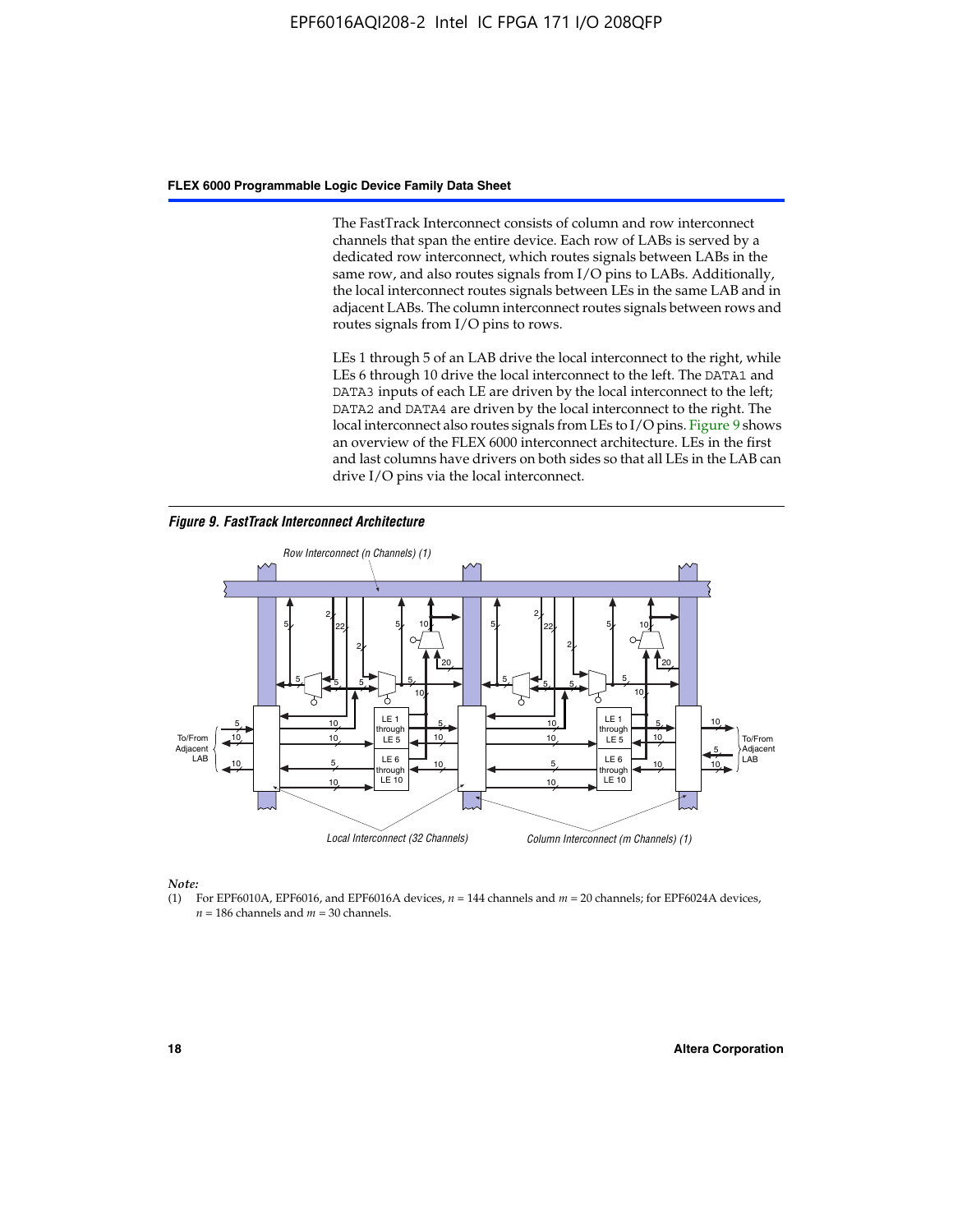A row channel can be driven by an LE or by one of two column channels. These three signals feed a 3-to-1 multiplexer that connects to six specific row channels. Row channels drive into the local interconnect via multiplexers.

Each column of LABs is served by a dedicated column interconnect. The LEs in an LAB can drive the column interconnect. The LEs in an LAB, a column IOE, or a row interconnect can drive the column interconnect. The column interconnect can then drive another row's interconnect to route the signals to other LABs in the device. A signal from the column interconnect must be routed to the row interconnect before it can enter an  $LAB$ 

Each LE has a FastTrack Interconnect output and a local output. The FastTrack interconnect output can drive six row and two column lines directly; the local output drives the local interconnect. Each local interconnect channel driven by an LE can drive four row and two column channels. This feature provides additional flexibility, because each LE can drive any of ten row lines and four column lines.

In addition, LEs can drive global control signals. This feature is useful for distributing internally generated clock, asynchronous clear, and asynchronous preset signals. A pin-driven global signal can also drive data signals, which is useful for high-fan-out data signals.

Each LAB drives two groups of local interconnects, which allows an LE to drive two LABs, or 20 LEs, via the local interconnect. The row-to-local multiplexers are used more efficiently, because the multiplexers can now drive two LABs. Figure 10 shows how an LAB connects to row and column interconnects.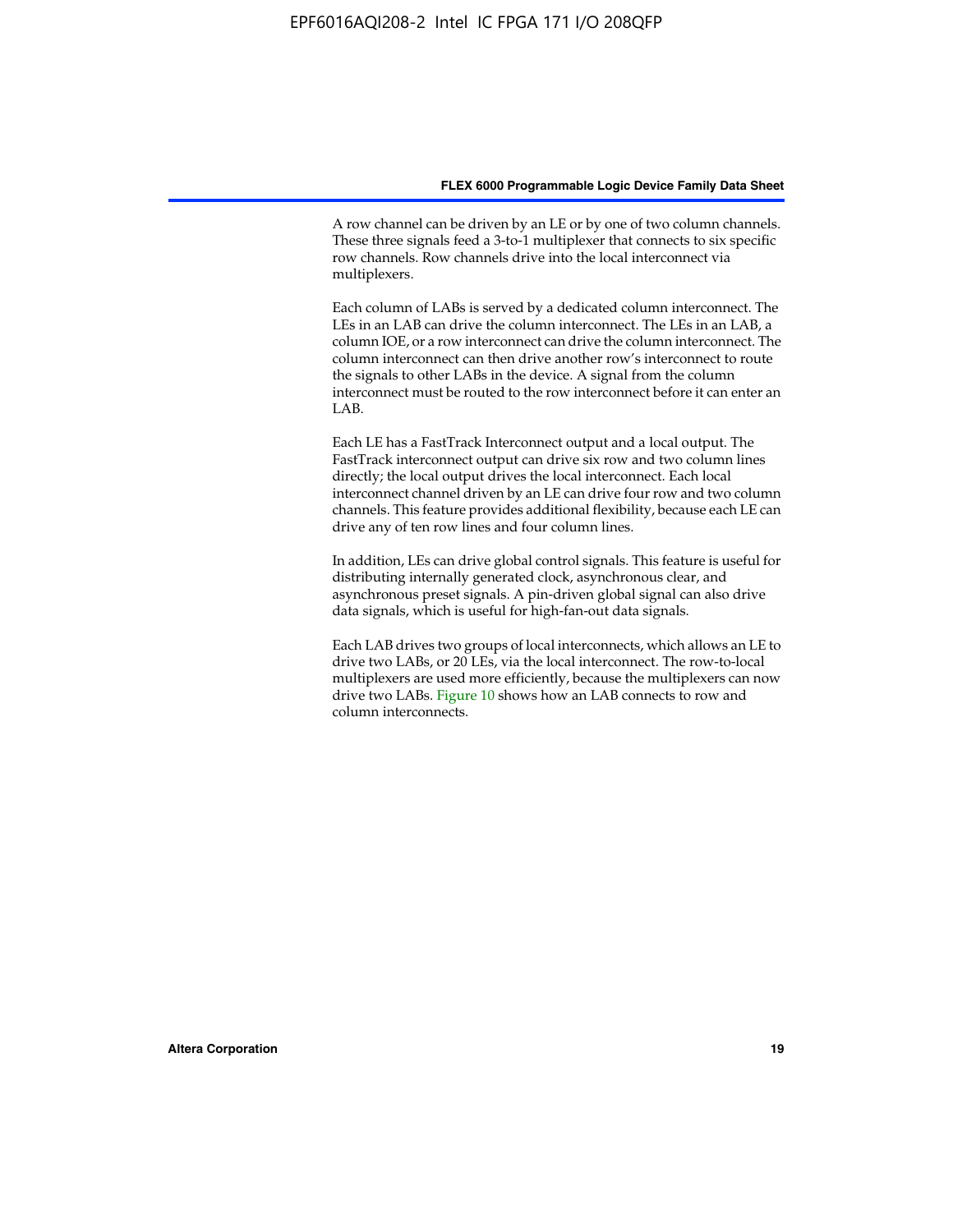*Figure 10. LAB Connections to Row & Column Interconnects*



For improved routability, the row interconnect consists of full-length and half-length channels. The full-length channels connect to all LABs in a row; the half-length channels connect to the LABs in half of the row. In addition to providing a predictable, row-wide interconnect, this architecture provides increased routing resources. Two neighboring LABs can be connected using a half-length channel, which saves the other half of the channel for the other half of the row. One-third of the row channels are half-length channels.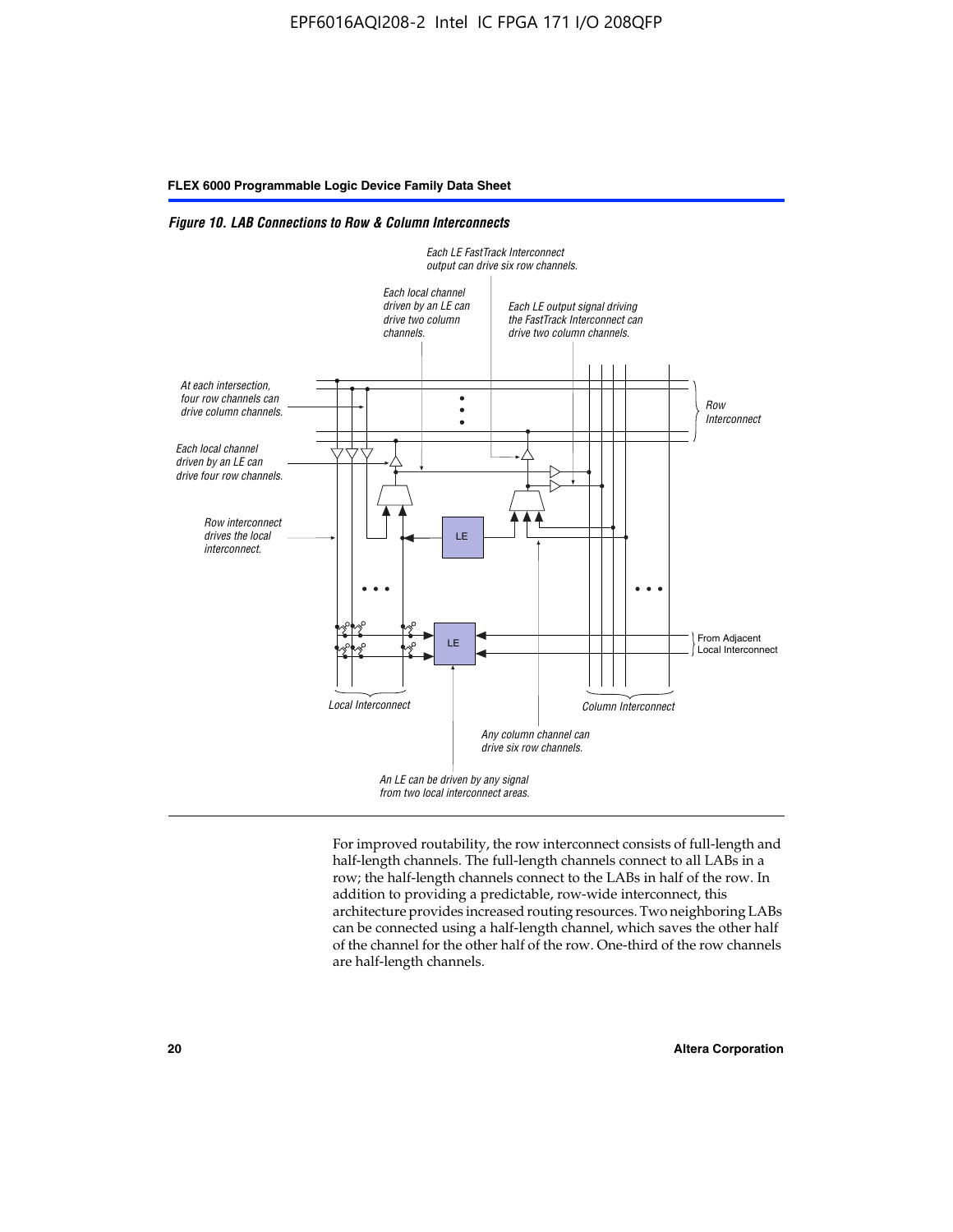| Table 5. FLEX 6000 FastTrack Interconnect Resources |             |                            |                |                               |  |
|-----------------------------------------------------|-------------|----------------------------|----------------|-------------------------------|--|
| <b>Device</b>                                       | <b>Rows</b> | <b>Channels per</b><br>Row | <b>Columns</b> | <b>Channels per</b><br>Column |  |
| EPF6010A                                            |             | 144                        | 22             | 20                            |  |
| EPF6016<br>EPF6016A                                 | 6           | 144                        | 22             | 20                            |  |
| EPF6024A                                            |             | 186                        | 28             | 30                            |  |

Table 5 summarizes the FastTrack Interconnect resources available in each FLEX 6000 device.

In addition to general-purpose I/O pins, FLEX 6000 devices have four dedicated input pins that provide low-skew signal distribution across the device. These four inputs can be used for global clock and asynchronous clear control signals. These signals are available as control signals for all LEs in the device. The dedicated inputs can also be used as generalpurpose data inputs because they can feed the local interconnect of each LAB in the device. Using dedicated inputs to route data signals provides a fast path for high fan-out signals.

The local interconnect from LABs located at either end of two rows can drive a global control signal. For instance, in an EPF6016 device, LABs C1, D1, C22, and D22 can all drive global control signals. When an LE drives a global control signal, the dedicated input pin that drives that signal cannot be used. Any LE in the device can drive a global control signal by driving the FastTrack Interconnect into the appropriate LAB. To minimize delay, however, the Altera software places the driving LE in the appropriate LAB. The LE-driving-global signal feature is optimized for speed for control signals; regular data signals are better routed on the FastTrack Interconnect and do not receive any advantage from being routed on global signals. This LE-driving-global control signal feature is controlled by the designer and is not used automatically by the Altera software. See Figure 11.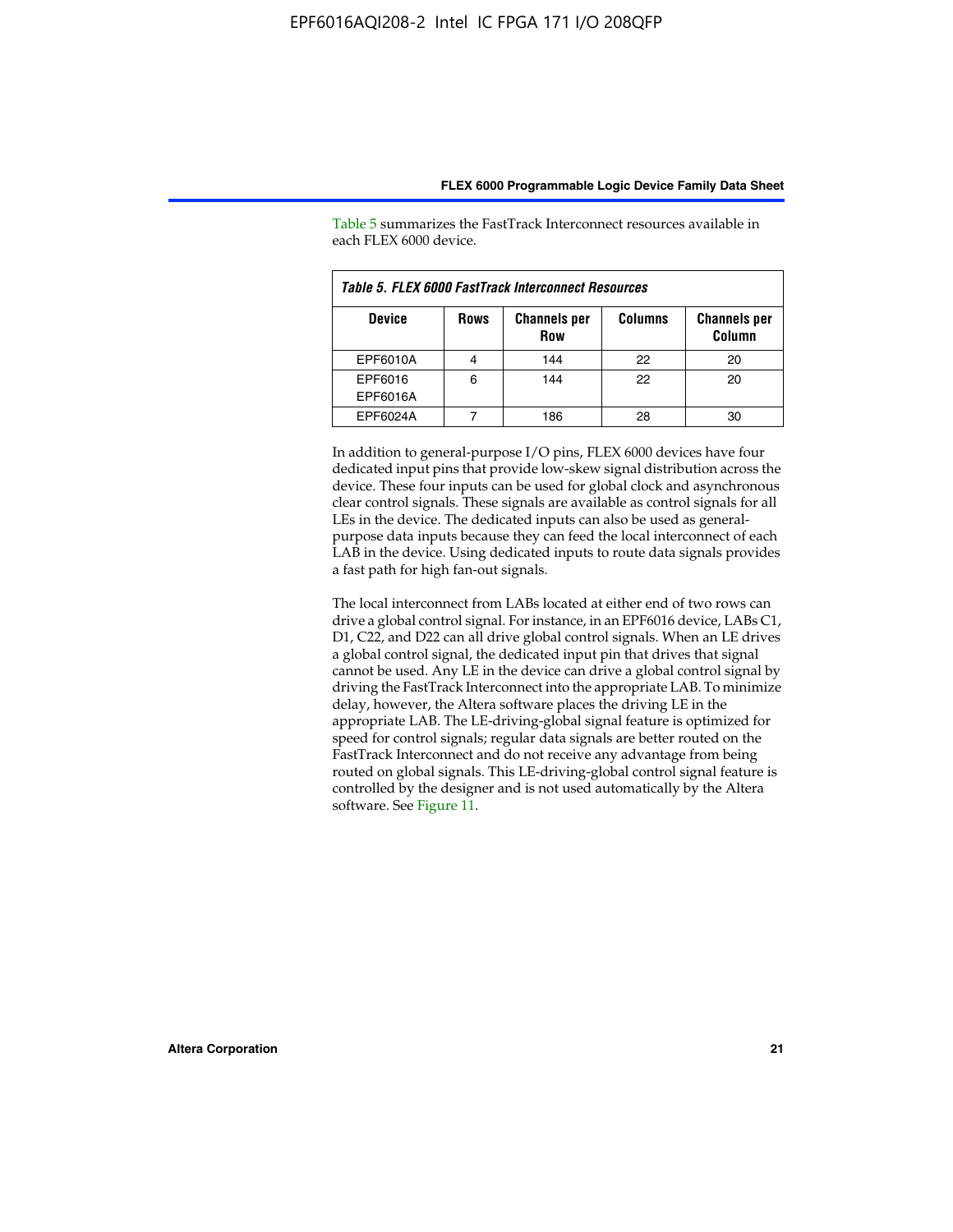



*Notes:*

- (1) The global clock and clear distribution signals are shown for EPF6016 and EPF6016A devices. In EPF6010A devices, LABs in rows B and C drive global signals. In EPF6024A devices, LABs in rows C and E drive global signals.
- (2) The local interconnect from LABs C1 and D1 can drive two global control signals on the left side.
- (3) Global signals drive into every LAB as clock, asynchronous clear, preset, and data signals.
- (4) The local interconnect from LABs C22 and D22 can drive two global control signals on the right side.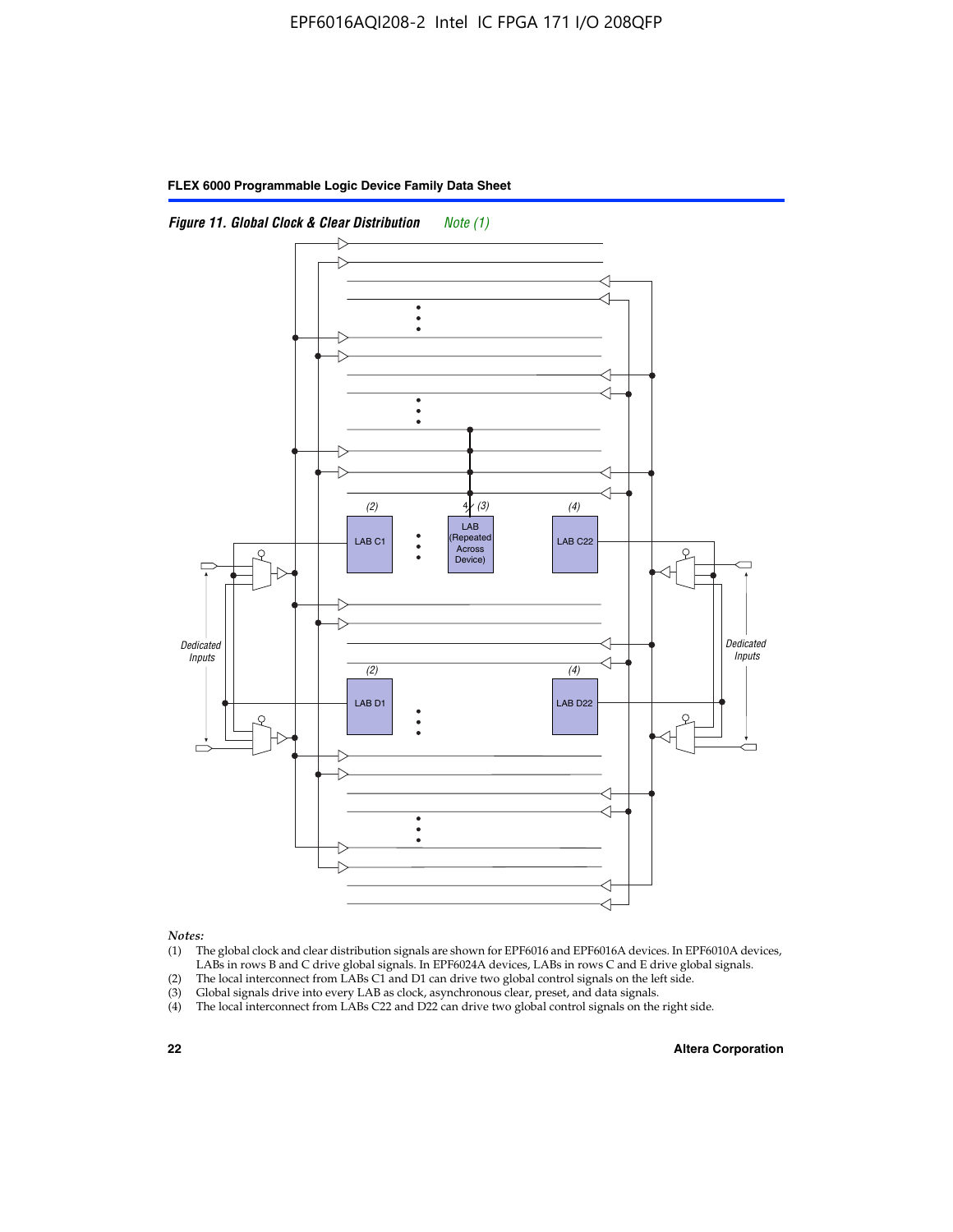#### **I/O Elements**

An IOE contains a bidirectional I/O buffer and a tri-state buffer. IOEs can be used as input, output, or bidirectional pins. An IOE receives its data signals from the adjacent local interconnect, which can be driven by a row or column interconnect (allowing any LE in the device to drive the IOE) or by an adjacent LE (allowing fast clock-to-output delays). A FastFLEX<sup>™</sup> I/O pin is a row or column output pin that receives its data signals from the adjacent local interconnect driven by an adjacent LE. The IOE receives its output enable signal through the same path, allowing individual output enables for every pin and permitting emulation of open-drain buffers. The Altera Compiler uses programmable inversion to invert the data or output enable signals automatically where appropriate. Opendrain emulation is provided by driving the data input low and toggling the OE of each IOE. This emulation is possible because there is one OE per pin.

A chip-wide output enable feature allows the designer to disable all pins of the device by asserting one pin (DEV\_OE). This feature is useful during board debugging or testing.

Figure 12 shows the IOE block diagram.



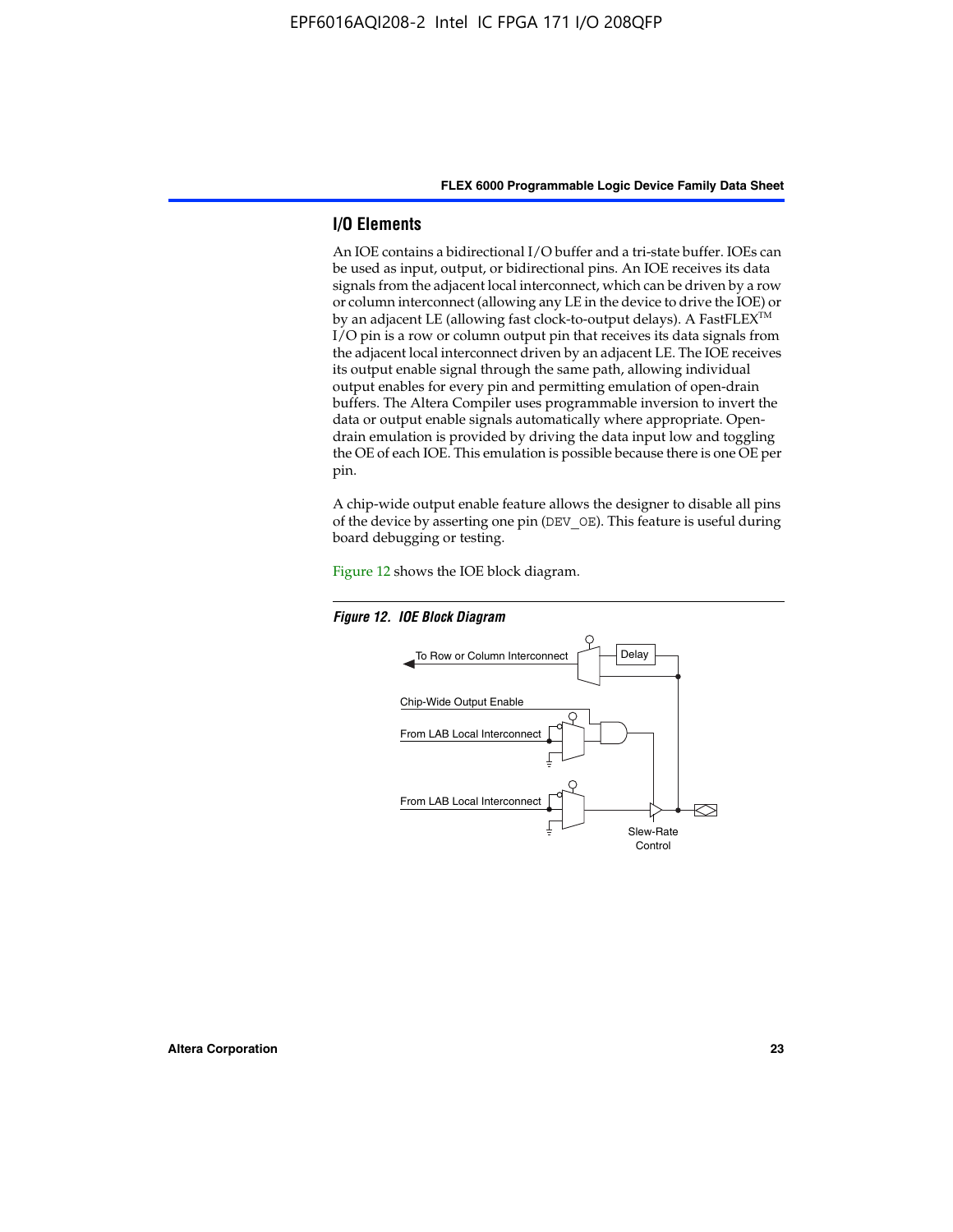Each IOE drives a row or column interconnect when used as an input or bidirectional pin. A row IOE can drive up to six row lines; a column IOE can drive up to two column lines. The input path from the I/O pad to the FastTrack Interconnect has a programmable delay element that can be used to guarantee a zero hold time. Depending on the placement of the IOE relative to what it is driving, the designer may choose to turn on the programmable delay to ensure a zero hold time. Figure 13 shows how an IOE connects to a row interconnect, and Figure 14 shows how an IOE connects to a column interconnect.



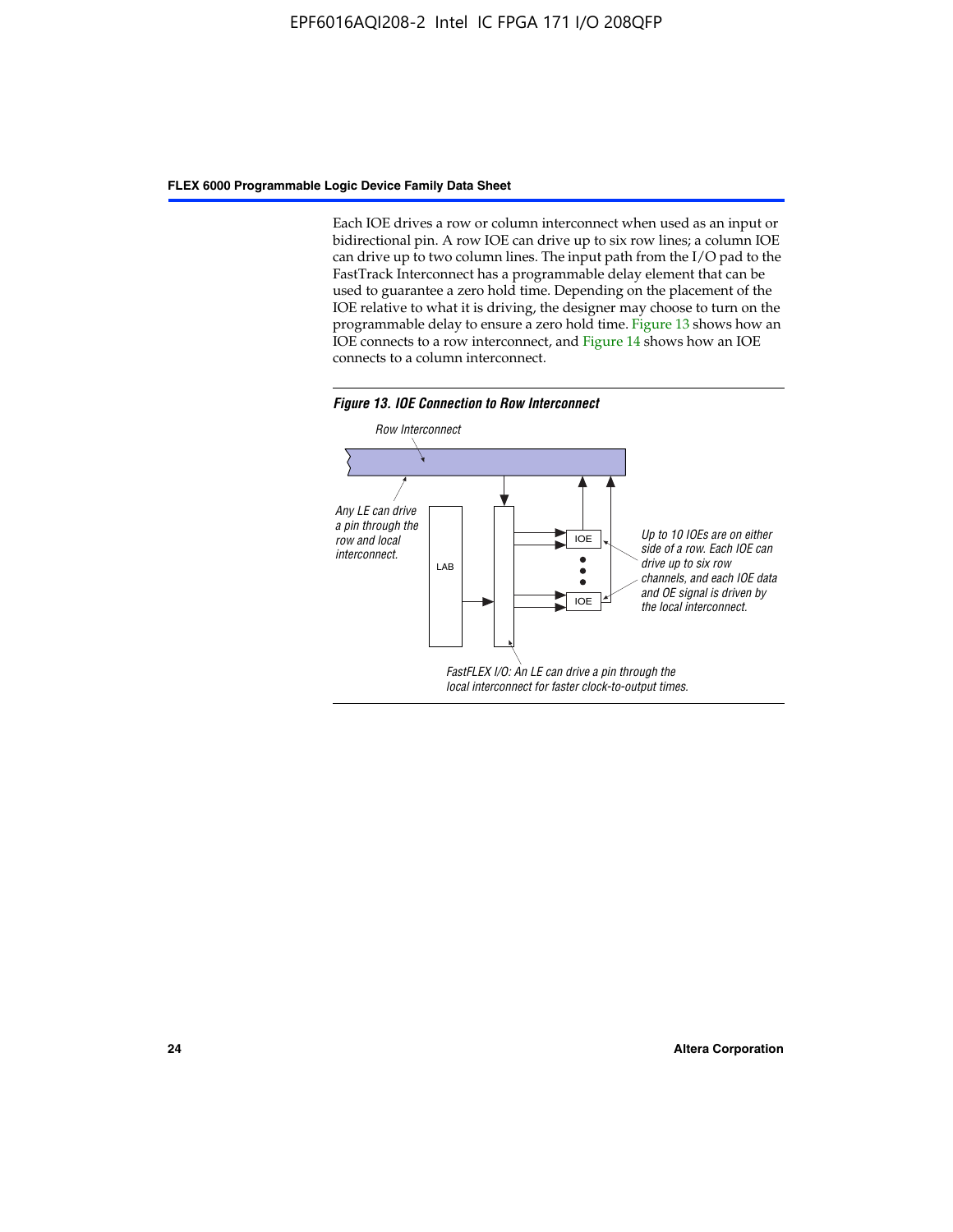



# **SameFrame Pin-Outs**

3.3-V FLEX 6000 devices support the SameFrame pin-out feature for FineLine BGA packages. The SameFrame pin-out feature is the arrangement of balls on FineLine BGA packages such that the lower-ballcount packages form a subset of the higher-ball-count packages. SameFrame pin-outs provide the flexibility to migrate not only from device to device within the same package, but also from one package to another. A given printed circuit board (PCB) layout can support multiple device density/package combinations. For example, a single board layout can support an EPF6016A device in a 100-pin FineLine BGA package or an EPF6024A device in a 256-pin FineLine BGA package.

The Altera software packages provide support to design PCBs with SameFrame pin-out devices. Devices can be defined for present and future use. The Altera software packages generate pin-outs describing how to lay out a board to take advantage of this migration (see Figure 15).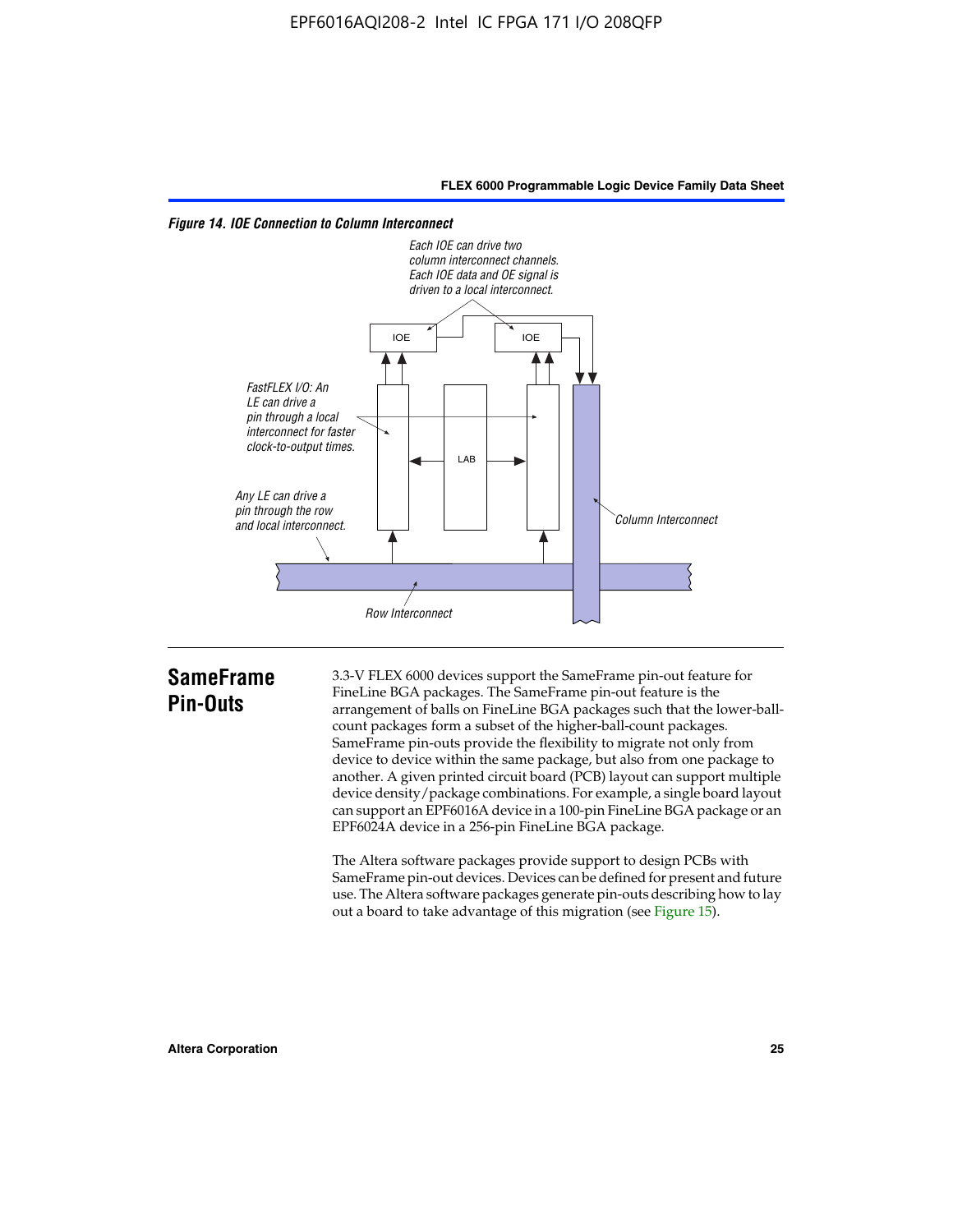

Table 6 lists the 3.3-V FLEX 6000 devices with the SameFrame pin-out feature.

| Table 6, 3.3-V FLEX 6000 Devices with SameFrame Pin-Outs |                             |                      |  |  |  |
|----------------------------------------------------------|-----------------------------|----------------------|--|--|--|
| <b>Device</b>                                            | <b>100-Pin FineLine BGA</b> | 256-Pin FineLine BGA |  |  |  |
| EPF6016A                                                 |                             |                      |  |  |  |
| EPF6024A                                                 |                             |                      |  |  |  |

# **Output Configuration**

This section discusses slew-rate control, the MultiVolt I/O interface, power sequencing, and hot-socketing for FLEX 6000 devices.

#### **Slew-Rate Control**

The output buffer in each IOE has an adjustable output slew-rate that can be configured for low-noise or high-speed performance. A slower slew-rate reduces system noise and adds a maximum delay of 6.8 ns. The fast slew-rate should be used for speed-critical outputs in systems that are adequately protected against noise. Designers can specify the slew-rate on a pin-by-pin basis during design entry or assign a default slew rate to all pins on a device-wide basis. The slew-rate setting affects only the falling edge of the output.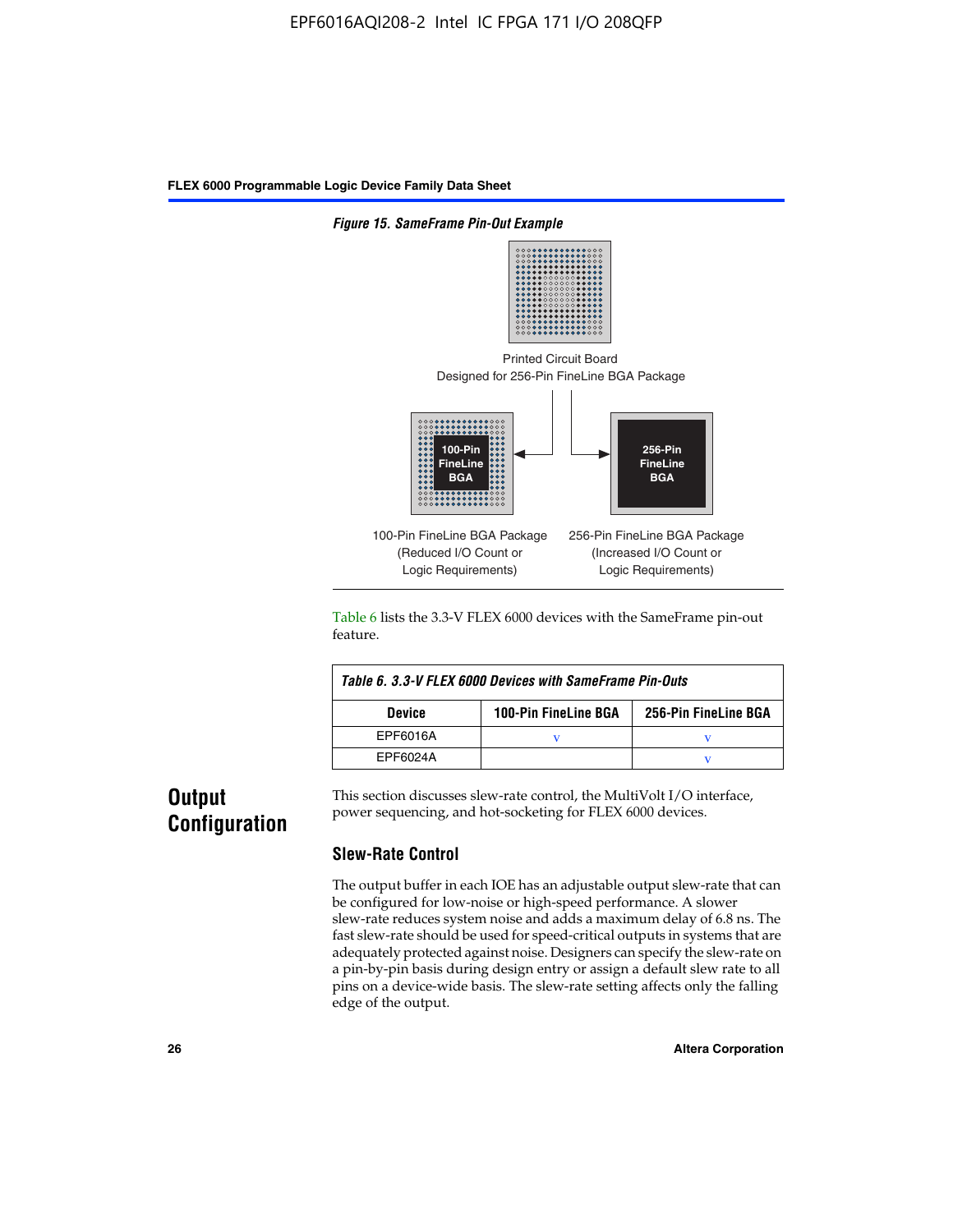#### **MultiVolt I/O Interface**

The FLEX 6000 device architecture supports the MultiVolt I/O interface feature, which allows FLEX 6000 devices to interface with systems of differing supply voltages. The EPF6016 device can be set for 3.3-V or 5.0-V I/O pin operation. This device has one set of  $V_{CC}$  pins for internal operation and input buffers (VCCINT), and another set for output drivers (VCCIO).

The VCCINT pins on 5.0-V FLEX 6000 devices must always be connected to a 5.0-V power supply. With a 5.0-V  $V_{\text{CCINT}}$  level, input voltages are at TTL levels and are therefore compatible with 3.3-V and 5.0-V inputs.

The VCCIO pins on 5.0-V FLEX 6000 devices can be connected to either a 3.3-V or 5.0-V power supply, depending on the output requirements. When the VCCIO pins are connected to a 5.0-V power supply, the output levels are compatible with 5.0-V systems. When the VCCIO pins are connected to a 3.3-V power supply, the output high is 3.3 V and is therefore compatible with 3.3-V or 5.0-V systems. Devices operating with V<sub>CCIO</sub> levels lower than 4.75 V incur a nominally greater timing delay of *tOD2* instead of *tOD1*.

On 3.3-V FLEX 6000 devices, the VCCINT pins must be connected to a 3.3-V power supply. Additionally, 3.3-V FLEX 6000A devices can interface with 2.5-V, 3.3-V, or 5.0-V systems when the VCCIO pins are tied to 2.5 V. The output can drive 2.5-V systems, and the inputs can be driven by 2.5- V, 3.3-V, or 5.0-V systems. When the VCCIO pins are tied to 3.3 V, the output can drive 3.3-V or 5.0-V systems. MultiVolt I/Os are not supported on 100-pin TQFP or 100-pin FineLine BGA packages.

| Table 7. FLEX 6000 MultiVolt I/O Support |                   |     |                  |     |                          |              |     |
|------------------------------------------|-------------------|-----|------------------|-----|--------------------------|--------------|-----|
| <b>V<sub>CCINT</sub></b>                 | V <sub>CCIO</sub> |     | Input Signal (V) |     | <b>Output Signal (V)</b> |              |     |
| (V)                                      | (V)               | 2.5 | 3.3              | 5.0 | 2.5                      | 3.3          | 5.0 |
| 3.3                                      | 2.5               | v   | V                | V   | v                        |              |     |
| 3.3                                      | 3.3               | v   | v                | v   | V(1)                     |              | v   |
| 5.0                                      | 3.3               |     | $\mathbf v$      | V   |                          | $\mathbf{v}$ | v   |
| 5.0                                      | 5.0               |     | $\mathbf v$      | v   |                          |              | v   |

Table 7 describes FLEX 6000 MultiVolt I/O support.

*Note:*

(1) When  $V_{\text{CCIO}} = 3.3 \text{ V}$ , a FLEX 6000 device can drive a 2.5-V device that has 3.3-V tolerant inputs.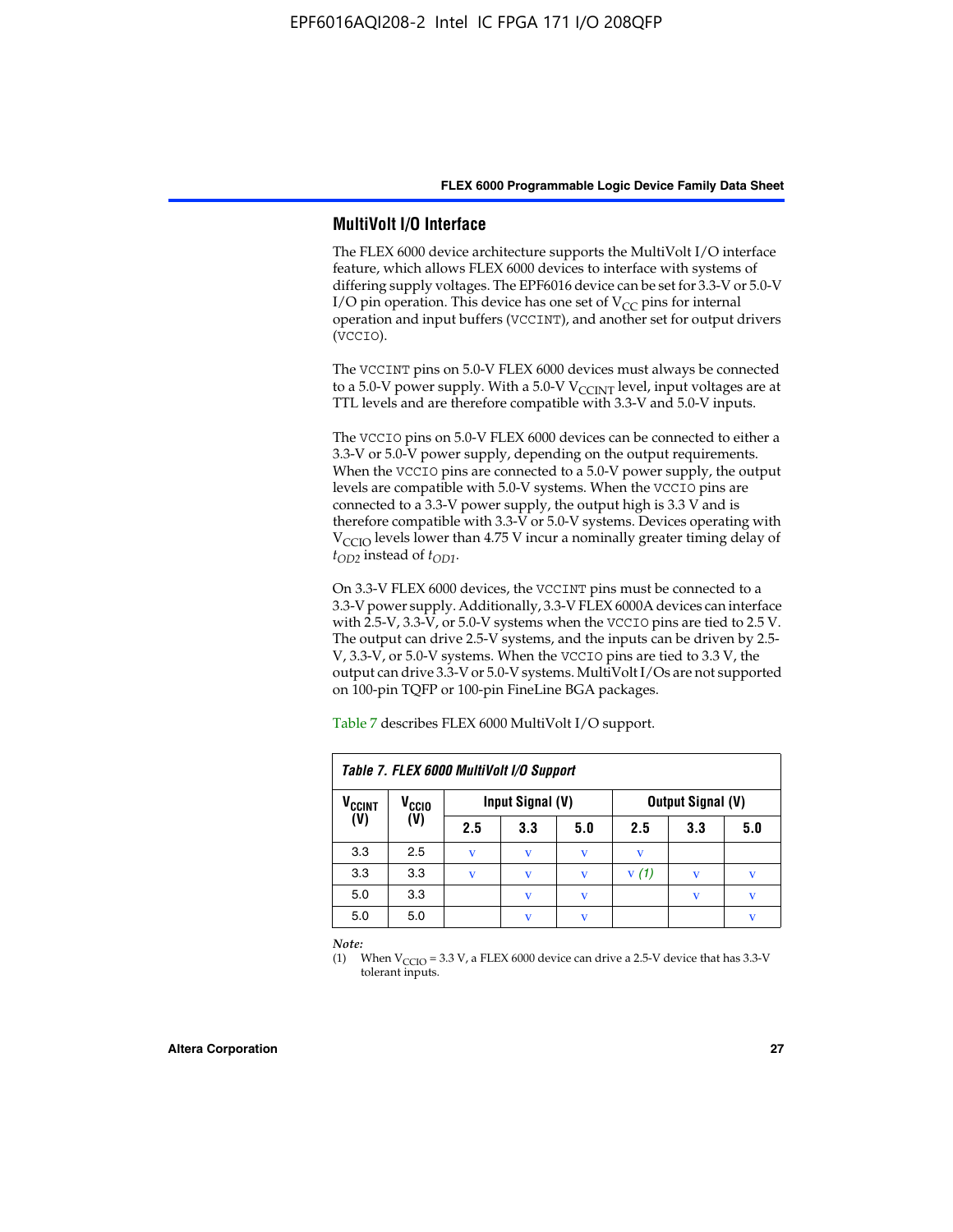Open-drain output pins on 5.0-V or 3.3-V FLEX 6000 devices (with a pullup resistor to the 5.0-V supply) can drive 5.0-V CMOS input pins that require a  $V_{IH}$  of 3.5 V. When the open-drain pin is active, it will drive low. When the pin is inactive, the trace will be pulled up to 5.0 V by the resistor. The open-drain pin will only drive low or tri-state; it will never drive high. The rise time is dependent on the value of the pull-up resistor and load impedance. The I<sub>OL</sub> current specification should be considered when selecting a pull-up resistor.

Output pins on 5.0-V FLEX 6000 devices with  $V_{\text{CCIO}} = 3.3$  V or 5.0 V (with a pull-up resistor to the 5.0-V supply) can also drive 5.0-V CMOS input pins. In this case, the pull-up transistor will turn off when the pin voltage exceeds 3.3 V. Therefore, the pin does not have to be open-drain.

## **Power Sequencing & Hot-Socketing**

Because FLEX 6000 family devices can be used in a mixed-voltage environment, they have been designed specifically to tolerate any possible power-up sequence. The  $V_{\text{CCIO}}$  and  $V_{\text{CCINT}}$  power planes can be powered in any order.

Signals can be driven into 3.3-V FLEX 6000 devices before and during power up without damaging the device. Additionally, FLEX 6000 devices do not drive out during power up. Once operating conditions are reached, FLEX 6000 devices operate as specified by the user.

**IEEE Std. 1149.1 (JTAG) Boundary-Scan Support**

All FLEX 6000 devices provide JTAG BST circuitry that comply with the IEEE Std. 1149.1-1990 specification. Table 8 shows JTAG instructions for FLEX 6000 devices. JTAG BST can be performed before or after configuration, but not during configuration (except when you disable JTAG support in user mode).

1 See *[A](http://www.altera.com/literature/an/an039.pdf)pplication Note 39 (IEEE 1149.1 (JTAG) Boundary-Scan Testing in Altera Devices)* for more information on JTAG BST circuitry.

| Table 8. FLEX 6000 JTAG Instructions |                                                                                                                                                                                                      |  |  |  |  |
|--------------------------------------|------------------------------------------------------------------------------------------------------------------------------------------------------------------------------------------------------|--|--|--|--|
| <b>JTAG Instruction</b>              | <b>Description</b>                                                                                                                                                                                   |  |  |  |  |
| SAMPLE/PRELOAD                       | Allows a snapshot of the signals at the device pins to be captured and examined during<br>normal device operation, and permits an initial data pattern to be output at the device pins.              |  |  |  |  |
| <b>EXTEST</b>                        | Allows the external circuitry and board-level interconnections to be tested by forcing a test<br>pattern at the output pins and capturing test result at the input pins.                             |  |  |  |  |
| <b>BYPASS</b>                        | Places the 1-bit bypass register between the TDI and TDO pins, which allows the BST<br>data to pass synchronously through the selected device to adjacent devices during<br>normal device operation. |  |  |  |  |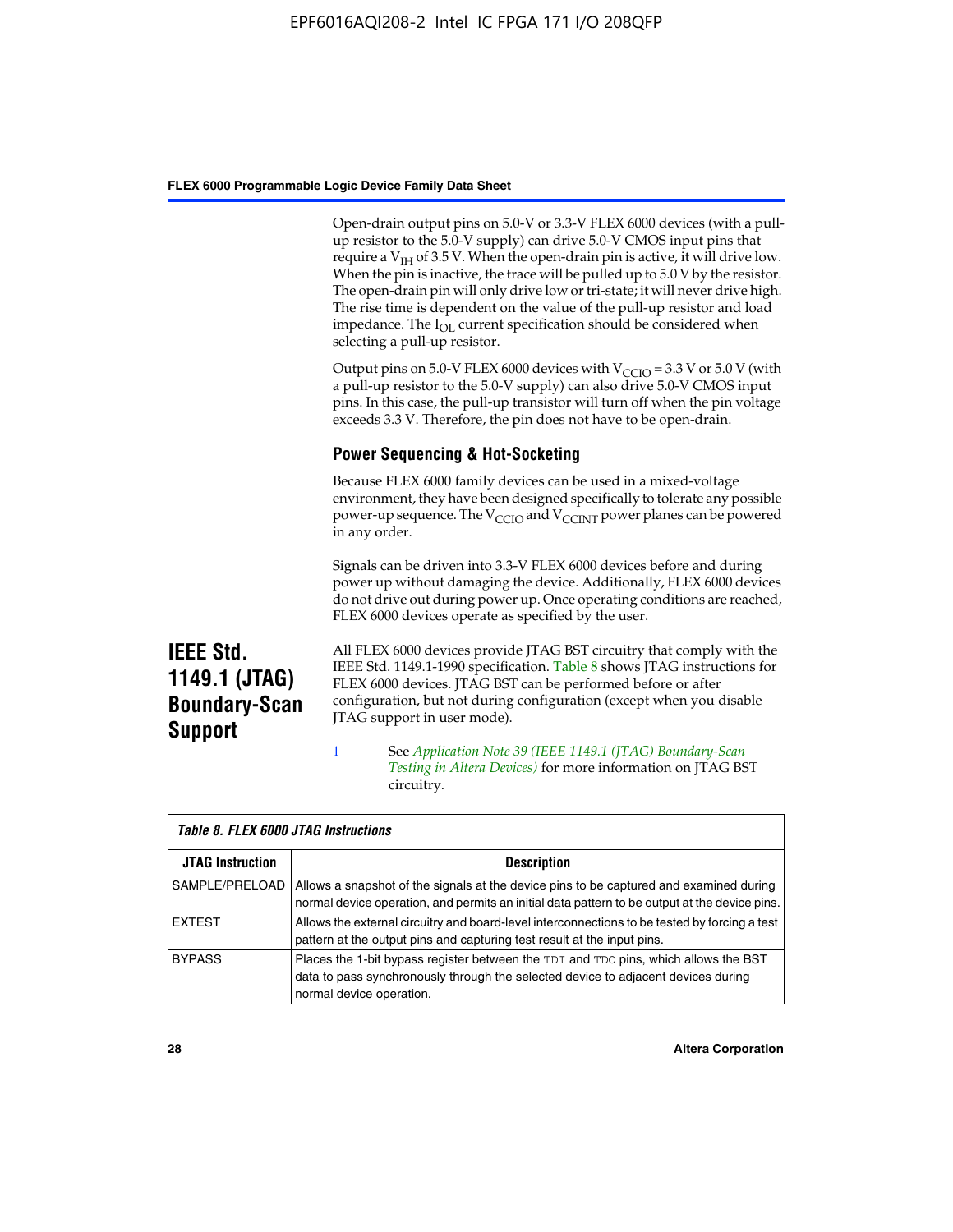The instruction register length for FLEX 6000 devices is three bits. Table 9 shows the boundary-scan register length for FLEX 6000 devices.

| Table 9. FLEX 6000 Device Boundary-Scan Register Length |                                      |  |  |  |
|---------------------------------------------------------|--------------------------------------|--|--|--|
| <b>Device</b>                                           | <b>Boundary-Scan Register Length</b> |  |  |  |
| EPF6010A                                                | 522                                  |  |  |  |
| EPF6016                                                 | 621                                  |  |  |  |
| EPF6016A                                                | 522                                  |  |  |  |
| EPF6024A                                                | 666                                  |  |  |  |

FLEX 6000 devices include a weak pull-up on JTAG pins.

f See *[Application Note 39 \(IEEE 1149.1 \(JTAG\) Boundary-Scan Testing in Altera](http://www.altera.com/literature/an/an039.pdf)  [Devices\)](http://www.altera.com/literature/an/an039.pdf)* for more information.

Figure 16 shows the timing requirements for the JTAG signals.

#### *Figure 16. JTAG Waveforms*



Table 10 shows the JTAG timing parameters and values for FLEX 6000 devices.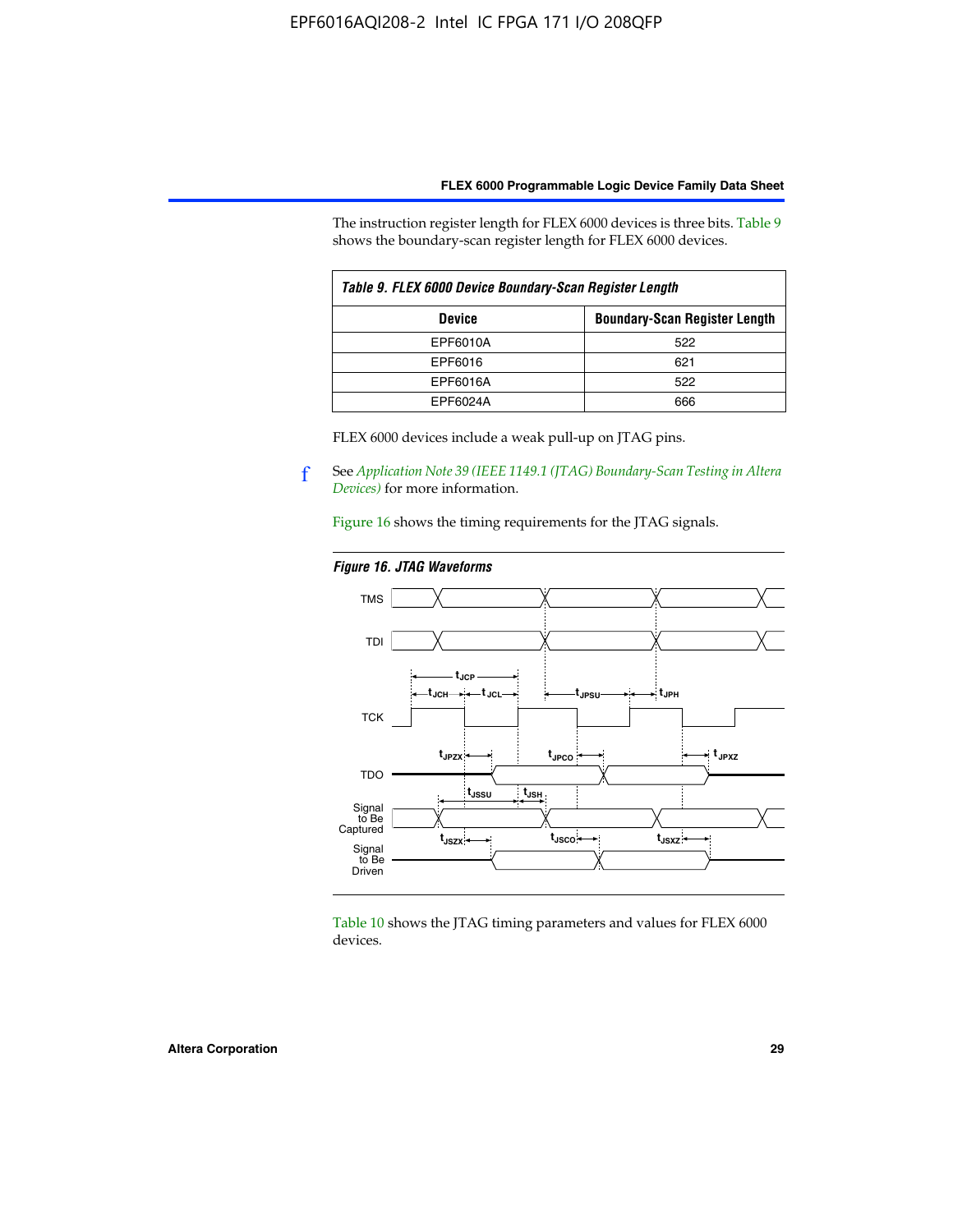| Table 10. JTAG Timing Parameters & Values |                                                   |     |     |             |  |  |  |  |  |  |
|-------------------------------------------|---------------------------------------------------|-----|-----|-------------|--|--|--|--|--|--|
| Symbol                                    | Parameter                                         | Min | Max | <b>Unit</b> |  |  |  |  |  |  |
| t <sub>JCP</sub>                          | TCK clock period                                  | 100 |     | ns          |  |  |  |  |  |  |
| t <sub>JCH</sub>                          | TCK clock high time                               | 50  |     | ns          |  |  |  |  |  |  |
| t <sub>JCL</sub>                          | <b>TCK clock low time</b>                         | 50  |     | ns          |  |  |  |  |  |  |
| t <sub>JPSU</sub>                         | JTAG port setup time                              | 20  |     | ns          |  |  |  |  |  |  |
| $t_{\rm JPH}$                             | JTAG port hold time                               |     |     | ns          |  |  |  |  |  |  |
| <sup>t</sup> JPCO                         | JTAG port clock-to-output                         |     | 25  | ns          |  |  |  |  |  |  |
| t <sub>JPZX</sub>                         | JTAG port high impedance to valid output          |     | 25  | ns          |  |  |  |  |  |  |
| t <sub>JPXZ</sub>                         | JTAG port valid output to high impedance          |     | 25  | ns          |  |  |  |  |  |  |
| tussu                                     | Capture register setup time                       | 20  |     | ns          |  |  |  |  |  |  |
| $t_{\sf JSH}$                             | Capture register hold time                        | 45  |     | ns          |  |  |  |  |  |  |
| tjsco                                     | Update register clock-to-output                   |     | 35  | ns          |  |  |  |  |  |  |
| t <sub>JSZX</sub>                         | Update register high impedance to valid<br>output |     | 35  | ns          |  |  |  |  |  |  |
| t <sub>JSXZ</sub>                         | Update register valid output to high<br>impedance |     | 35  | ns          |  |  |  |  |  |  |

**Generic Testing** Each FLEX 6000 device is functionally tested. Complete testing of each configurable SRAM bit and all logic functionality ensures 100% configuration yield. AC test measurements for FLEX 6000 devices are made under conditions equivalent to those shown in Figure 17. Multiple test patterns can be used to configure devices during all stages of the production flow.

#### *Figure 17. AC Test Conditions*

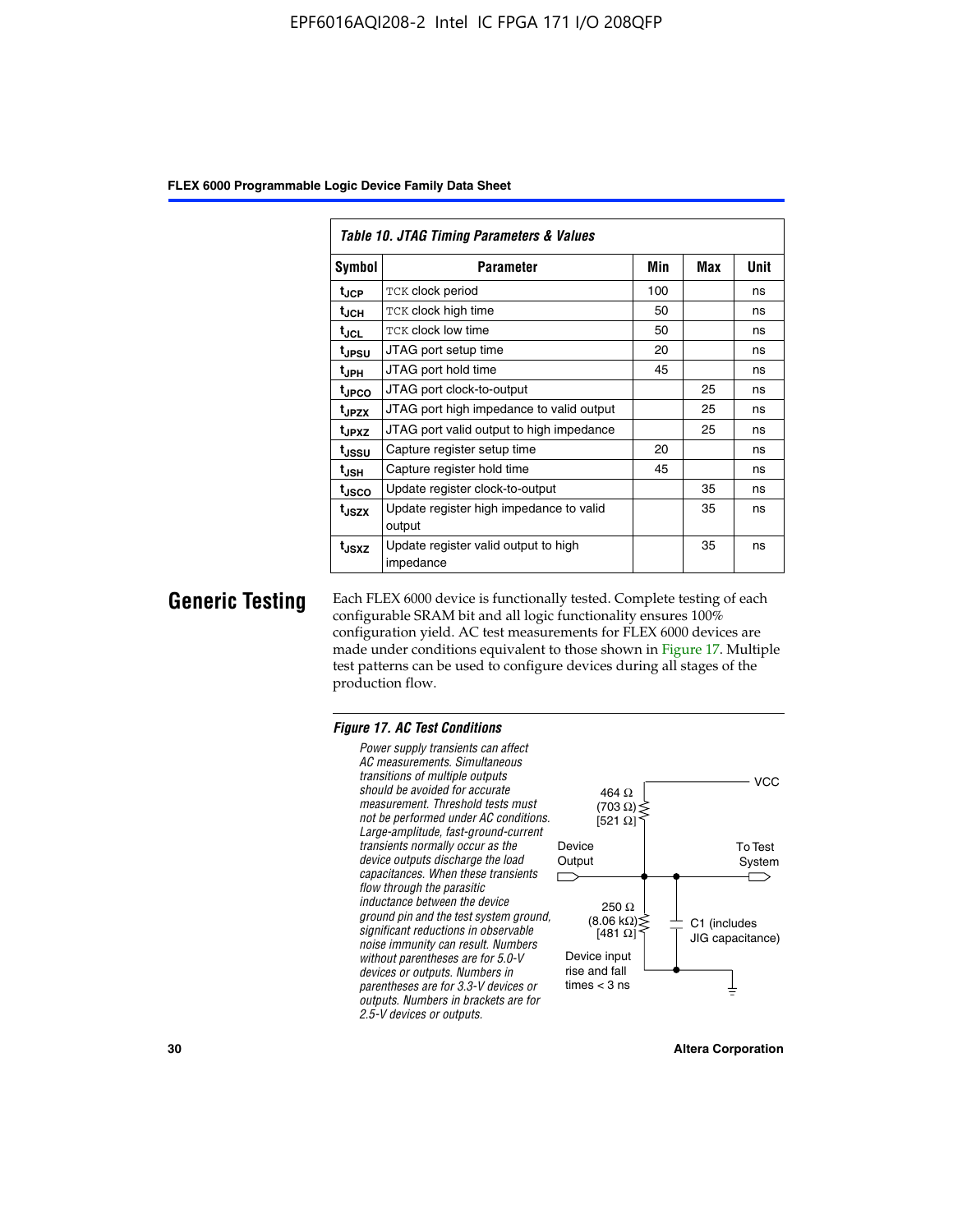#### **Operating Conditions** Tables 11 through 18 provide information on absolute maximum ratings, recommended operating conditions, operating conditions, and capacitance for 5.0-V and 3.3-V FLEX 6000 devices.

| Table 11. FLEX 6000 5.0-V Device Absolute Maximum Ratings<br>Note (1) |                            |                              |        |     |             |  |  |  |  |
|-----------------------------------------------------------------------|----------------------------|------------------------------|--------|-----|-------------|--|--|--|--|
| Symbol                                                                | <b>Parameter</b>           | <b>Conditions</b>            | Min    | Max | <b>Unit</b> |  |  |  |  |
| $V_{CC}$                                                              | Supply voltage             | With respect to ground (2)   | $-2.0$ | 7.0 | V           |  |  |  |  |
| $V_1$                                                                 | DC input voltage           |                              | $-2.0$ | 7.0 | ν           |  |  |  |  |
| $I_{OUT}$                                                             | DC output current, per pin |                              | $-25$  | 25  | mA          |  |  |  |  |
| $\mathsf{T}_{\text{STG}}$                                             | Storage temperature        | No bias                      | $-65$  | 150 | ° C         |  |  |  |  |
| $T_{\sf AMB}$                                                         | Ambient temperature        | Under bias                   | $-65$  | 135 | ° C         |  |  |  |  |
| $T_{\rm J}$                                                           | Junction temperature       | PQFP, TQFP, and BGA packages |        | 135 | ° C         |  |  |  |  |

| Table 12. FLEX 6000 5.0-V Device Recommended Operating Conditions |                                                        |                    |             |                          |              |  |  |  |  |
|-------------------------------------------------------------------|--------------------------------------------------------|--------------------|-------------|--------------------------|--------------|--|--|--|--|
| Symbol                                                            | <b>Parameter</b>                                       | <b>Conditions</b>  | Min         | Max                      | Unit         |  |  |  |  |
| <b>V<sub>CCINT</sub></b>                                          | Supply voltage for internal logic<br>and input buffers | (3), (4)           | 4.75 (4.50) | 5.25(5.50)               | v            |  |  |  |  |
| V <sub>CCIO</sub>                                                 | Supply voltage for output buffers,<br>5.0-V operation  | (3), (4)           | 4.75 (4.50) | 5.25(5.50)               | v            |  |  |  |  |
|                                                                   | Supply voltage for output buffers,<br>3.3-V operation  | (3), (4)           | 3.00(3.00)  | 3.60(3.60)               | v            |  |  |  |  |
| $V_{1}$                                                           | Input voltage                                          |                    | $-0.5$      | $V_{\text{CCINT}} + 0.5$ | v            |  |  |  |  |
| $V_{\rm O}$                                                       | Output voltage                                         |                    | $\Omega$    | $V_{\text{CCIO}}$        | v            |  |  |  |  |
| $T_{\rm J}$                                                       | Operating temperature                                  | For commercial use | 0           | 85                       | $^{\circ}$ C |  |  |  |  |
|                                                                   |                                                        | For industrial use | $-40$       | 100                      | $^{\circ}$ C |  |  |  |  |
| $t_{R}$                                                           | Input rise time                                        |                    |             | 40                       | ns           |  |  |  |  |
| t <sub>F</sub>                                                    | Input fall time                                        |                    |             | 40                       | ns           |  |  |  |  |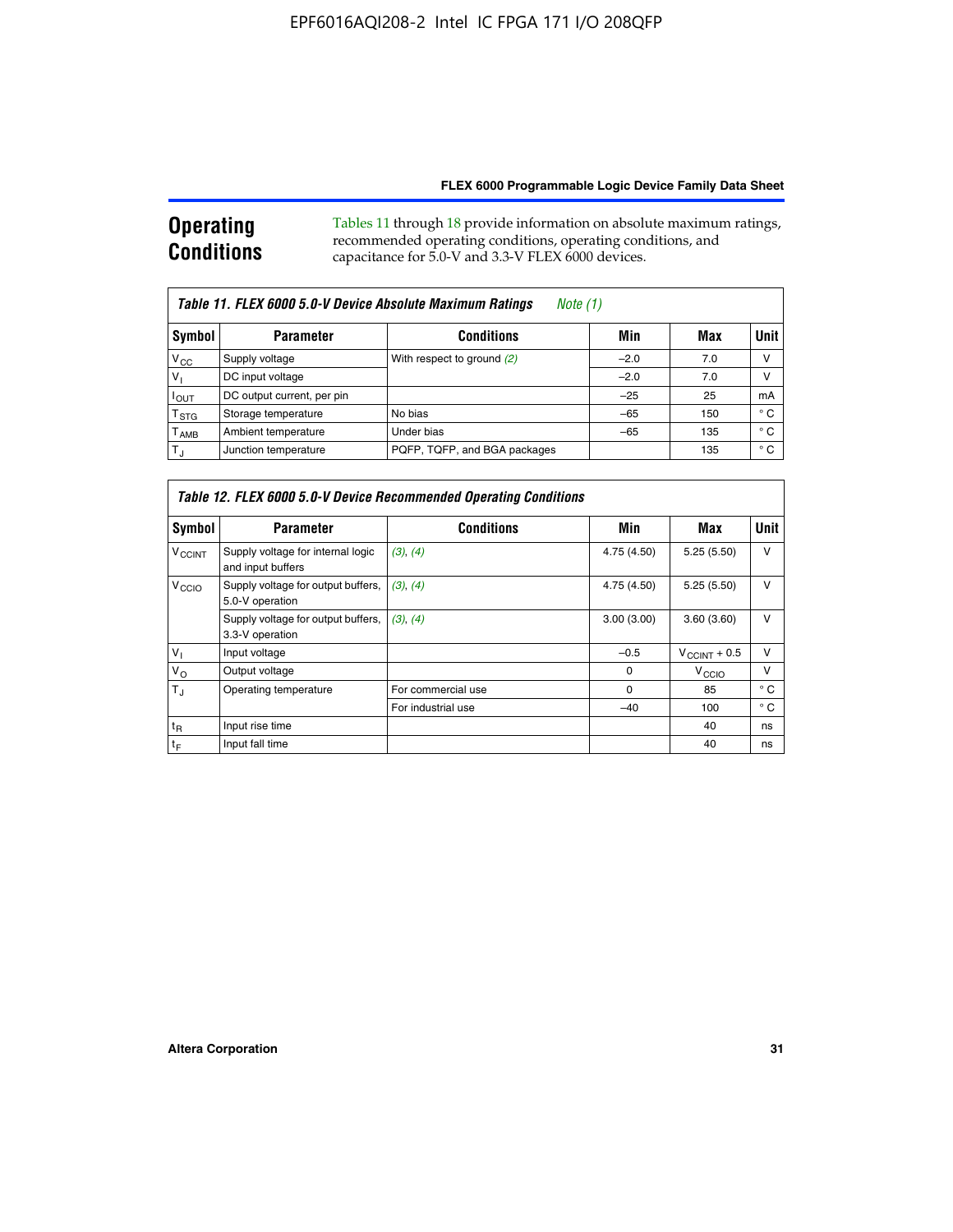#### EPF6016AQI208-2 Intel IC FPGA 171 I/O 208QFP

|  |  |  | FLEX 6000 Programmable Logic Device Family Data Sheet |  |  |  |
|--|--|--|-------------------------------------------------------|--|--|--|
|--|--|--|-------------------------------------------------------|--|--|--|

| Table 13. FLEX 6000 5.0-V Device DC Operating Conditions<br><i>Notes</i> $(5)$ , $(6)$ |                                                                            |                                                                              |                         |     |                       |              |  |  |  |
|----------------------------------------------------------------------------------------|----------------------------------------------------------------------------|------------------------------------------------------------------------------|-------------------------|-----|-----------------------|--------------|--|--|--|
| Symbol                                                                                 | <b>Parameter</b>                                                           | Conditions                                                                   | Min                     | Typ | Max                   | Unit         |  |  |  |
| V <sub>IH</sub>                                                                        | High-level input voltage                                                   |                                                                              | 2.0                     |     | $V_{\rm CCINT}$ + 0.5 | $\vee$       |  |  |  |
| $V_{IL}$                                                                               | Low-level input voltage                                                    |                                                                              | $-0.5$                  |     | 0.8                   | $\vee$       |  |  |  |
| $V_{OH}$                                                                               | 5.0-V high-level TTL output<br>voltage                                     | $I_{OH} = -8$ mA DC, $V_{CGIO} = 4.75$ V (7)                                 | 2.4                     |     |                       | $\vee$       |  |  |  |
|                                                                                        | 3.3-V high-level TTL output<br>voltage                                     | $I_{\text{OH}} = -8 \text{ mA DC}$ , $V_{\text{CClO}} = 3.00 \text{ V}$ (7)  | 2.4                     |     |                       | V            |  |  |  |
|                                                                                        | 3.3-V high-level CMOS output<br>voltage                                    | $I_{OH} = -0.1$ mA DC, $V_{CCIO} = 3.00$ V (7)                               | $V_{\text{CCIO}} - 0.2$ |     |                       | V            |  |  |  |
| $V_{OL}$                                                                               | 5.0-V low-level TTL output<br>voltage                                      | $I_{\text{OI}} = 8 \text{ mA DC}$ , $V_{\text{CCl}} = 4.75 \text{ V}$ (8)    |                         |     | 0.45                  | $\vee$       |  |  |  |
|                                                                                        | 3.3-V low-level TTL output<br>voltage                                      | $I_{OL}$ = 8 mA DC, V <sub>CCIO</sub> = 3.00 V (8)                           |                         |     | 0.45                  | $\mathsf{V}$ |  |  |  |
|                                                                                        | 3.3-V low-level CMOS output<br>voltage                                     | $I_{\text{OI}} = 0.1 \text{ mA DC}$ , $V_{\text{CCIO}} = 3.00 \text{ V}$ (8) |                         |     | 0.2                   | $\vee$       |  |  |  |
|                                                                                        | Input pin leakage current                                                  | $V_1 = V_{CC}$ or ground (8)                                                 | $-10$                   |     | 10                    | μA           |  |  |  |
| $I_{OZ}$                                                                               | Tri-stated I/O pin leakage current $V_{\Omega} = V_{\Omega}$ or ground (8) |                                                                              | $-40$                   |     | 40                    | μA           |  |  |  |
| ICCO                                                                                   | V <sub>CC</sub> supply current (standby)                                   | $V_1$ = ground, no load                                                      |                         | 0.5 | 5                     | mA           |  |  |  |

| Table 14. FLEX 6000 5.0-V Device Capacitance<br>Note (9) |                                                                    |                                |     |     |             |  |  |  |  |
|----------------------------------------------------------|--------------------------------------------------------------------|--------------------------------|-----|-----|-------------|--|--|--|--|
| Symbol                                                   | <b>Parameter</b>                                                   | <b>Conditions</b>              | Min | Max | <b>Unit</b> |  |  |  |  |
| $C_{IN}$                                                 | Input capacitance for I/O pin                                      | $V_{1N} = 0 V$ , f = 1.0 MHz   |     | 8   | pF          |  |  |  |  |
| $C_{\text{INCLK}}$                                       | Input capacitance for dedicated input $V_{IN} = 0 V$ , f = 1.0 MHz |                                |     | 12  | pF          |  |  |  |  |
| $C_{OUT}$                                                | Output capacitance                                                 | $V_{OIII} = 0 V$ , f = 1.0 MHz |     | 8   | pF          |  |  |  |  |

*Notes to tables:*

- (3) Numbers in parentheses are for industrial-temperature-range devices.
- (4) Maximum  $V_{CC}$  rise time to 100 ms.  $V_{CC}$  must rise monotonically.
- 
- (5) Typical values are for T<sub>A</sub> = 25° C and V<sub>CC</sub> = 5.0 V.<br>(6) These values are specified under the FLEX 6000 Recommended Operating Conditions shown in Table 12 on page 31.
- (7) The I<sub>OH</sub> parameter refers to high-level TTL or CMOS output current.
- (8) The I<sub>OL</sub> parameter refers to low-level TTL, PCI, or CMOS output current. This parameter applies to open-drain pins as well as output pins.
- (9) Capacitance is sample-tested only.

<sup>(1)</sup> See the *[Operating Requirements for Altera Devices Data Sheet](http://www.altera.com/literature/ds/dsoprq.pdf)*.

Minimum DC input is –0.5 V. During transitions, the inputs may undershoot to –2.0 V or overshoot to 7.0 V for input currents less than 100 mA and periods shorter than 20 ns.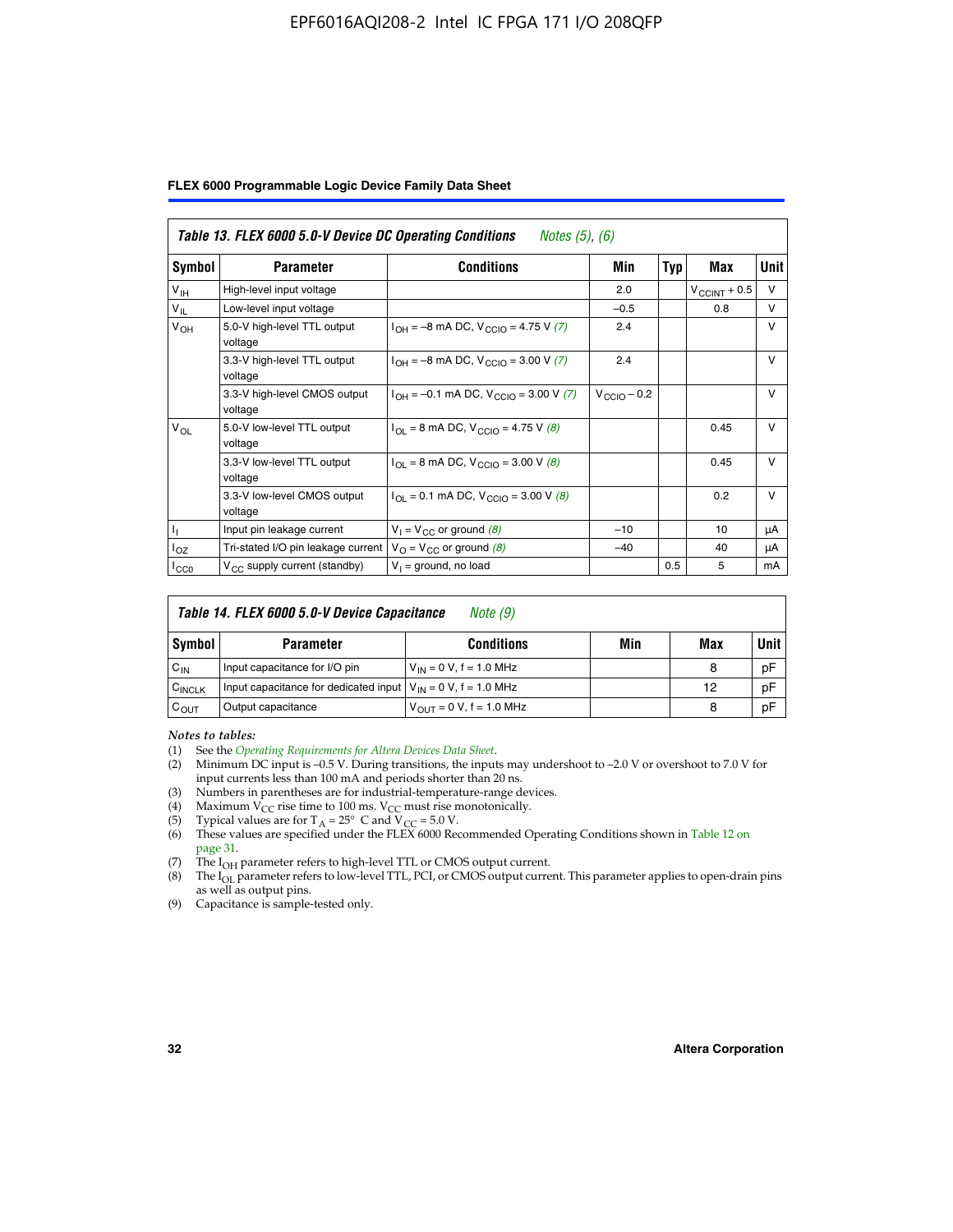| Table 15. FLEX 6000 3.3-V Device Absolute Maximum Ratings<br><i>Note</i> $(1)$ |                            |                              |        |      |              |  |  |  |  |
|--------------------------------------------------------------------------------|----------------------------|------------------------------|--------|------|--------------|--|--|--|--|
| Symbol                                                                         | <b>Parameter</b>           | <b>Conditions</b>            | Min    | Max  | Unit         |  |  |  |  |
| $V_{\rm CC}$                                                                   | Supply voltage             | With respect to ground (2)   | $-0.5$ | 4.6  | v            |  |  |  |  |
| $V_1$                                                                          | DC input voltage           |                              | $-2.0$ | 5.75 | v            |  |  |  |  |
| $I_{OUT}$                                                                      | DC output current, per pin |                              | $-25$  | 25   | mA           |  |  |  |  |
| $T_{\rm STG}$                                                                  | Storage temperature        | No bias                      | $-65$  | 150  | $^{\circ}$ C |  |  |  |  |
| $\mathsf{T}_{\mathsf{AMB}}$                                                    | Ambient temperature        | Under bias                   | $-65$  | 135  | $^{\circ}$ C |  |  |  |  |
| $T_{\rm J}$                                                                    | Junction temperature       | PQFP, PLCC, and BGA packages |        | 135  | $^{\circ}$ C |  |  |  |  |

| Table 16. FLEX 6000 3.3-V Device Recommended Operating Conditions |                                                        |                    |            |                   |              |  |  |  |
|-------------------------------------------------------------------|--------------------------------------------------------|--------------------|------------|-------------------|--------------|--|--|--|
| Symbol                                                            | <b>Parameter</b>                                       | <b>Conditions</b>  | Min        | Max               | <b>Unit</b>  |  |  |  |
| <b>V<sub>CCINT</sub></b>                                          | Supply voltage for internal logic and<br>input buffers | (3), (4)           | 3.00(3.00) | 3.60(3.60)        | $\vee$       |  |  |  |
| V <sub>CCIO</sub>                                                 | Supply voltage for output buffers,<br>3.3-V operation  | (3), (4)           | 3.00(3.00) | 3.60(3.60)        | v            |  |  |  |
|                                                                   | Supply voltage for output buffers,<br>2.5-V operation  | (3), (4)           | 2.30(2.30) | 2.70(2.70)        | v            |  |  |  |
| $V_{\perp}$                                                       | Input voltage                                          |                    | $-0.5$     | 5.75              | $\vee$       |  |  |  |
| $V_{\rm O}$                                                       | Output voltage                                         |                    | $\Omega$   | V <sub>CCIO</sub> | v            |  |  |  |
| $T_{\rm J}$                                                       | Operating temperature                                  | For commercial use | $\Omega$   | 85                | $^{\circ}$ C |  |  |  |
|                                                                   |                                                        | For industrial use | $-40$      | 100               | $^{\circ}$ C |  |  |  |
| $t_{R}$                                                           | Input rise time                                        |                    |            | 40                | ns           |  |  |  |
| $t_F$                                                             | Input fall time                                        |                    |            | 40                | ns           |  |  |  |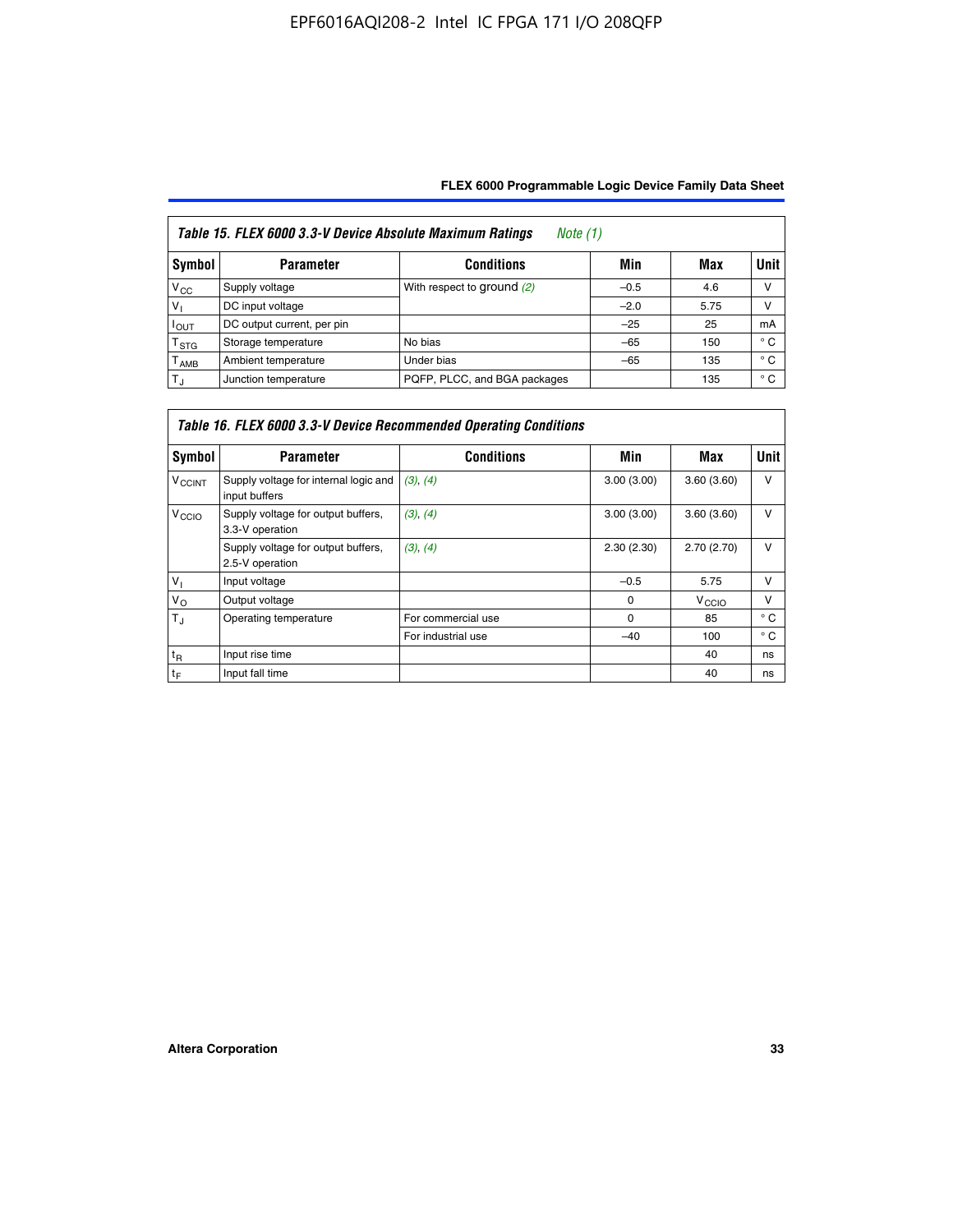#### EPF6016AQI208-2 Intel IC FPGA 171 I/O 208QFP

|  |  |  | FLEX 6000 Programmable Logic Device Family Data Sheet |  |  |  |  |  |
|--|--|--|-------------------------------------------------------|--|--|--|--|--|
|--|--|--|-------------------------------------------------------|--|--|--|--|--|

| Table 17. FLEX 6000 3.3-V Device DC Operating Conditions<br><i>Notes (5), (6)</i> |                                                                                       |                                                                            |                         |            |      |              |  |  |  |
|-----------------------------------------------------------------------------------|---------------------------------------------------------------------------------------|----------------------------------------------------------------------------|-------------------------|------------|------|--------------|--|--|--|
| Symbol                                                                            | <b>Parameter</b>                                                                      | <b>Conditions</b>                                                          | Min                     | <b>Typ</b> | Max  | Unit         |  |  |  |
| V <sub>IH</sub>                                                                   | High-level input voltage                                                              |                                                                            | 1.7                     |            | 5.75 | $\vee$       |  |  |  |
| $V_{IL}$                                                                          | Low-level input voltage                                                               |                                                                            | $-0.5$                  |            | 0.8  | $\vee$       |  |  |  |
| $V_{OH}$                                                                          | 3.3-V high-level TTL output<br>voltage                                                | $I_{OH} = -8$ mA DC, $V_{CClO} = 3.00$ V (7)                               | 2.4                     |            |      | $\vee$       |  |  |  |
|                                                                                   | 3.3-V high-level CMOS output<br>voltage                                               | $I_{OH} = -0.1$ mA DC, $V_{CGIO} = 3.00$ V (7)                             | $V_{\text{CCIO}} - 0.2$ |            |      | v            |  |  |  |
|                                                                                   | 2.5-V high-level output voltage<br>$I_{OH} = -100 \mu A DC$ , $V_{CCIO} = 2.30 V (7)$ |                                                                            | 2.1                     |            |      | $\mathsf{V}$ |  |  |  |
|                                                                                   |                                                                                       | $I_{OH} = -1$ mA DC, $V_{CCIO} = 2.30 V (7)$                               | 2.0                     |            |      | $\vee$       |  |  |  |
|                                                                                   |                                                                                       | $I_{OH} = -2$ mA DC, $V_{CCIO} = 2.30$ V (7)                               | 1.7                     |            |      | $\vee$       |  |  |  |
| $V_{OL}$                                                                          | 3.3-V low-level TTL output<br>voltage                                                 | $I_{\text{OI}}$ = 8 mA DC, V <sub>CCIO</sub> = 3.00 V (8)                  |                         |            | 0.45 | $\vee$       |  |  |  |
|                                                                                   | 3.3-V low-level CMOS output<br>voltage                                                | $I_{\text{OI}} = 0.1 \text{ mA DC}, V_{\text{CCIO}} = 3.00 \text{ V } (8)$ |                         |            | 0.2  | $\vee$       |  |  |  |
|                                                                                   | 2.5-V low-level output voltage                                                        | $I_{OL}$ = 100 µA DC, V <sub>CCIO</sub> = 2.30 V (8)                       |                         |            | 0.2  | V            |  |  |  |
|                                                                                   |                                                                                       | $I_{OL} = 1$ mA DC, $V_{CCIO} = 2.30$ V (8)                                |                         |            | 0.4  | $\mathsf{V}$ |  |  |  |
|                                                                                   |                                                                                       | $I_{OL}$ = 2 mA DC, $V_{CClO}$ = 2.30 V (8)                                |                         |            | 0.7  | $\vee$       |  |  |  |
| $\mathbf{I}_{\text{L}}$                                                           | Input pin leakage current                                                             | $V_1 = 5.3 V$ to ground (8)                                                | $-10$                   |            | 10   | μA           |  |  |  |
| $I_{OZ}$                                                                          | Tri-stated I/O pin leakage current                                                    | $V_{\Omega}$ = 5.3 V to ground (8)                                         | $-10$                   |            | 10   | μA           |  |  |  |
| ICCO                                                                              | $V_{CC}$ supply current (standby)                                                     | $V_1$ = ground, no load                                                    |                         | 0.5        | 5    | mA           |  |  |  |

| Table 18. FLEX 6000 3.3-V Device Capacitance<br>Note (9) |                                                                    |                                      |     |     |             |  |  |  |
|----------------------------------------------------------|--------------------------------------------------------------------|--------------------------------------|-----|-----|-------------|--|--|--|
| Symbol                                                   | <b>Parameter</b>                                                   | <b>Conditions</b>                    | Min | Max | <b>Unit</b> |  |  |  |
| $C_{IN}$                                                 | Input capacitance for I/O pin                                      | $V_{IN} = 0 V$ , f = 1.0 MHz         |     | 8   | pF          |  |  |  |
| C <sub>INCLK</sub>                                       | Input capacitance for dedicated input $V_{IN} = 0 V$ , f = 1.0 MHz |                                      |     | 12  | pF          |  |  |  |
| $C_{OUT}$                                                | Output capacitance                                                 | $V_{\text{OUT}} = 0 V$ , f = 1.0 MHz |     | 8   | pF          |  |  |  |

*Notes to tables:*

- (3) Numbers in parentheses are for industrial-temperature-range devices.
- (4) Maximum V<sub>CC</sub> rise time is 100 ms. V<sub>CC</sub> must rise monotonically.
- (5) Typical values are for  $T_A = 25^\circ$  C and  $V_{CC} = 3.3$  V.<br>(6) These values are specified under Table 16 on page 33.
- 
- (7) The  $I_{OH}$  parameter refers to high-level TTL or CMOS output current.
- (8) The  $I_{OL}$  parameter refers to low-level TTL, PCI, or CMOS output current. This parameter applies to open-drain pins as well as output pins.

(9) Capacitance is sample-tested only.

<sup>(1)</sup> See the *[Operating Requirements for Altera Devices Data Sheet](http://www.altera.com/literature/ds/dsoprq.pdf)*.

<sup>(2)</sup> The minimum DC input voltage is –0.5 V. During transitions, the inputs may undershoot to –2.0 V or overshoot to 5.75 V for input currents less than 100 mA and periods shorter than 20 ns.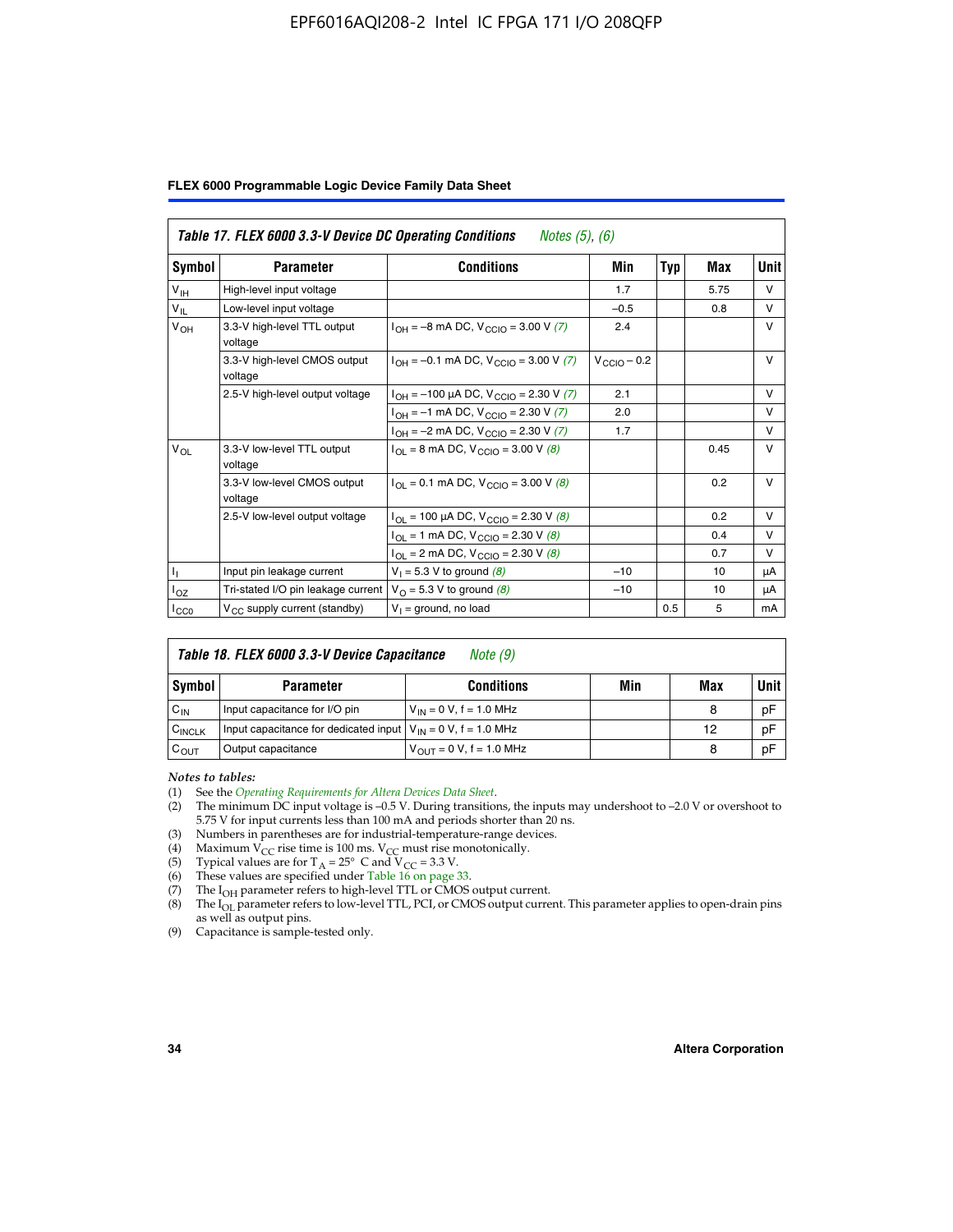Figure 18 shows the typical output drive characteristics of 5.0-V and 3.3-V FLEX 6000 devices with 5.0-V,  $3.3$ -V, and 2.5-V V<sub>CCIO</sub>. When  $V_{\text{CCIO}}$  = 5.0 V on EPF6016 devices, the output driver is compliant with the *PCI Local Bus Specification*, *Revision 2.2* for 5.0-V operation. When  $V_{\text{CCIO}} = 3.3$  V on the EPF6010A and EPF6016A devices, the output driver is compliant with the *PCI Local Bus Specification*, *Revision 2.2* for 3.3-V operation.

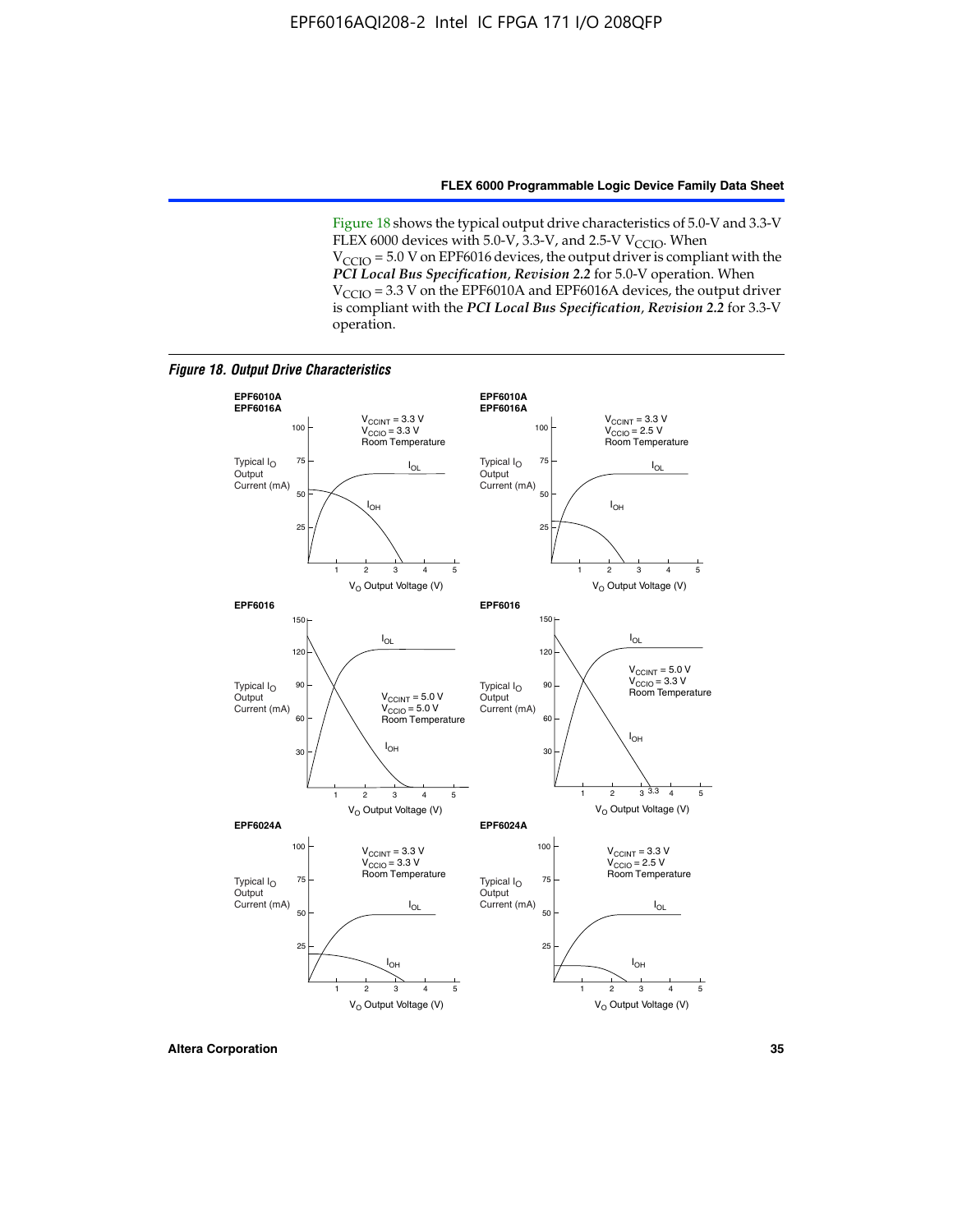| <b>Timing Model</b> | The continuous, high-performance FastTrack Interconnect routing<br>resources ensure predictable performance and accurate simulation and<br>timing analysis. This predictable performance contrasts with that of<br>FPGAs, which use a segmented connection scheme and therefore have<br>unpredictable performance.                                                                                                                                         |
|---------------------|------------------------------------------------------------------------------------------------------------------------------------------------------------------------------------------------------------------------------------------------------------------------------------------------------------------------------------------------------------------------------------------------------------------------------------------------------------|
|                     | Device performance can be estimated by following the signal path from a<br>source, through the interconnect, to the destination. For example, the<br>registered performance between two LEs on the same row can be<br>calculated by adding the following parameters:                                                                                                                                                                                       |
|                     | LE register clock-to-output delay $(t_{CO} + t_{REG\_TO\_OUT})$<br>Routing delay $(t_{ROW} + t_{LOCAL})$<br>LE LUT delay (t <sub>DATA_TO_REG</sub> )<br>LE register setup time $(t_{SI})$                                                                                                                                                                                                                                                                  |
|                     | The routing delay depends on the placement of the source and destination<br>LEs. A more complex registered path may involve multiple combinatorial<br>LEs between the source and destination LEs.                                                                                                                                                                                                                                                          |
|                     | Timing simulation and delay prediction are available with the Simulator<br>and Timing Analyzer, or with industry-standard EDA tools. The<br>Simulator offers both pre-synthesis functional simulation to evaluate logic<br>design accuracy and post-synthesis timing simulation with 0.1-ns<br>resolution. The Timing Analyzer provides point-to-point timing delay<br>information, setup and hold time analysis, and device-wide performance<br>analysis. |
|                     | Figure 19 shows the overall timing model, which maps the possible                                                                                                                                                                                                                                                                                                                                                                                          |

routing paths to and from the various elements of the FLEX 6000 device.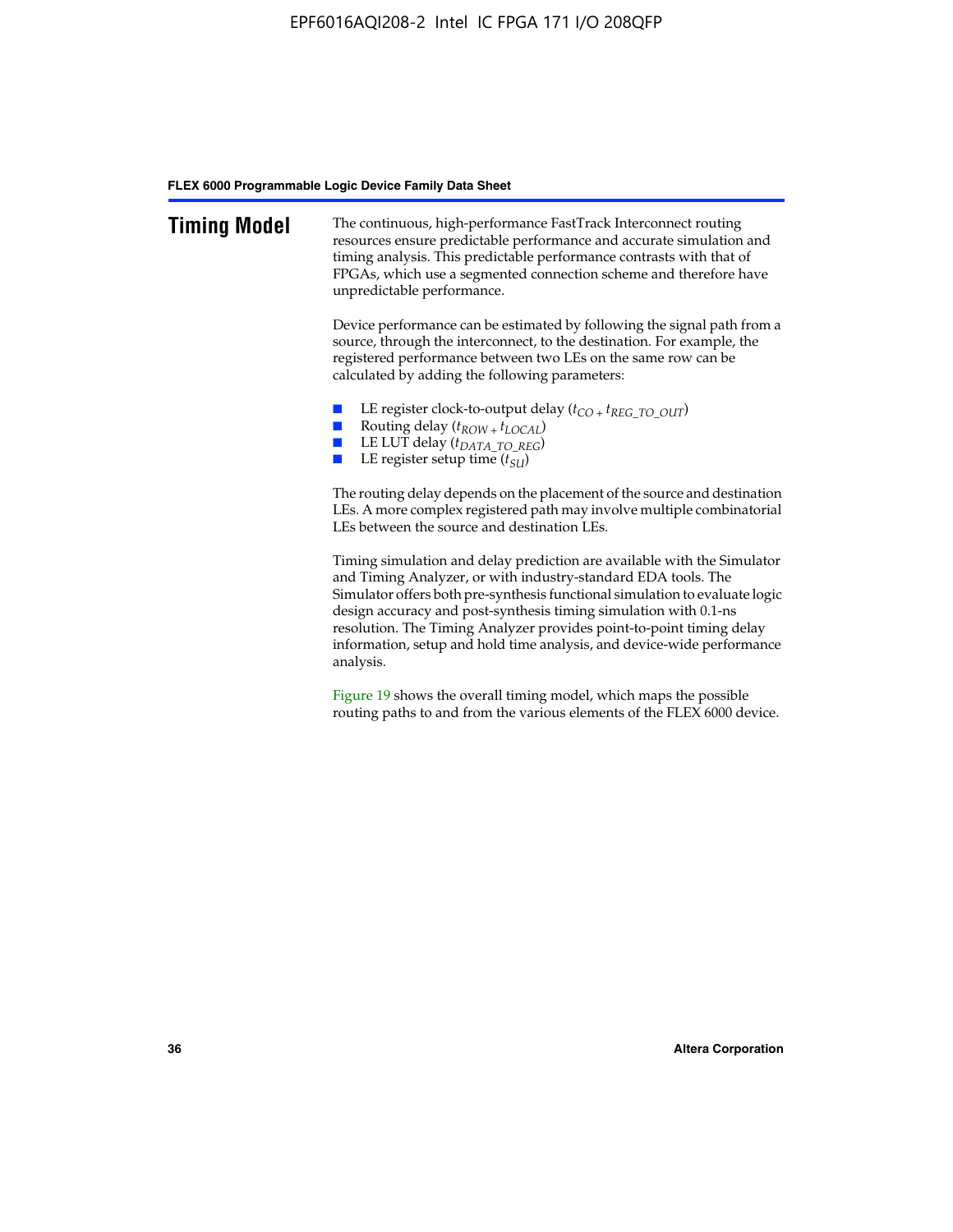



*Figure 19. FLEX 6000 Timing Model*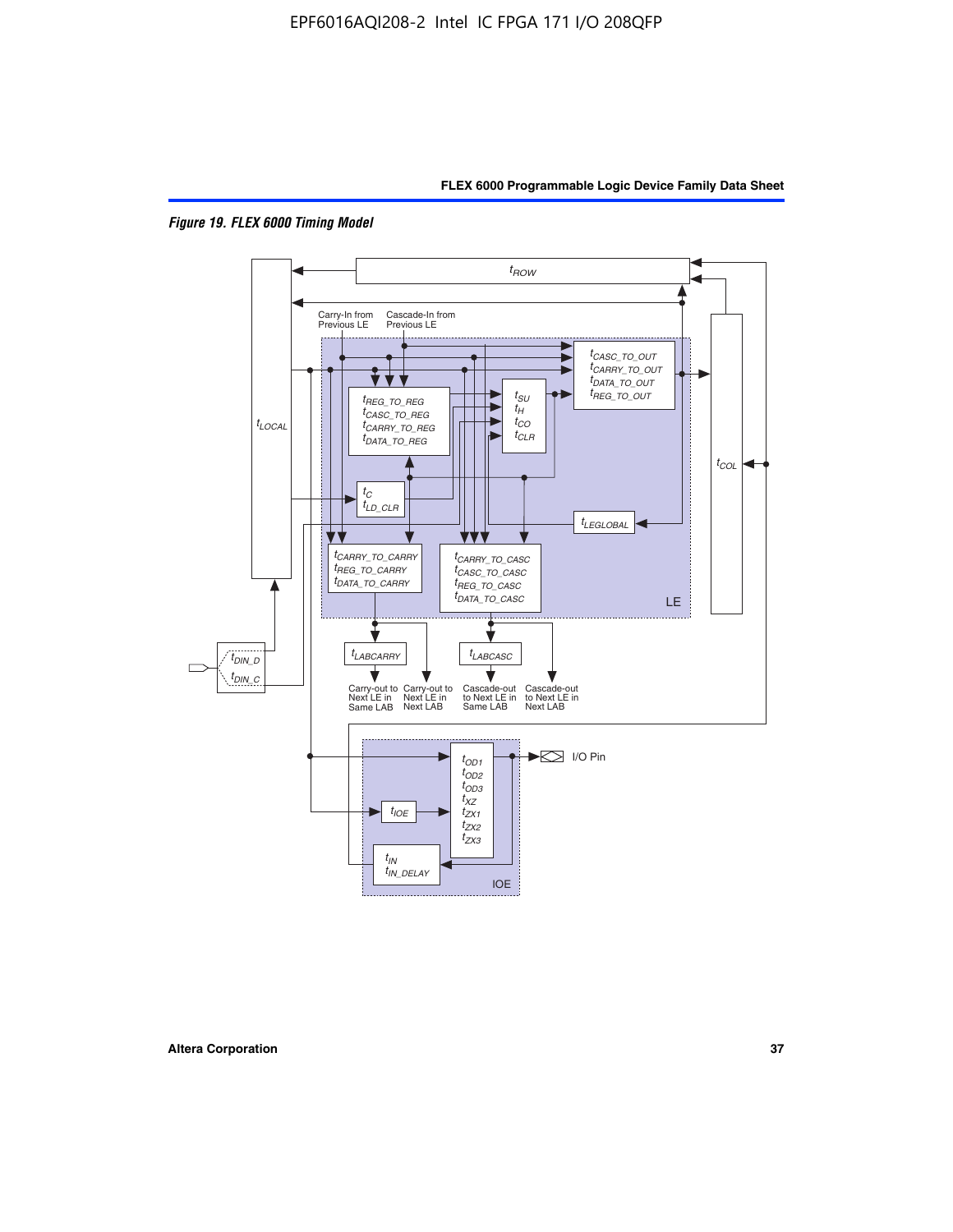Tables 19 through 21 describe the FLEX 6000 internal timing microparameters, which are expressed as worst-case values. Using hand calculations, these parameters can be used to estimate design performance. However, before committing designs to silicon, actual worst-case performance should be modeled using timing simulation and timing analysis. Tables 22 and 23 describe FLEX 6000 external timing parameters.

| <b>Symbol</b>               | <b>Parameter</b>                                                                           | <b>Conditions</b> |
|-----------------------------|--------------------------------------------------------------------------------------------|-------------------|
| <sup>t</sup> REG TO REG     | LUT delay for LE register feedback in carry chain                                          |                   |
| <sup>t</sup> CASC_TO_REG    | Cascade-in to register delay                                                               |                   |
| <sup>t</sup> CARRY TO REG   | Carry-in to register delay                                                                 |                   |
| <sup>t</sup> DATA_TO_REG    | LE input to register delay                                                                 |                   |
| <sup>t</sup> CASC_TO_OUT    | Cascade-in to LE output delay                                                              |                   |
| <sup>t</sup> CARRY_TO_OUT   | Carry-in to LE output delay                                                                |                   |
| <sup>t</sup> DATA TO OUT    | LE input to LE output delay                                                                |                   |
| <sup>t</sup> REG_TO_OUT     | Register output to LE output delay                                                         |                   |
| $t_{SU}$                    | LE register setup time before clock; LE register recovery time after<br>asynchronous clear |                   |
| $t_H$                       | LE register hold time after clock                                                          |                   |
| $t_{CO}$                    | LE register clock-to-output delay                                                          |                   |
| $t_{CLR}$                   | LE register clear delay                                                                    |                   |
| $t_C$                       | LE register control signal delay                                                           |                   |
| $t_{LD}$ $CLR$              | Synchronous load or clear delay in counter mode                                            |                   |
| <sup>t</sup> CARRY TO CARRY | Carry-in to carry-out delay                                                                |                   |
| <sup>t</sup> REG TO CARRY   | Register output to carry-out delay                                                         |                   |
| <sup>t</sup> DATA_TO_CARRY  | LE input to carry-out delay                                                                |                   |
| <sup>t</sup> CARRY_TO_CASC  | Carry-in to cascade-out delay                                                              |                   |
| <sup>t</sup> CASC TO CASC   | Cascade-in to cascade-out delay                                                            |                   |
| <sup>t</sup> REG TO CASC    | Register-out to cascade-out delay                                                          |                   |
| <sup>t</sup> DATA_TO_CASC   | LE input to cascade-out delay                                                              |                   |
| $t_{CH}$                    | LE register clock high time                                                                |                   |
| $t_{CL}$                    | LE register clock low time                                                                 |                   |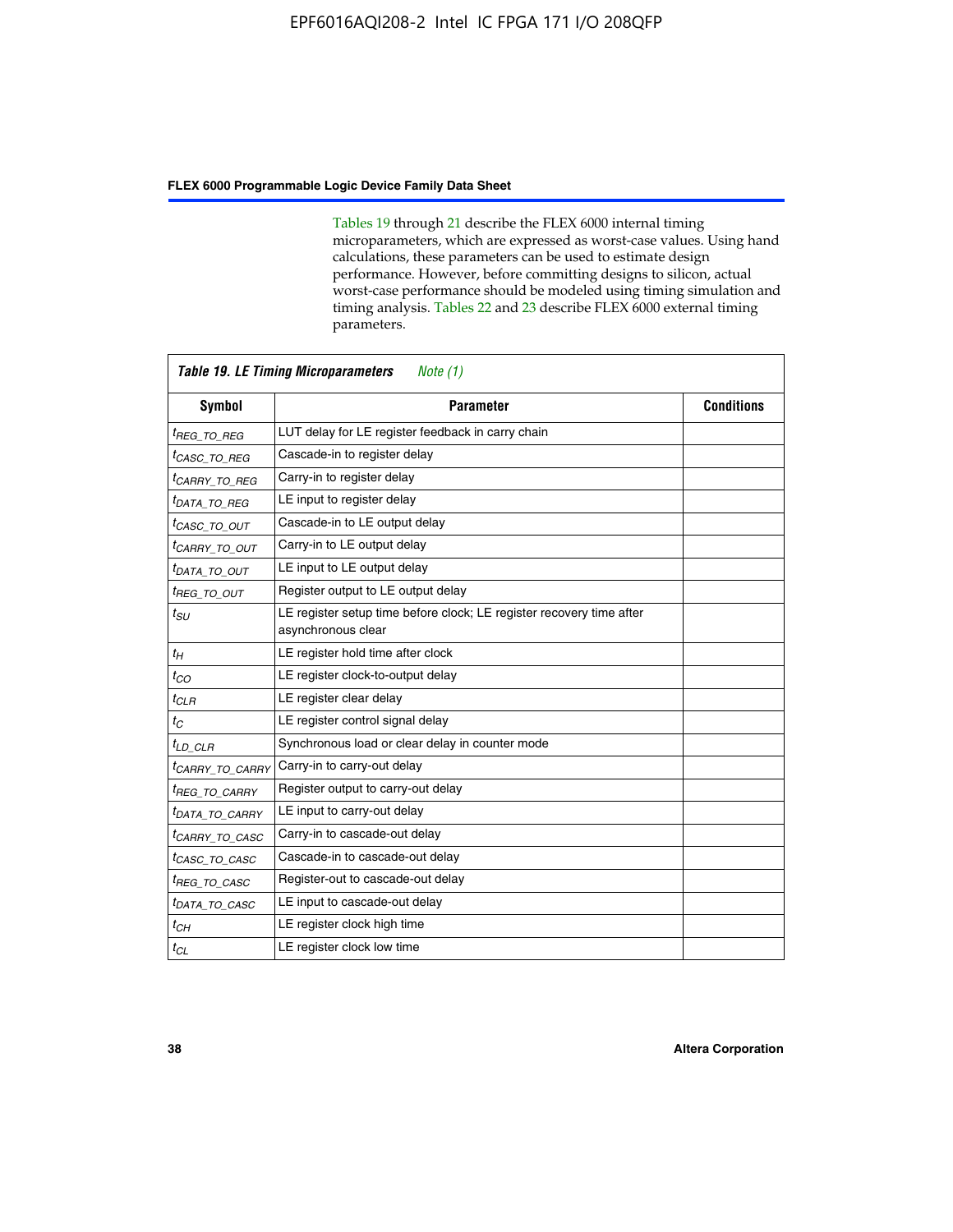| <b>Table 20. IOE Timing Microparameters</b><br>Note (1) |                                                                                         |                    |  |  |  |  |  |
|---------------------------------------------------------|-----------------------------------------------------------------------------------------|--------------------|--|--|--|--|--|
| Symbol                                                  | <b>Parameter</b>                                                                        | <b>Conditions</b>  |  |  |  |  |  |
| $t_{OD1}$                                               | Output buffer and pad delay, slow slew rate = off, $V_{\text{CCIO}} = V_{\text{CCINT}}$ | $C1 = 35$ pF $(2)$ |  |  |  |  |  |
| $t_{OD2}$                                               | Output buffer and pad delay, slow slew rate = off, $V_{CClO}$ = low voltage             | $C1 = 35$ pF $(3)$ |  |  |  |  |  |
| $t_{OD3}$                                               | Output buffer and pad delay, slow slew rate $=$ on                                      | $C1 = 35$ pF $(4)$ |  |  |  |  |  |
| $t_{XZ}$                                                | Output buffer disable delay                                                             | $C1 = 5pF$         |  |  |  |  |  |
| $t_{ZX1}$                                               | Output buffer enable delay, slow slew rate = off, $V_{\text{CCIO}} = V_{\text{CCINT}}$  | $C1 = 35$ pF $(2)$ |  |  |  |  |  |
| $t_{ZX2}$                                               | Output buffer enable delay, slow slew rate = off, $V_{\text{CCIO}}$ = low voltage       | $C1 = 35$ pF $(3)$ |  |  |  |  |  |
| $t_{ZX3}$                                               | IOE output buffer enable delay, slow slew rate $=$ on                                   | $C1 = 35$ pF $(4)$ |  |  |  |  |  |
| $t_{IOE}$                                               | Output enable control delay                                                             |                    |  |  |  |  |  |
| $t_{IN}$                                                | Input pad and buffer to FastTrack Interconnect delay                                    |                    |  |  |  |  |  |
| <sup>t</sup> IN DELAY                                   | Input pad and buffer to FastTrack Interconnect delay with additional delay<br>turned on |                    |  |  |  |  |  |

| <b>Table 21. Interconnect Timing Microparameters</b><br>Note (1) |                                                                                                                         |                   |  |  |  |  |  |
|------------------------------------------------------------------|-------------------------------------------------------------------------------------------------------------------------|-------------------|--|--|--|--|--|
| Symbol                                                           | <b>Parameter</b>                                                                                                        | <b>Conditions</b> |  |  |  |  |  |
| $t_{LOCAL}$                                                      | LAB local interconnect delay                                                                                            |                   |  |  |  |  |  |
| $t_{ROW}$                                                        | Row interconnect routing delay                                                                                          | (5)               |  |  |  |  |  |
| $t_{COL}$                                                        | Column interconnect routing delay                                                                                       | (5)               |  |  |  |  |  |
| <sup>t</sup> DIN D                                               | Dedicated input to LE data delay                                                                                        | (5)               |  |  |  |  |  |
| $t_{DIN}$ $C$                                                    | Dedicated input to LE control delay                                                                                     |                   |  |  |  |  |  |
| <sup>t</sup> LEGLOBAL                                            | LE output to LE control via internally-generated global signal delay                                                    | (5)               |  |  |  |  |  |
| $t_{LABCAARY}$                                                   | Routing delay for the carry-out of an LE driving the carry-in signal of a<br>different LE in a different LAB            |                   |  |  |  |  |  |
| <sup>t</sup> LABCASC                                             | Routing delay for the cascade-out signal of an LE driving the cascade-in<br>signal of a different LE in a different LAB |                   |  |  |  |  |  |

| Table 22. External Reference Timing Parameters |                                                                                         |                   |  |  |  |  |
|------------------------------------------------|-----------------------------------------------------------------------------------------|-------------------|--|--|--|--|
| Symbol                                         | <b>Parameter</b>                                                                        | <b>Conditions</b> |  |  |  |  |
|                                                | Register-to-register test pattern                                                       | (6)               |  |  |  |  |
| <sup>t</sup> DRR                               | Register-to-register delay via 4 LEs, 3 row interconnects, and 4 local<br>interconnects | (7)               |  |  |  |  |

 $\mathbf{r}$ 

 $\overline{\phantom{0}}$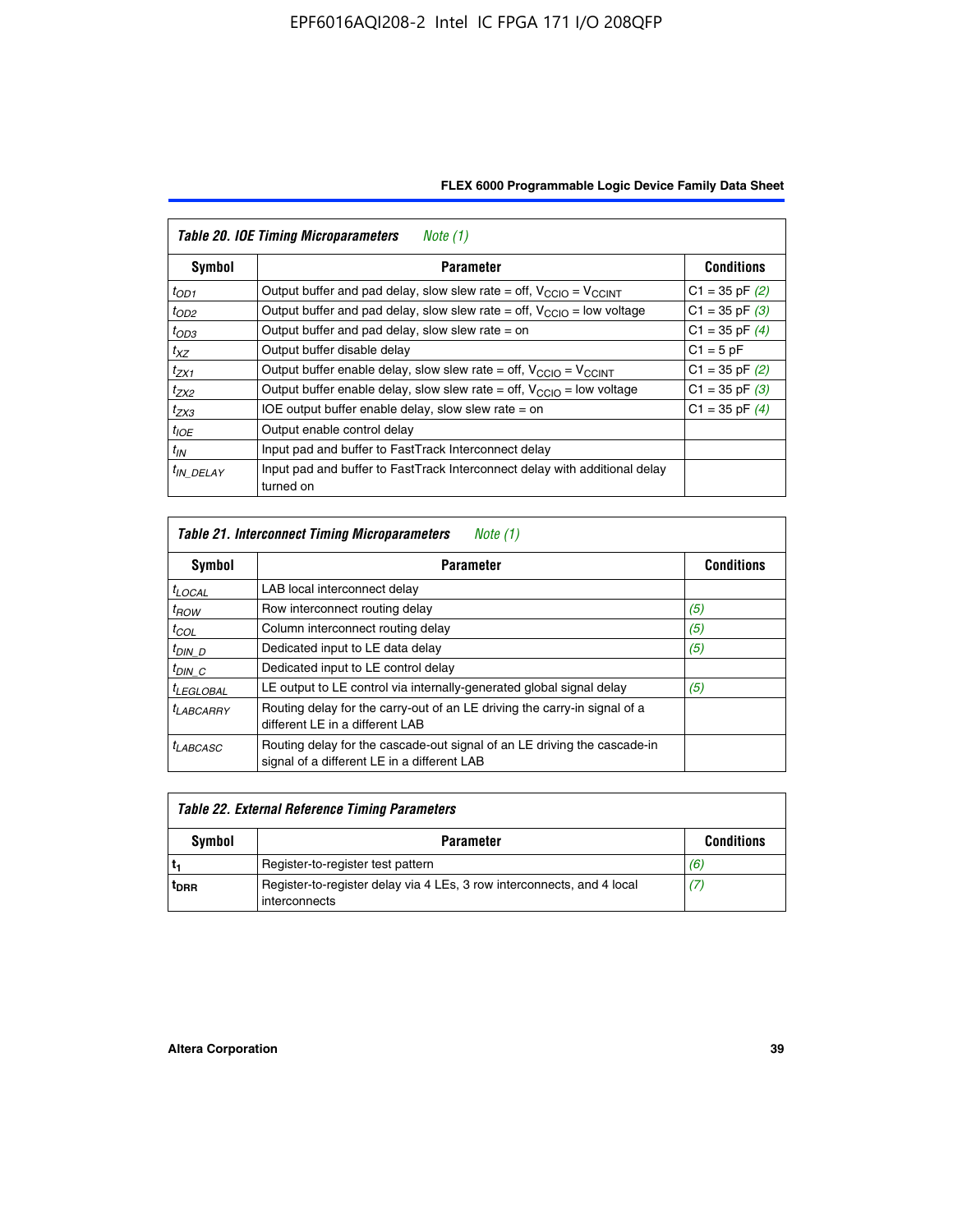#### *Table 23. External Timing Parameters*

| Symbol            | <b>Parameter</b>                                                                   | <b>Conditions</b> |
|-------------------|------------------------------------------------------------------------------------|-------------------|
| <sup>t</sup> insu | Setup time with global clock at LE register                                        | (8)               |
| t <sub>INH</sub>  | Hold time with global clock at LE register                                         | (8)               |
| toutco            | Clock-to-output delay with global clock with LE register using FastFLEX I/O<br>pin | (8)               |

#### *Notes to tables:*

- (1) Microparameters are timing delays contributed by individual architectural elements and cannot be measured explicitly.
- (2) Operating conditions:  $V_{\text{CCIO}} = 5.0 \text{ V} \pm 5\%$  for commercial use in 5.0-V FLEX 6000 devices.  $V_{\text{CCIO}} = 5.0 \text{ V} \pm 10\%$  for industrial use in 5.0-V FLEX 6000 devices.  $V<sub>CCO</sub> = 3.3 V ± 10%$  for commercial or industrial use in 3.3-V FLEX 6000 devices. (3) Operating conditions:
	- $V_{\text{CCIO}} = 3.3 \text{ V} \pm 10\%$  for commercial or industrial use in 5.0-V FLEX 6000 devices.
		- $V_{\text{CCIO}}$  = 2.5 V ± 0.2 V for commercial or industrial use in 3.3-V FLEX 6000 devices.
- (4) Operating conditions:  $V_{\text{CCIO}} = 2.5 \text{ V}$ , 3.3 V, or 5.0 V.
- (5) These parameters are worst-case values for typical applications. Post-compilation timing simulation and timing analysis are required to determine actual worst-case performance.
- (6) This timing parameter shows the delay of a register-to-register test pattern and is used to determine speed grades. There are 12 LEs, including source and destination registers. The row and column interconnects between the registers vary in length.
- (7) This timing parameter is shown for reference and is specified by characterization.
- (8) This timing parameter is specified by characterization.

#### Tables 24 through 28 show the timing information for EPF6010A and EPF6016A devices.

| Table 24. LE Timing Microparameters for EPF6010A & EPF6016A Devices (Part 1 of 2) |     |                  |     |                    |     |     |             |  |
|-----------------------------------------------------------------------------------|-----|------------------|-----|--------------------|-----|-----|-------------|--|
| <b>Parameter</b>                                                                  |     |                  |     | <b>Speed Grade</b> |     |     | <b>Unit</b> |  |
|                                                                                   |     | -1               |     | $-2$               |     | -3  |             |  |
|                                                                                   | Min | Max              | Min | Max                | Min | Max |             |  |
| <sup>[</sup> REG_TO_REG                                                           |     | 1.2 <sub>2</sub> |     | 1.3                |     | 1.7 | ns          |  |
| <sup>I</sup> CASC_TO_REG                                                          |     | 0.9              |     | 1.0                |     | 1.2 | ns          |  |
| <sup>I</sup> CARRY_TO_REG                                                         |     | 0.9              |     | 1.0                |     | 1.2 | ns          |  |
| <sup>I</sup> DATA_TO_REG                                                          |     | 1.1              |     | 1.2                |     | 1.5 | ns          |  |
| <sup>I</sup> CASC_TO_OUT                                                          |     | 1.3              |     | 1.4                |     | 1.8 | ns          |  |
| <sup>I</sup> CARRY_TO_OUT                                                         |     | 1.6              |     | 1.8                |     | 2.3 | ns          |  |
| <sup>I</sup> DATA_TO_OUT                                                          |     | 1.7              |     | 2.0                |     | 2.5 | ns          |  |
| <sup>I</sup> REG_TO_OUT                                                           |     | 0.4              |     | 0.4                |     | 0.5 | ns          |  |
| $t_{SU}$                                                                          | 0.9 |                  | 1.0 |                    | 1.3 |     | ns          |  |
| $t_H$                                                                             | 1.4 |                  | 1.7 |                    | 2.1 |     | ns          |  |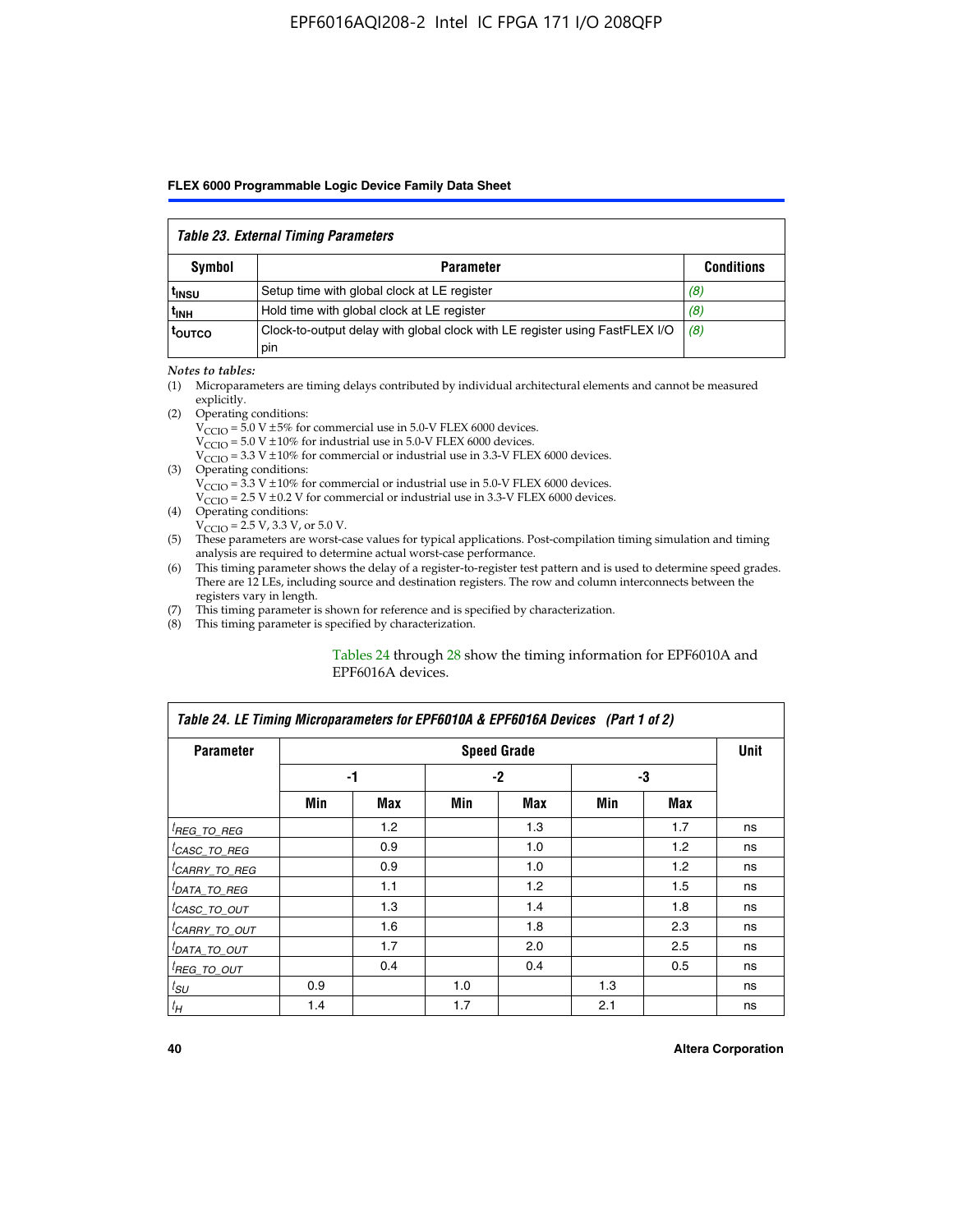| Table 24. LE Timing Microparameters for EPF6010A & EPF6016A Devices (Part 2 of 2) |     |      |     |                    |     |     |      |  |
|-----------------------------------------------------------------------------------|-----|------|-----|--------------------|-----|-----|------|--|
| <b>Parameter</b>                                                                  |     |      |     | <b>Speed Grade</b> |     |     | Unit |  |
|                                                                                   |     | $-1$ |     | $-2$               |     | -3  |      |  |
|                                                                                   | Min | Max  | Min | Max                | Min | Max |      |  |
| $t_{CO}$                                                                          |     | 0.3  |     | 0.4                |     | 0.4 | ns   |  |
| <sup>t</sup> CLR                                                                  |     | 0.4  |     | 0.4                |     | 0.5 | ns   |  |
| $t_C$                                                                             |     | 1.8  |     | 2.1                |     | 2.6 | ns   |  |
| ${}^t\underline{\textit{LD\_CLR}}$                                                |     | 1.8  |     | 2.1                |     | 2.6 | ns   |  |
| <sup>I</sup> CARRY_TO_CARRY                                                       |     | 0.1  |     | 0.1                |     | 0.1 | ns   |  |
| <sup>I</sup> REG_TO_CARRY                                                         |     | 1.6  |     | 1.9                |     | 2.3 | ns   |  |
| <sup>I</sup> DATA_TO_CARRY                                                        |     | 2.1  |     | 2.5                |     | 3.0 | ns   |  |
| <sup>I</sup> CARRY_TO_CASC                                                        |     | 1.0  |     | 1.1                |     | 1.4 | ns   |  |
| <sup>I</sup> CASC_TO_CASC                                                         |     | 0.5  |     | 0.6                |     | 0.7 | ns   |  |
| <sup>I</sup> REG_TO_CASC                                                          |     | 1.4  |     | 1.7                |     | 2.1 | ns   |  |
| <sup>I</sup> DATA_TO_CASC                                                         |     | 1.1  |     | 1.2                |     | 1.5 | ns   |  |
| ${}^tC H$                                                                         | 2.5 |      | 3.0 |                    | 3.5 |     | ns   |  |
| ${}^tC_L$                                                                         | 2.5 |      | 3.0 |                    | 3.5 |     | ns   |  |

| Table 25. IOE Timing Microparameters for EPF6010A & EPF6016A Devices |     |            |      |                    |     |            |      |  |
|----------------------------------------------------------------------|-----|------------|------|--------------------|-----|------------|------|--|
| <b>Parameter</b>                                                     |     |            |      | <b>Speed Grade</b> |     |            | Unit |  |
|                                                                      |     | -1         | $-2$ |                    | -3  |            |      |  |
|                                                                      | Min | <b>Max</b> | Min  | <b>Max</b>         | Min | <b>Max</b> |      |  |
| $t_{OD1}$                                                            |     | 1.9        |      | 2.2                |     | 2.7        | ns   |  |
| $t_{OD2}$                                                            |     | 4.1        |      | 4.8                |     | 5.8        | ns   |  |
| $t_{OD3}$                                                            |     | 5.8        |      | 6.8                |     | 8.3        | ns   |  |
| $t_{XZ}$                                                             |     | 1.4        |      | 1.7                |     | 2.1        | ns   |  |
| $t_{XZ1}$                                                            |     | 1.4        |      | 1.7                |     | 2.1        | ns   |  |
| $t_{XZ2}$                                                            |     | 3.6        |      | 4.3                |     | 5.2        | ns   |  |
| $t_{XZ3}$                                                            |     | 5.3        |      | 6.3                |     | 7.7        | ns   |  |
| $t_{IOE}$                                                            |     | 0.5        |      | 0.6                |     | 0.7        | ns   |  |
| $t_{IN}$                                                             |     | 3.6        |      | 4.1                |     | 5.1        | ns   |  |
| $t_{IN\_DELAY}$                                                      |     | 4.8        |      | 5.4                |     | 6.7        | ns   |  |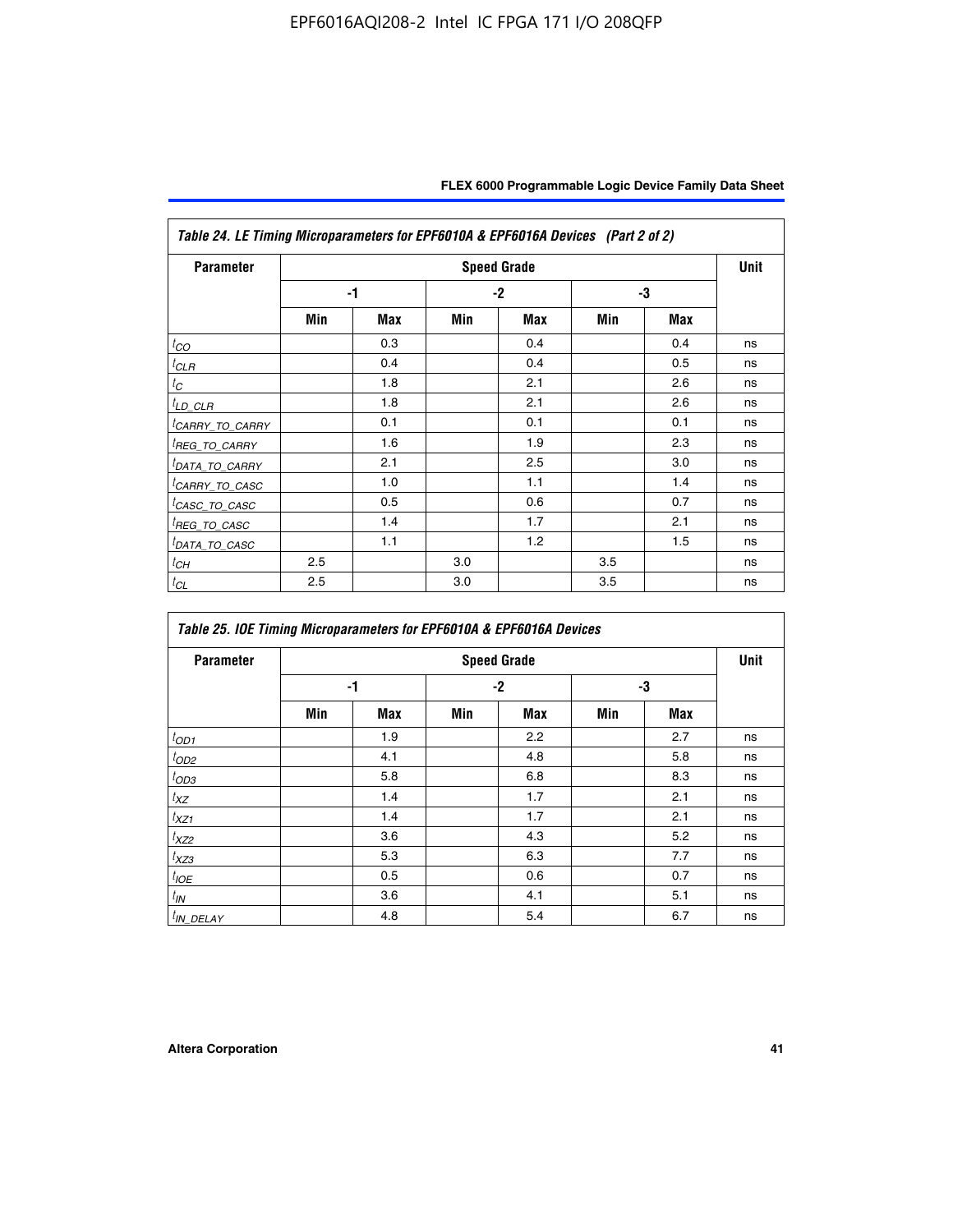| Table 26. Interconnect Timing Microparameters for EPF6010A & EPF6016A Devices |     |     |      |                    |     |     |             |  |  |
|-------------------------------------------------------------------------------|-----|-----|------|--------------------|-----|-----|-------------|--|--|
| <b>Parameter</b>                                                              |     |     |      | <b>Speed Grade</b> |     |     | <b>Unit</b> |  |  |
|                                                                               |     | -1  | $-2$ |                    | -3  |     |             |  |  |
|                                                                               | Min | Max | Min  | Max                | Min | Max |             |  |  |
| $t$ LOCAL                                                                     |     | 0.7 |      | 0.7                |     | 1.0 | ns          |  |  |
| $t_{\text{ROW}}$                                                              |     | 2.9 |      | 3.2                |     | 3.2 | ns          |  |  |
| $t_{COL}$                                                                     |     | 1.2 |      | 1.3                |     | 1.4 | ns          |  |  |
| $t_{DIN\_D}$                                                                  |     | 5.4 |      | 5.7                |     | 6.4 | ns          |  |  |
| $t_{DIN\_C}$                                                                  |     | 4.3 |      | 5.0                |     | 6.1 | ns          |  |  |
| <sup>I</sup> LEGLOBAL                                                         |     | 2.6 |      | 3.0                |     | 3.7 | ns          |  |  |
| <sup>I</sup> LABCARRY                                                         |     | 0.7 |      | 0.8                |     | 0.9 | ns          |  |  |
| <sup>I</sup> LABCASC                                                          |     | 1.3 |      | 1.4                |     | 1.8 | ns          |  |  |

| Table 27. External Reference Timing Parameters for EPF6010A & EPF6016A Devices |               |                |                    |     |      |     |      |    |  |  |
|--------------------------------------------------------------------------------|---------------|----------------|--------------------|-----|------|-----|------|----|--|--|
| <b>Parameter</b>                                                               | <b>Device</b> |                | <b>Speed Grade</b> |     |      |     |      |    |  |  |
|                                                                                |               | -2<br>-1<br>-3 |                    |     |      |     |      |    |  |  |
|                                                                                |               | Min            | Max                | Min | Max  | Min | Max  |    |  |  |
|                                                                                | EPF6010A      |                | 37.6               |     | 43.6 |     | 53.7 | ns |  |  |
|                                                                                | EPF6016A      |                | 38.0               |     | 44.0 |     | 54.1 | ns |  |  |

| <b>Parameter</b>  |        | <b>Speed Grade</b> |        |     |        |      |    |  |  |  |
|-------------------|--------|--------------------|--------|-----|--------|------|----|--|--|--|
|                   |        | -1                 |        | -2  |        | -3   |    |  |  |  |
|                   | Min    | Max                | Min    | Max | Min    | Max  |    |  |  |  |
| t <sub>insu</sub> | 2.1(1) |                    | 2.4(1) |     | 3.3(1) |      | ns |  |  |  |
| <sup>t</sup> inh  | 0.2(2) |                    | 0.3(2) |     | 0.1(2) |      | ns |  |  |  |
| toutco            | 2.0    | 7.1                | 2.0    | 8.2 | 2.0    | 10.1 | ns |  |  |  |

*Notes:*

(1) Setup times are longer when the *Increase Input Delay* option is turned on. The setup time values are shown with the *Increase Input Delay* option turned off.

(2) Hold time is zero when the *Increase Input Delay* option is turned on.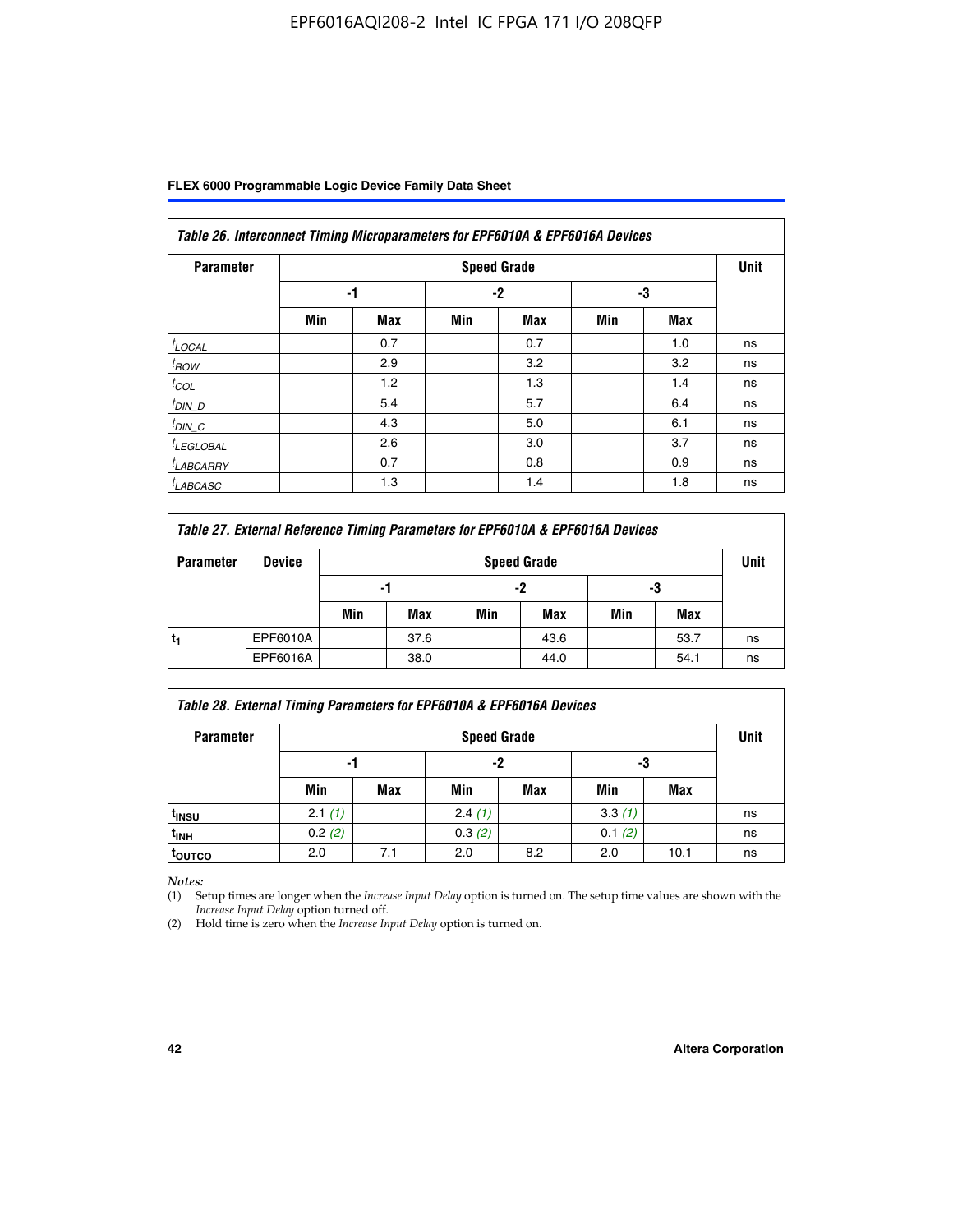| Table 29. LE Timing Microparameters for EPF6016 Devices |     |            |     |            |    |  |  |  |
|---------------------------------------------------------|-----|------------|-----|------------|----|--|--|--|
| <b>Parameter</b>                                        |     | Unit       |     |            |    |  |  |  |
|                                                         |     | $-2$       | -3  |            |    |  |  |  |
|                                                         | Min | <b>Max</b> | Min | <b>Max</b> |    |  |  |  |
| <sup>t</sup> REG_ <u>TO_REG</u>                         |     | 2.2        |     | 2.8        | ns |  |  |  |
| <sup>t</sup> CASC_TO_REG                                |     | 0.9        |     | 1.2        | ns |  |  |  |
| <sup>I</sup> CARRY_TO_REG                               |     | 1.6        |     | 2.1        | ns |  |  |  |
| <sup>t</sup> DATA_TO_REG                                |     | 2.4        |     | 3.0        | ns |  |  |  |
| <sup>t</sup> CASC_TO_OUT                                |     | 1.3        |     | 1.7        | ns |  |  |  |
| <sup>t</sup> CARRY_TO_OUT                               |     | 2.4        |     | 3.0        | ns |  |  |  |
| <sup>t</sup> DATA_TO_OUT                                |     | 2.7        |     | 3.4        | ns |  |  |  |
| <i>t<sub>REG_TO_OUT</sub></i>                           |     | 0.3        |     | 0.5        | ns |  |  |  |
| $t_{SU}$                                                | 1.1 |            | 1.6 |            | ns |  |  |  |
| $t_H$                                                   | 1.8 |            | 2.3 |            | ns |  |  |  |
| $t_{CO}$                                                |     | 0.3        |     | 0.4        | ns |  |  |  |
| $t_{CLR}$                                               |     | 0.5        |     | 0.6        | ns |  |  |  |
| $t_C$                                                   |     | 1.2        |     | 1.5        | ns |  |  |  |
| $t_{LD\_CLR}$                                           |     | 1.2        |     | 1.5        | ns |  |  |  |
| <sup>t</sup> CARRY_TO_CARRY                             |     | 0.2        |     | 0.4        | ns |  |  |  |
| <sup>t</sup> REG_TO_CARRY                               |     | 0.8        |     | 1.1        | ns |  |  |  |
| <sup>t</sup> DATA_TO_CARRY                              |     | 1.7        |     | 2.2        | ns |  |  |  |
| <sup>t</sup> CARRY_TO_CASC                              |     | 1.7        |     | 2.2        | ns |  |  |  |
| <sup>t</sup> CASC_TO_CASC                               |     | 0.9        |     | 1.2        | ns |  |  |  |
| <sup>t</sup> REG_TO_CASC                                |     | 1.6        |     | 2.0        | ns |  |  |  |
| <sup>t</sup> DATA_TO_CASC                               |     | 1.7        |     | 2.1        | ns |  |  |  |
| $t_{CH}$                                                | 4.0 |            | 4.0 |            | ns |  |  |  |
| $t_{CL}$                                                | 4.0 |            | 4.0 |            | ns |  |  |  |

Tables 29 through 33 show the timing information for EPF6016 devices.

| Table 30. IOE Timing Microparameters for EPF6016 Devices |     |     |                    |     |    |  |  |  |  |
|----------------------------------------------------------|-----|-----|--------------------|-----|----|--|--|--|--|
| <b>Parameter</b>                                         |     |     | <b>Speed Grade</b> |     |    |  |  |  |  |
|                                                          |     | -2  | -3                 |     |    |  |  |  |  |
|                                                          | Min | Max | Min                | Max |    |  |  |  |  |
| $t_{OD1}$                                                |     | 2.3 |                    | 2.8 | ns |  |  |  |  |
| $t_{OD2}$                                                |     | 4.6 |                    | 5.1 | ns |  |  |  |  |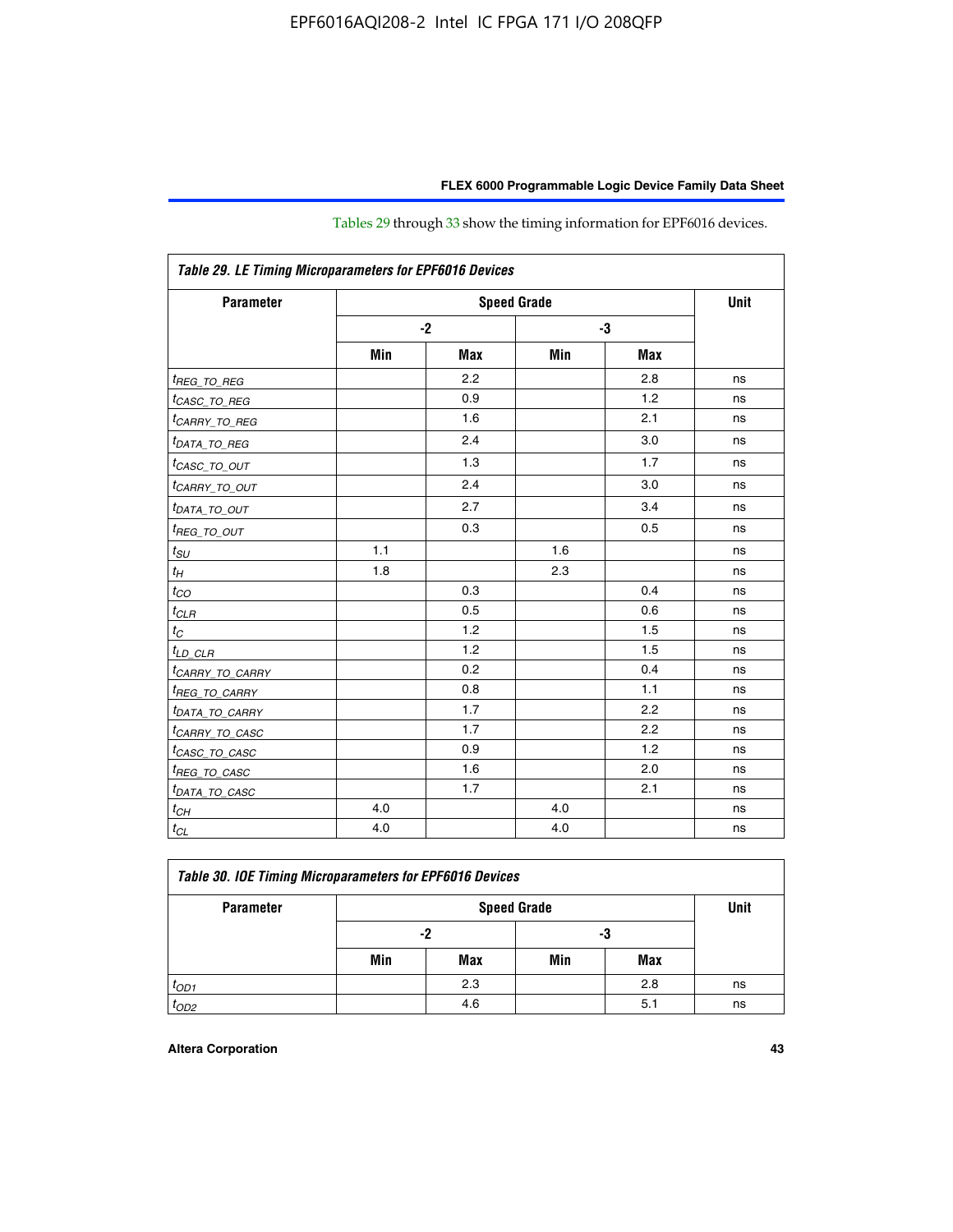| <b>Parameter</b> |      |            | <b>Speed Grade</b> |            | <b>Unit</b> |
|------------------|------|------------|--------------------|------------|-------------|
|                  | $-2$ |            |                    | -3         |             |
|                  | Min  | <b>Max</b> | Min                | <b>Max</b> |             |
| $t_{OD3}$        |      | 4.7        |                    | 5.2        | ns          |
| $t_{XZ}$         |      | 2.3        |                    | 2.8        | ns          |
| $t_{ZX1}$        |      | 2.3        |                    | 2.8        | ns          |
| $t_{ZX2}$        |      | 4.6        |                    | 5.1        | ns          |
| $t_{ZX3}$        |      | 4.7        |                    | 5.2        | ns          |
| $t_{IOE}$        |      | 0.5        |                    | 0.6        | ns          |
| $t_{IN}$         |      | 3.3        |                    | 4.0        | ns          |
| $t_{IN}$ DELAY   |      | 4.6        |                    | 5.6        | ns          |

| <b>Parameter</b>      |      | <b>Speed Grade</b> |     |            | <b>Unit</b> |
|-----------------------|------|--------------------|-----|------------|-------------|
|                       | $-2$ |                    |     | -3         |             |
|                       | Min  | <b>Max</b>         | Min | <b>Max</b> |             |
| $t_{LOCAL}$           |      | 0.8                |     | 1.0        | ns          |
| $t_{\mathit{ROW}}$    |      | 2.9                |     | 3.3        | ns          |
| $t_{COL}$             |      | 2.3                |     | 2.5        | ns          |
| $t_{DIN\_D}$          |      | 4.9                |     | 6.0        | ns          |
| $t_{DIN\_C}$          |      | 4.8                |     | 6.0        | ns          |
| <sup>t</sup> LEGLOBAL |      | 3.1                |     | 3.9        | ns          |
| <sup>t</sup> LABCARRY |      | 0.4                |     | 0.5        | ns          |
| <sup>t</sup> LABCASC  |      | 0.8                |     | 1.0        | ns          |

| <b>Table 32. External Reference Timing Parameters for EPF6016 Devices</b> |     |      |     |      |    |  |  |  |  |
|---------------------------------------------------------------------------|-----|------|-----|------|----|--|--|--|--|
| <b>Parameter</b>                                                          |     | Unit |     |      |    |  |  |  |  |
|                                                                           |     | -2   | -3  |      |    |  |  |  |  |
|                                                                           | Min | Max  | Min | Max  |    |  |  |  |  |
|                                                                           |     | 53.0 |     | 65.0 | ns |  |  |  |  |
| <sup>T</sup> DRR                                                          |     | 16.0 |     | 20.0 | ns |  |  |  |  |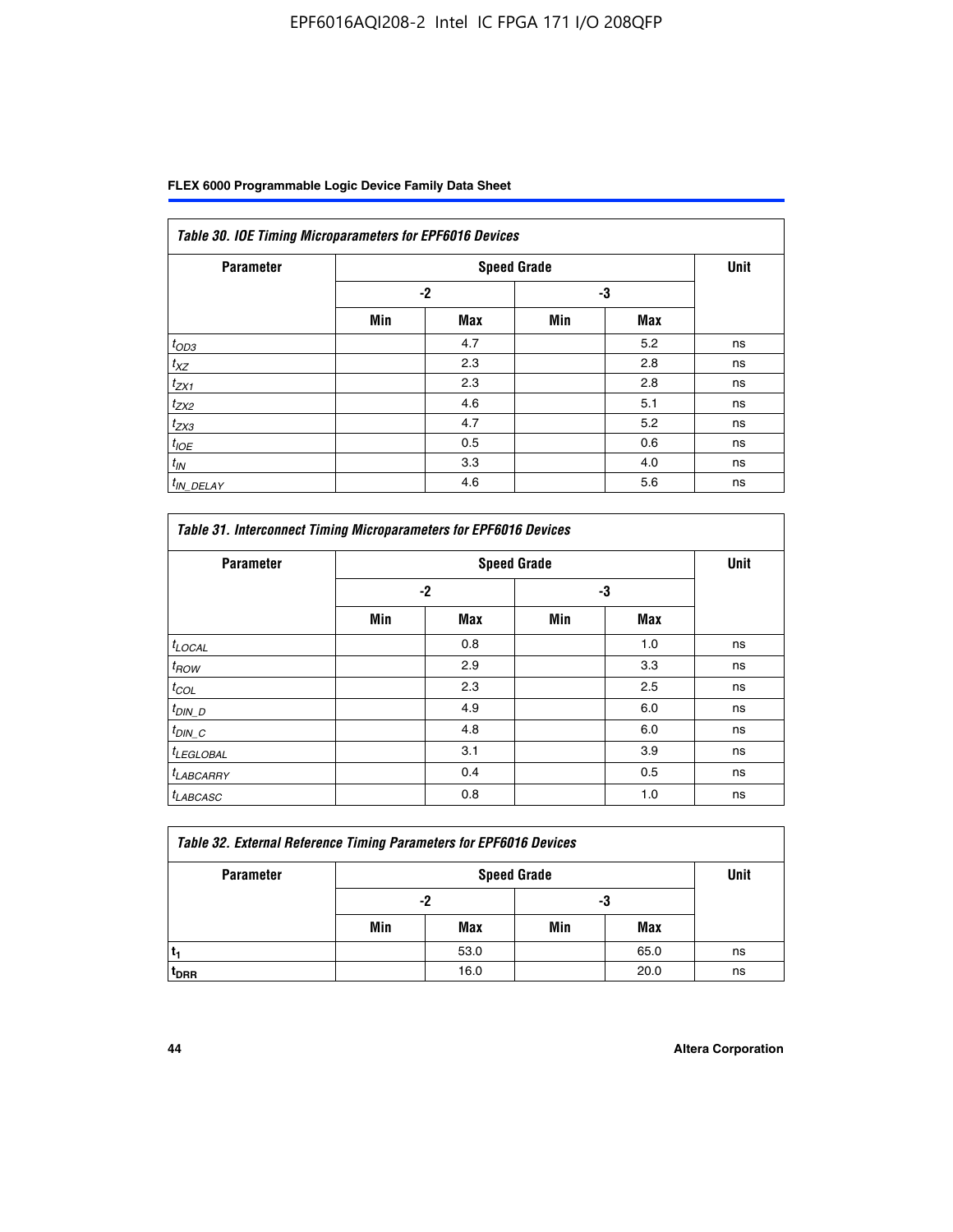| <b>Table 33. External Timing Parameters for EPF6016 Devices</b> |     |                    |     |            |    |  |  |  |  |
|-----------------------------------------------------------------|-----|--------------------|-----|------------|----|--|--|--|--|
| <b>Parameter</b>                                                |     | <b>Speed Grade</b> |     |            |    |  |  |  |  |
|                                                                 |     | -2                 |     | -3         |    |  |  |  |  |
|                                                                 | Min | Max                | Min | <b>Max</b> |    |  |  |  |  |
| t <sub>INSU</sub>                                               | 3.2 |                    | 4.1 |            | ns |  |  |  |  |
| $t_{INH}$                                                       | 0.0 |                    | 0.0 |            | ns |  |  |  |  |
| <b>TOUTCO</b>                                                   | 2.0 | 7.9                | 2.0 | 9.9        | ns |  |  |  |  |

Tables 34 through 38 show the timing information for EPF6024A devices.

| Table 34. LE Timing Microparameters for EPF6024A Devices |                    |            |     |            |     |            |    |  |  |
|----------------------------------------------------------|--------------------|------------|-----|------------|-----|------------|----|--|--|
| <b>Parameter</b>                                         | <b>Speed Grade</b> |            |     |            |     |            |    |  |  |
|                                                          |                    | -1         |     | $-2$       |     | -3         |    |  |  |
|                                                          | Min                | <b>Max</b> | Min | <b>Max</b> | Min | <b>Max</b> |    |  |  |
| <sup>t</sup> REG_TO_REG                                  |                    | 1.2        |     | 1.3        |     | 1.6        | ns |  |  |
| <sup>t</sup> CASC_TO_REG                                 |                    | 0.7        |     | 0.8        |     | 1.0        | ns |  |  |
| <sup>t</sup> CARRY_TO_REG                                |                    | 1.6        |     | 1.8        |     | 2.2        | ns |  |  |
| <sup>t</sup> DATA_TO_REG                                 |                    | 1.3        |     | 1.4        |     | 1.7        | ns |  |  |
| <sup>t</sup> CASC_TO_OUT                                 |                    | 1.2        |     | 1.3        |     | 1.6        | ns |  |  |
| <sup>t</sup> CARRY_TO_OUT                                |                    | 2.0        |     | 2.2        |     | 2.6        | ns |  |  |
| <sup>t</sup> DATA_TO_OUT                                 |                    | 1.8        |     | 2.1        |     | 2.6        | ns |  |  |
| <i>t<sub>REG_TO_OUT</sub></i>                            |                    | 0.3        |     | 0.3        |     | 0.4        | ns |  |  |
| $t_{SU}$                                                 | 0.9                |            | 1.0 |            | 1.2 |            | ns |  |  |
| $t_H$                                                    | 1.3                |            | 1.4 |            | 1.7 |            | ns |  |  |
| $t_{CO}$                                                 |                    | 0.2        |     | 0.3        |     | 0.3        | ns |  |  |
| $t_{CLR}$                                                |                    | 0.3        |     | 0.3        |     | 0.4        | ns |  |  |
| $t_C$                                                    |                    | 1.9        |     | 2.1        |     | 2.5        | ns |  |  |
| $t_{LD\_CLR}$                                            |                    | 1.9        |     | 2.1        |     | 2.5        | ns |  |  |
| <sup>t</sup> CAR <u>RY_TO_CARRY</u>                      |                    | 0.2        |     | 0.2        |     | 0.3        | ns |  |  |
| <sup>t</sup> REG_TO_CARRY                                |                    | 1.4        |     | 1.6        |     | 1.9        | ns |  |  |
| <sup>t</sup> DATA_TO_CARRY                               |                    | 1.3        |     | 1.4        |     | 1.7        | ns |  |  |
| <sup>t</sup> CARRY_TO_CASC                               |                    | 1.1        |     | 1.2        |     | 1.4        | ns |  |  |
| <sup>t</sup> CASC_TO_CASC                                |                    | 0.7        |     | 0.8        |     | 1.0        | ns |  |  |
| <sup>t</sup> REG_TO_CASC                                 |                    | 1.4        |     | 1.6        |     | 1.9        | ns |  |  |
| <sup>t</sup> DATA_TO_CASC                                |                    | 1.0        |     | 1.1        |     | 1.3        | ns |  |  |
| $t_{CH}$                                                 | 2.5                |            | 3.0 |            | 3.5 |            | ns |  |  |
| $t_{\text{CL}}$                                          | 2.5                |            | 3.0 |            | 3.5 |            | ns |  |  |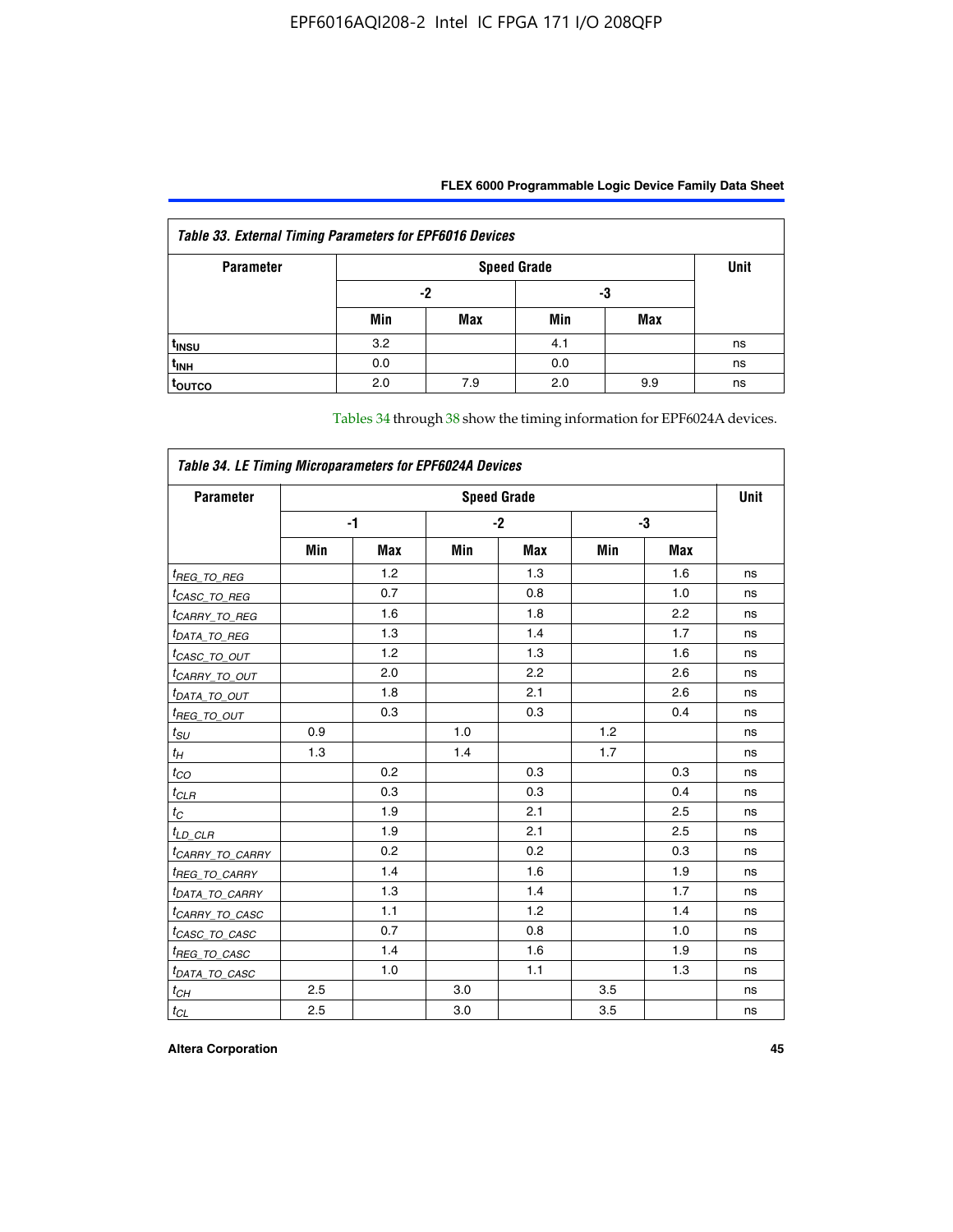| FLEX 6000 Programmable Logic Device Family Data Sheet |  |  |
|-------------------------------------------------------|--|--|
|-------------------------------------------------------|--|--|

| Table 35. IOE Timing Microparameters for EPF6024A Devices |     |            |      |                    |     |            |             |  |  |
|-----------------------------------------------------------|-----|------------|------|--------------------|-----|------------|-------------|--|--|
| <b>Parameter</b>                                          |     |            |      | <b>Speed Grade</b> |     |            | <b>Unit</b> |  |  |
|                                                           |     | -1         | $-2$ |                    | -3  |            |             |  |  |
|                                                           | Min | <b>Max</b> | Min  | <b>Max</b>         | Min | <b>Max</b> |             |  |  |
| $t_{OD1}$                                                 |     | 1.9        |      | 2.1                |     | 2.5        | ns          |  |  |
| $t_{OD2}$                                                 |     | 4.0        |      | 4.4                |     | 5.3        | ns          |  |  |
| $t_{OD3}$                                                 |     | 7.0        |      | 7.8                |     | 9.3        | ns          |  |  |
| $t_{XZ}$                                                  |     | 4.3        |      | 4.8                |     | 5.8        | ns          |  |  |
| $t_{XZ1}$                                                 |     | 4.3        |      | 4.8                |     | 5.8        | ns          |  |  |
| $t_{XZ2}$                                                 |     | 6.4        |      | 7.1                |     | 8.6        | ns          |  |  |
| $t_{XZ3}$                                                 |     | 9.4        |      | 10.5               |     | 12.6       | ns          |  |  |
| $t_{IOE}$                                                 |     | 0.5        |      | 0.6                |     | 0.7        | ns          |  |  |
| $t_{IN}$                                                  |     | 3.3        |      | 3.7                |     | 4.4        | ns          |  |  |
| <sup>t</sup> IN_DELAY                                     |     | 5.3        |      | 5.9                |     | 7.0        | ns          |  |  |

| Table 36. Interconnect Timing Microparameters for EPF6024A Devices |     |                    |     |            |     |            |    |  |  |  |
|--------------------------------------------------------------------|-----|--------------------|-----|------------|-----|------------|----|--|--|--|
| <b>Parameter</b>                                                   |     | <b>Speed Grade</b> |     |            |     |            |    |  |  |  |
|                                                                    | -1  |                    | -2  |            | -3  |            |    |  |  |  |
|                                                                    | Min | <b>Max</b>         | Min | <b>Max</b> | Min | <b>Max</b> |    |  |  |  |
| $t_{\text{LOCAL}}$                                                 |     | 0.8                |     | 0.8        |     | 1.1        | ns |  |  |  |
| $t_{ROW}$                                                          |     | 3.0                |     | 3.1        |     | 3.3        | ns |  |  |  |
| $t_{COL}$                                                          |     | 3.0                |     | 3.2        |     | 3.4        | ns |  |  |  |
| $t_{DIN\_D}$                                                       |     | 5.4                |     | 5.6        |     | 6.2        | ns |  |  |  |
| $t_{DIN\_C}$                                                       |     | 4.6                |     | 5.1        |     | 6.1        | ns |  |  |  |
| <sup>t</sup> LEGLOBAL                                              |     | 3.1                |     | 3.5        |     | 4.3        | ns |  |  |  |
| $t_{LABCARAY}$                                                     |     | 0.6                |     | 0.7        |     | 0.8        | ns |  |  |  |
| <sup>t</sup> LABCASC                                               |     | 0.3                |     | 0.3        |     | 0.4        | ns |  |  |  |

| <b>Table 37. External Reference Timing Parameters for EPF6024A Devices</b> |                    |      |     |      |     |      |      |
|----------------------------------------------------------------------------|--------------------|------|-----|------|-----|------|------|
| <b>Parameter</b>                                                           | <b>Speed Grade</b> |      |     |      |     |      | Unit |
|                                                                            |                    | -1   |     | -2   |     | -3   |      |
|                                                                            | Min                | Max  | Min | Max  | Min | Max  |      |
|                                                                            |                    | 45.0 |     | 50.0 |     | 60.0 | ns   |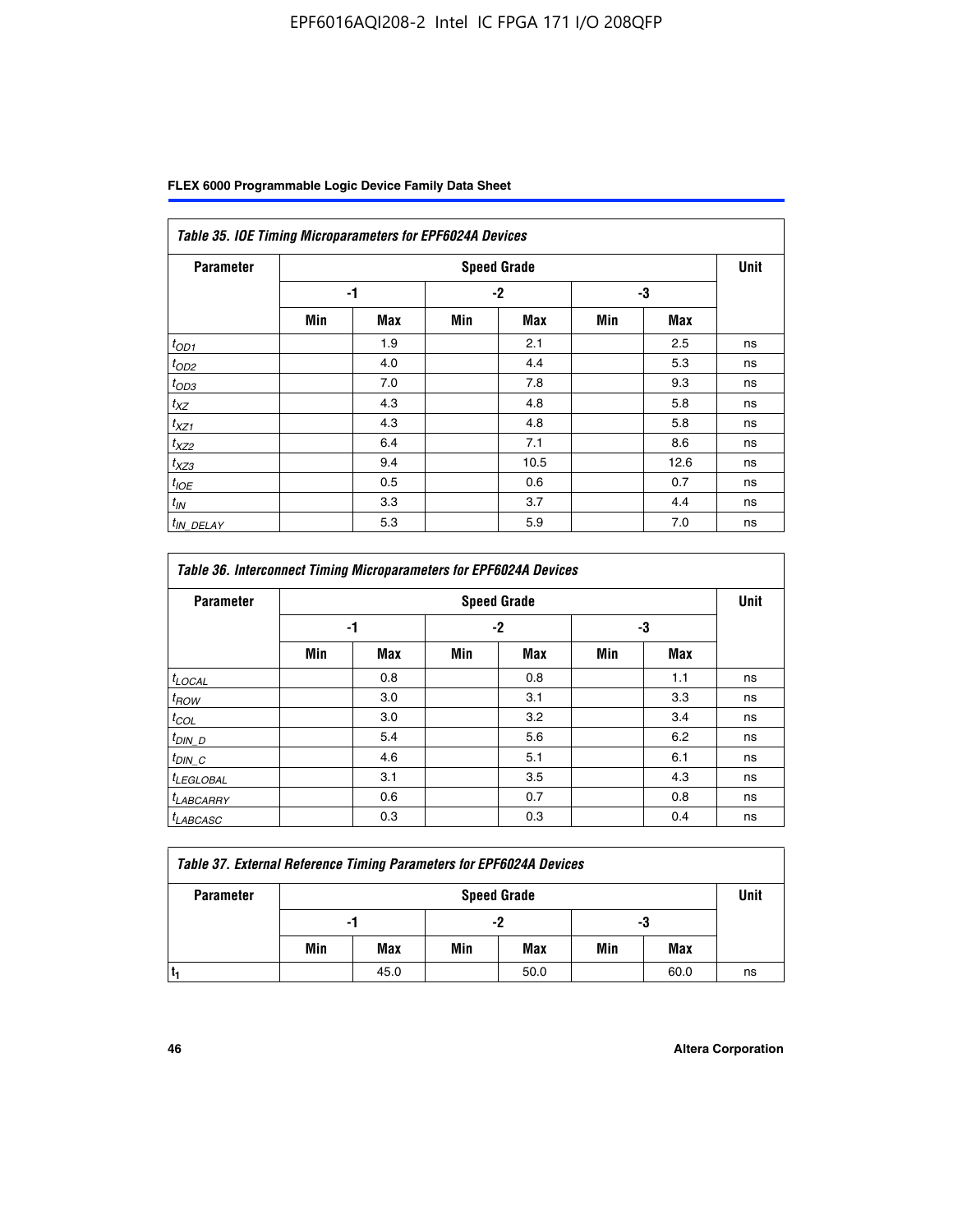|  | FLEX 6000 Programmable Logic Device Family Data Sheet |  |  |  |
|--|-------------------------------------------------------|--|--|--|
|--|-------------------------------------------------------|--|--|--|

| <b>Table 38. External Timing Parameters for EPF6024A Devices</b> |                    |            |        |     |        |     |    |
|------------------------------------------------------------------|--------------------|------------|--------|-----|--------|-----|----|
| <b>Parameter</b>                                                 | <b>Speed Grade</b> |            |        |     |        |     |    |
|                                                                  | -1                 |            | -2     |     | -3     |     |    |
|                                                                  | Min                | <b>Max</b> | Min    | Max | Min    | Max |    |
| <sup>t</sup> insu                                                | 2.0(1)             |            | 2.2(1) |     | 2.6(1) |     | ns |
| t <sub>INH</sub>                                                 | 0.2(2)             |            | 0.2(2) |     | 0.3(2) |     | ns |
| <sup>t</sup> outco                                               | 2.0                | 7.4        | 2.0    | 8.2 | 2.0    | 9.9 | ns |

*Notes:*

(1) Setup times are longer when the *Increase Input Delay* option is turned on. The setup time values are shown with the *Increase Input Delay* option turned off.

(2) Hold time is zero when the *Increase Input Delay* option is turned on.

## **Power Consumption**

The supply power (P) for FLEX 6000 devices can be calculated with the following equations:

 $P = P_{INT} + P_{IO}$  $P = (I_{CCTANDBY} + I_{CCACTIVE}) \times V_{CC} + P_{IO}$ 

Typical  $I_{CCSTANDBY}$  values are shown as  $I_{CC0}$  in the "FLEX 6000 Device DC Operating Conditions" table on pages 31 and 33 of this data sheet. The I<sub>CCACTIVE</sub> value depends on the switching frequency and the application logic. This value is based on the amount of current that each LE typically consumes. The  $P_{IO}$  value, which depends on the device output load characteristics and switching frequency, can be calculated using the guidelines given in *[Application Note 74 \(Evaluating Power for Altera Devices\)](http://www.altera.com/literature/an/an074.pdf)*.

The I<sub>CCACTIVE</sub> value can be calculated with the following equation:

$$
I_{\text{CCACTIVE}} = K \times f_{\text{MAX}} \times N \times \text{tog}_{\text{LC}} \times \frac{\mu A}{\text{MHz} \times \text{LE}}
$$

Where:

|   | $f_{MAX}$ = Maximum operating frequency in MHz                           |
|---|--------------------------------------------------------------------------|
| N | = Total number of LEs used in a FLEX 6000 device                         |
|   | $\log_{LC}$ = Average percentage of LEs toggling at each clock<br>(1, 1) |

(typically 12.5%) K = Constant, shown in Table 39

| Table 39. K Constant Values |                |  |  |  |
|-----------------------------|----------------|--|--|--|
| <b>Device</b>               | <b>K</b> Value |  |  |  |
| EPF6010A                    | 14             |  |  |  |
| EPF6016                     | 88             |  |  |  |
| EPF6016A                    | 14             |  |  |  |
| EPF6024A                    | 14             |  |  |  |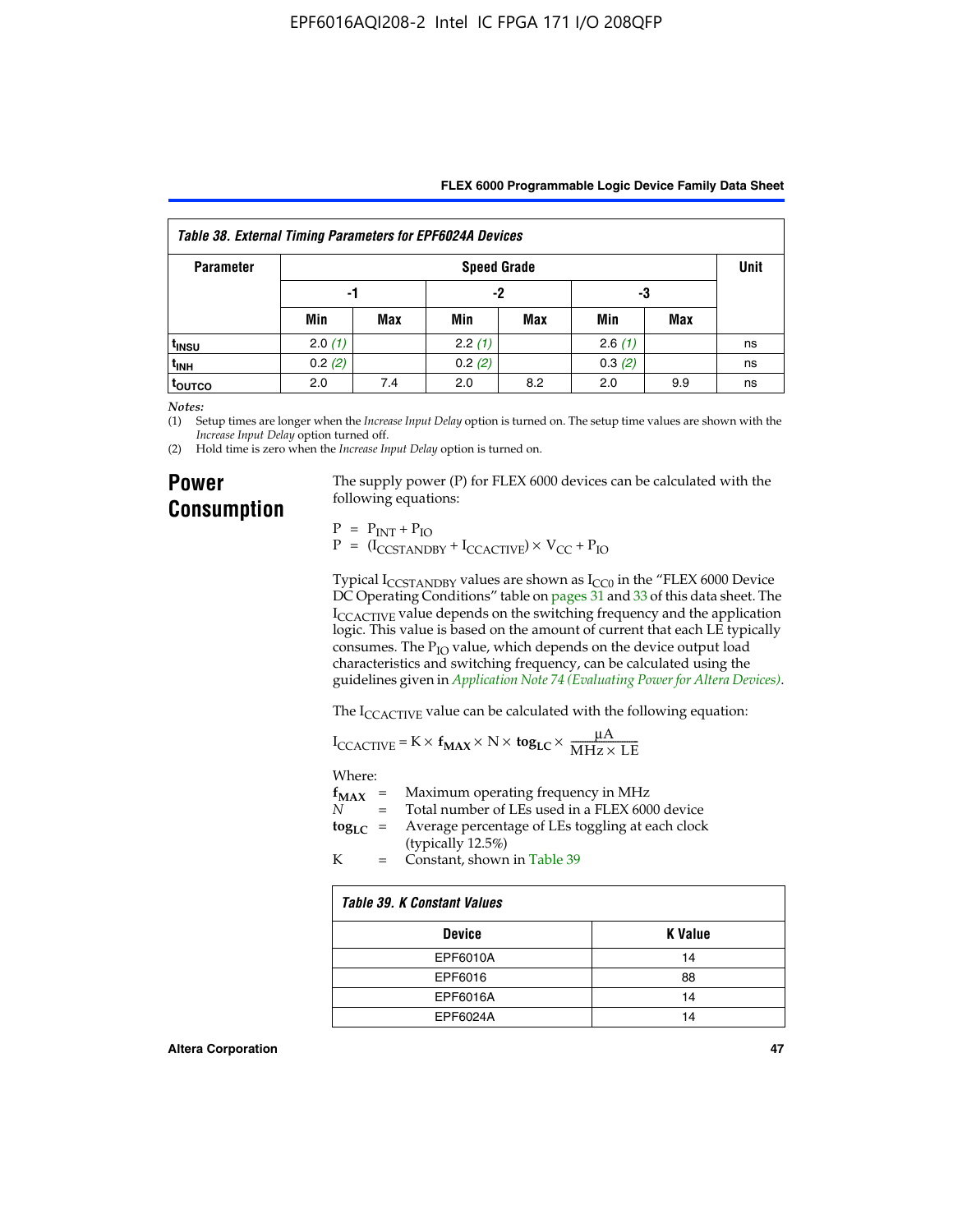This calculation provides an  $I_{CC}$  estimate based on typical conditions with no output load. The actual  $I_{CC}$  should be verified during operation because this measurement is sensitive to the actual pattern in the device and the environmental operating conditions.

To better reflect actual designs, the power model (and the constant K in the power calculation equations shown above) for continuous interconnect FLEX devices assumes that LEs drive FastTrack Interconnect channels. In contrast, the power model of segmented FPGAs assumes that all LEs drive only one short interconnect segment. This assumption may lead to inaccurate results, compared to measured power consumption for an actual design in a segmented interconnect FPGA.

Figure 20 shows the relationship between the current and operating frequency for EPF6010A, EPF6016, EPF6016A, and EPF6024A devices.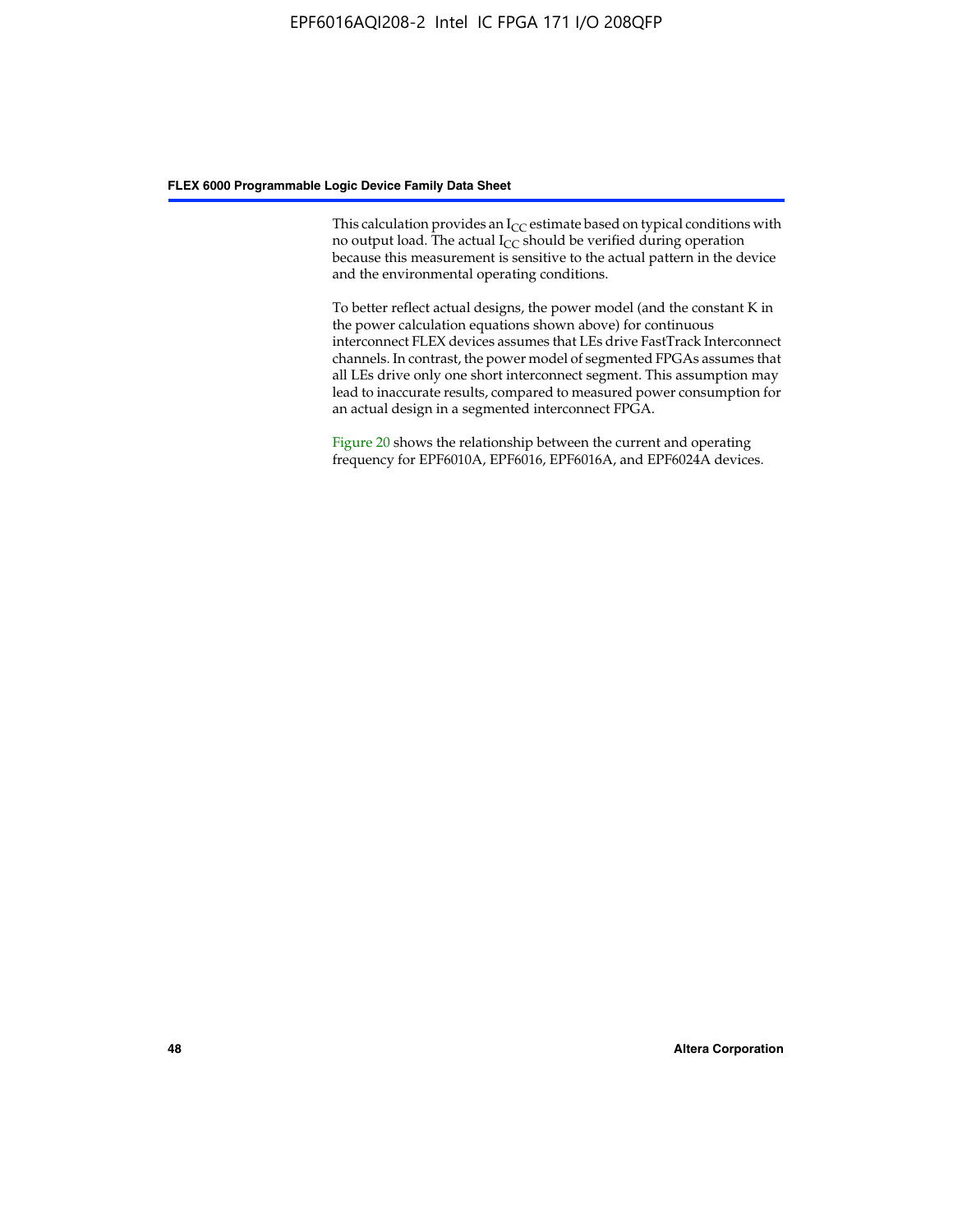



*Figure 20. ICCACTIVE vs. Operating Frequency* 

# **Device Configuration & Operation**

The FLEX 6000 architecture supports several configuration schemes to load a design into the device(s) on the circuit board. This section summarizes the device operating modes and available device configuration schemes.

f See *[Application Note 116 \(Configuring APEX 20K, FLEX 10K & FLEX 6000](http://www.altera.com/literature/an/an116.pdf)  [Devices\)](http://www.altera.com/literature/an/an116.pdf)* for detailed information on configuring FLEX 6000 devices, including sample schematics, timing diagrams, configuration options, pins names, and timing parameters.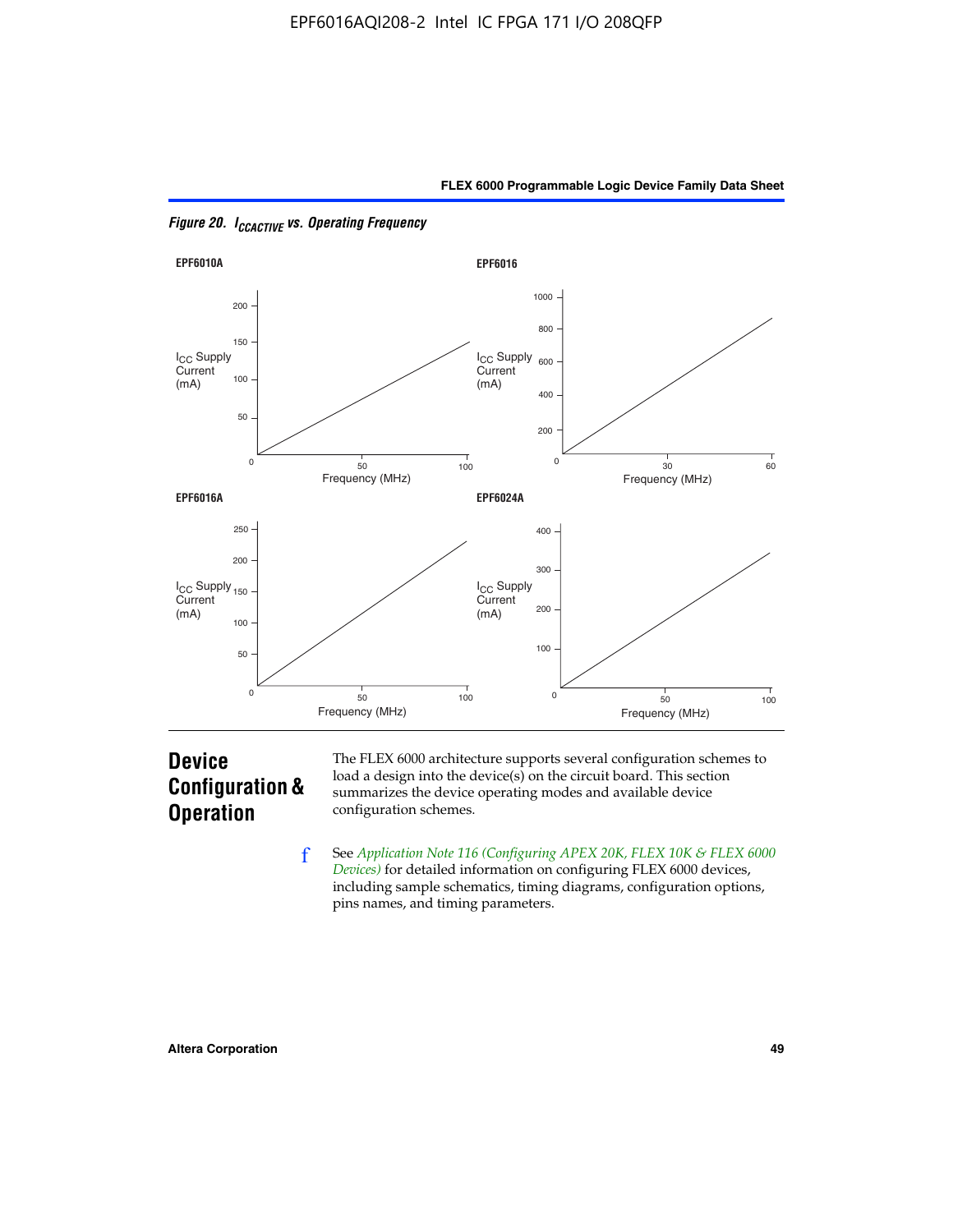#### **Operating Modes**

The FLEX 6000 architecture uses SRAM configuration elements that require configuration data to be loaded every time the circuit powers up. This process of physically loading the SRAM data into a FLEX 6000 device is known as configuration. During initialization—a process that occurs immediately after configuration—the device resets registers, enables I/O pins, and begins to operate as a logic device. The I/O pins are tri-stated during power-up, and before and during configuration. The configuration and initialization processes of a device are referred to as *command mode*; normal device operation is called *user mode*.

SRAM configuration elements allow FLEX 6000 devices to be reconfigured in-circuit by loading new configuration data into the device. Real-time reconfiguration is performed by forcing the device into command mode with a device pin, loading different configuration data, reinitializing the device, and resuming usermode operation. The entire reconfiguration process requires less than 100 ms and is used to dynamically reconfigure an entire system. Also, in-field system upgrades can be performed by distributing new configuration files.

#### **Configuration Schemes**

The configuration data for a FLEX 6000 device can be loaded with one of three configuration schemes, which is chosen on the basis of the target application. An EPC1 or EPC1441 configuration device or intelligent controller can be used to control the configuration of a FLEX 6000 device, allowing automatic configuration on system power-up.

Multiple FLEX 6000 devices can be configured in any of the three configuration schemes by connecting the configuration enable input (nCE) and configuration enable output (nCEO) pins on each device.

Table 40 shows the data sources for each configuration scheme.

| <b>Table 40. Configuration Schemes</b> |                                                                                                                                |  |  |  |
|----------------------------------------|--------------------------------------------------------------------------------------------------------------------------------|--|--|--|
| <b>Configuration Scheme</b>            | <b>Data Source</b>                                                                                                             |  |  |  |
| Configuration device                   | EPC1 or EPC1441 configuration device                                                                                           |  |  |  |
| Passive serial (PS)                    | BitBlaster <sup>™</sup> , ByteBlasterMV <sup>™</sup> , or MasterBlaster <sup>™</sup><br>download cables, or serial data source |  |  |  |
| Passive serial asynchronous<br>(PSA)   | BitBlaster, ByteBlasterMV, or MasterBlaster<br>download cables, or serial data source                                          |  |  |  |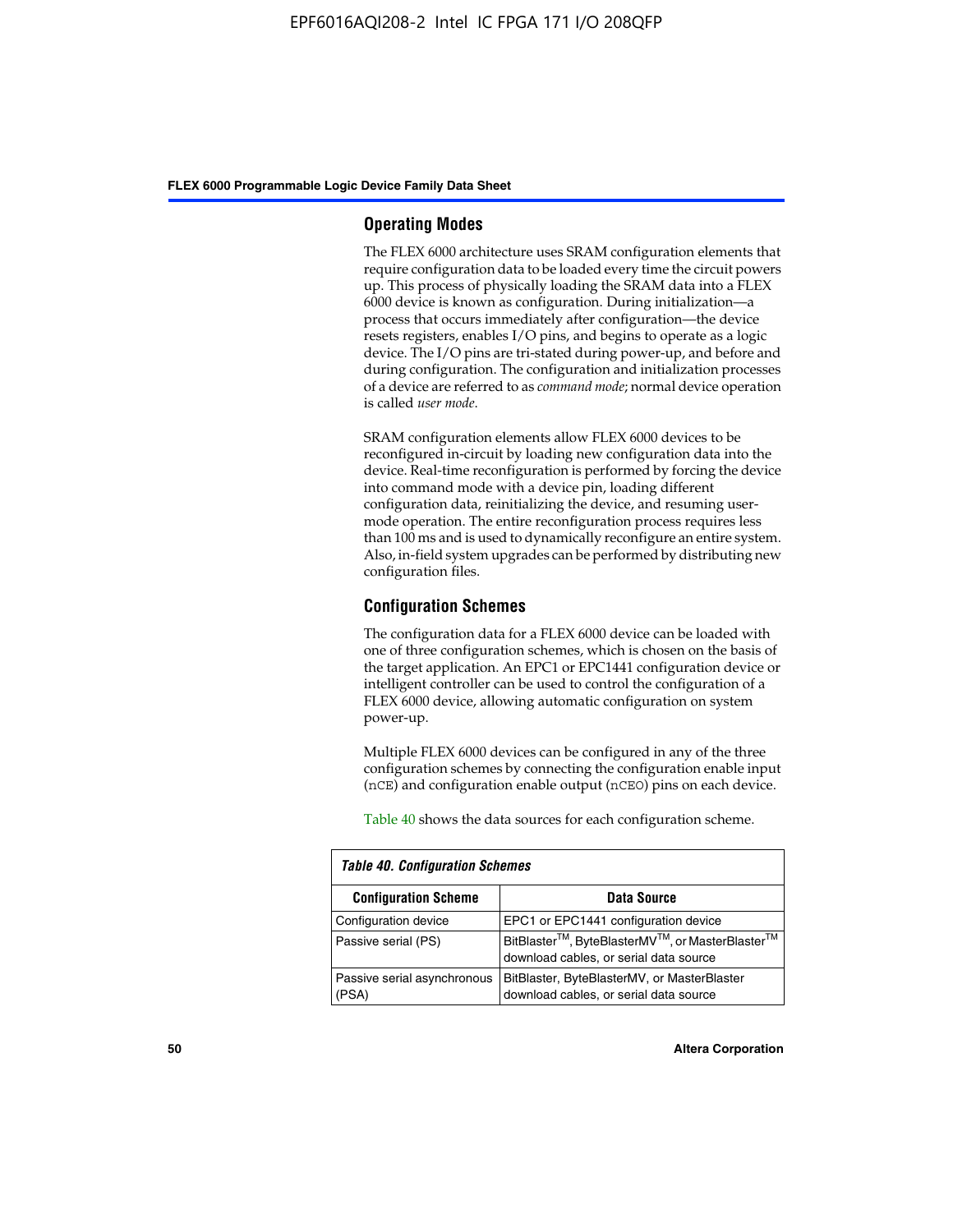**Device Pin-Outs** See the Altera web site (**http://www.altera.com**) or the *Altera Digital Library* for pin-out information.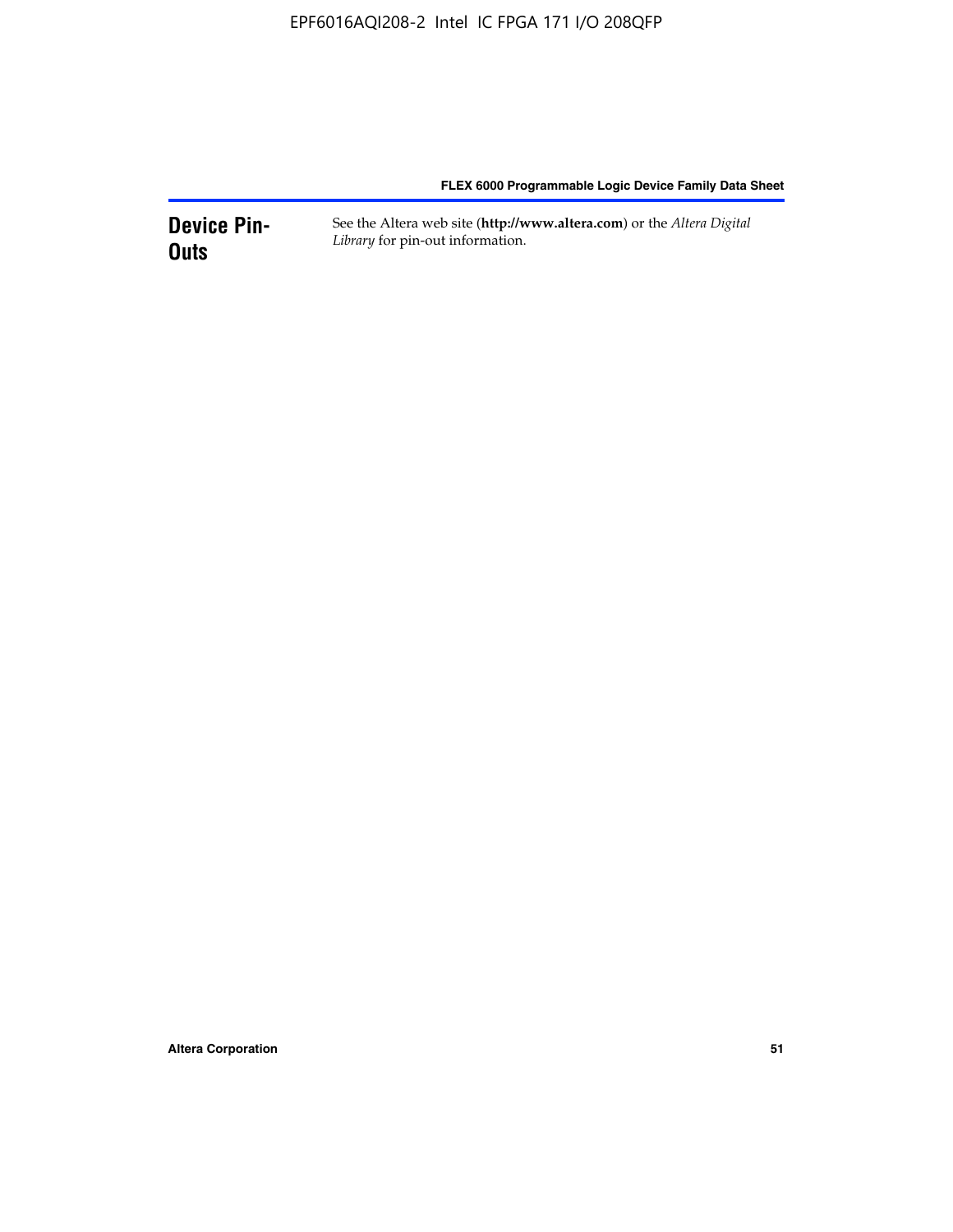

101 Innovation Drive San Jose, CA 95134 (408) 544-7000 http://www.altera.com Applications Hotline: (800) 800-EPLD Customer Marketing: (408) 544-7104 Literature Services: (888) 3-ALTERA lit\_req@altera.com

Altera, BitBlaster, ByteBlasterMV, FastFlex, FastTrack, FineLine BGA, FLEX, MasterBlaster, MAX+PLUS II, MegaCore, MultiVolt, OptiFLEX, Quartus, SameFrame, and specific device designations are trademarks and/or service marks of Altera Corporation in the United States and other countries. Altera acknowledges the trademarks of other organizations for their respective products or services mentioned in this document, specifically: Verilog is a registered trademark of and Verilog-XL is a trademarks of Cadence Design Systems,<br>Inc. DATA I/O is a registered trademark of Data I/O Corporation. HP is a registered trademark of Hewlett-<br>Packard trademark of Intel Corporation. Mentor Graphics is a registered trademark of Mentor Graphics Corporation. OrCAD is a registered trademark of OrCAD Systems, Corporation. SPARCstation is a registered trademark of SPARC International, Inc. and is licensed exclusively to Sun Microsystems, Inc. Sun Workstation is a registered trademark of, and Sun is a registered trademark of Sun Microsystems, Inc. Synopsys is a registered trademark and DesignTime, HDL Compiler, and DesignWare are trademarks of Synopsys, Inc. VeriBest is a registered<br>trademark of Viewlogic Systems, Inc. Viewlogic is a registered trademark of Viewlogic Systems, Inc. Altera<br>products are

of the application or use of any information, product, or service described herein except as<br>expressly agreed to in writing by Altera Corporation. Altera customers are advised to<br>obtain the latest version of device specifi



Copyright © 2001 Altera Corporation. All rights reserved.

**52 Altera Corporation**

Printed on Recycled Paper.